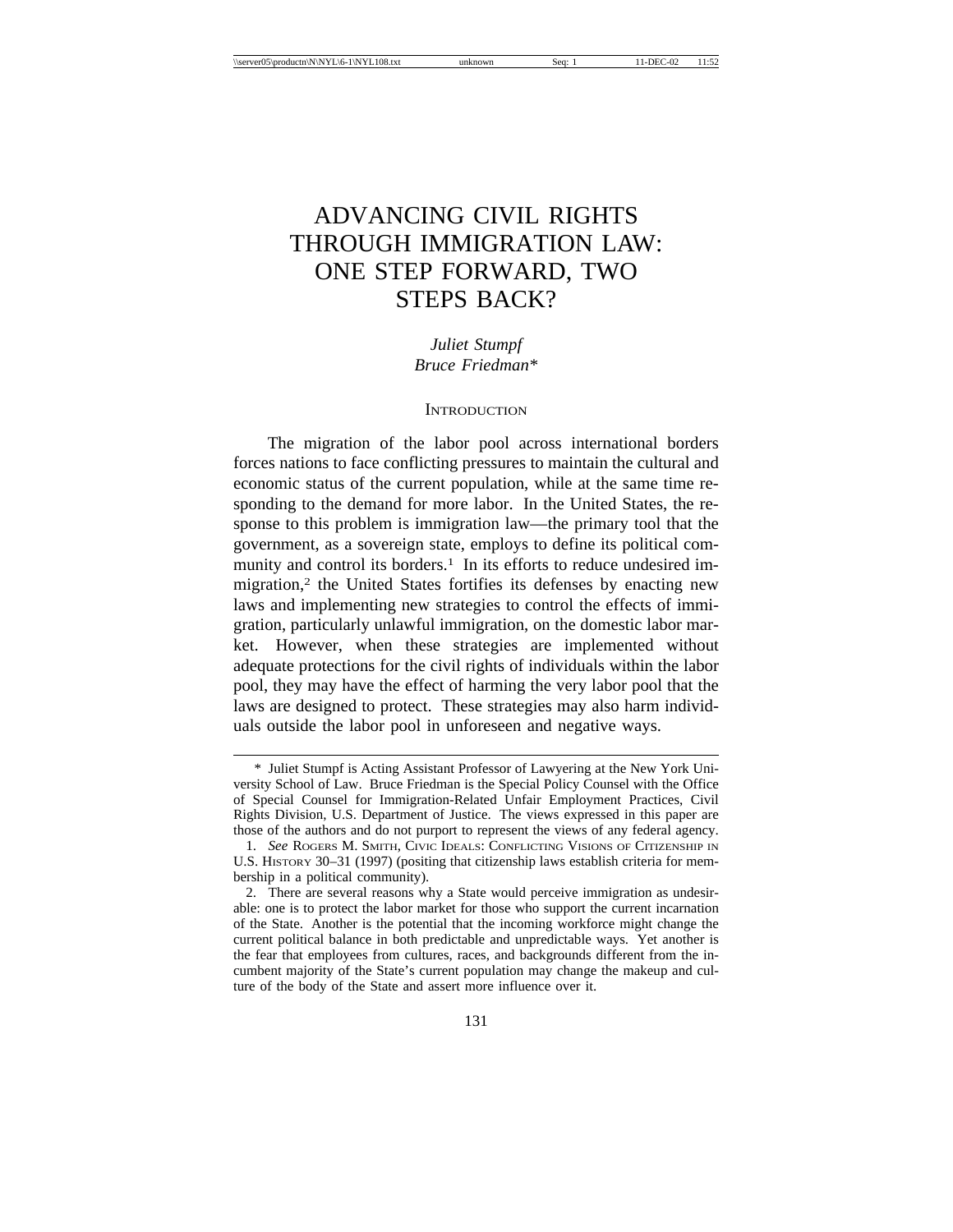Civil rights and immigration law are both tools that the State uses to affect labor markets. Immigration law traditionally has limited labor markets by restricting the ease with which those markets can expand across international borders. Within those borders, civil rights laws restrict the ability of employers to divide employees across lines of race, sex, national origin, and other subjective categories. In other words, immigration laws restrict labor markets by geography and nationality, while civil rights laws expand labor markets by removing artificial restrictions on the labor pool. By meshing immigration and civil rights laws, the State attempts to use the private action focus of civil rights to affect State-centered immigration policy as it relates to labor markets.

In this article, we seek to examine the uneasy relationship between civil rights and immigration laws and the way in which joint enforcement of civil rights and immigration laws plays out in the labor market. Our vehicles to explore this relationship are the Immigration Reform and Control Act of 1986 (IRCA)<sup>3</sup> and the Victims of Trafficking and Violence Protection Act of 2000 (VTVPA).4 These distinct legislative efforts each embody a melding of immigration and civil rights concerns. Driving this intermingling of civil rights and immigration law is the goal of heightened enforcement of immigration and civil rights laws. However, when immigration enforcement receives a greater priority than enforcement of civil rights, the delicate balance struck between them is threatened.

In Part I, we briefly describe the relationship of civil rights and immigration law to each other and to the State and discuss the central role that each plays in identifying and defining those who are members of the State. We then examine the interplay between immigration and civil rights law in the labor market in the context of the two statutes. In Part II, we discuss the role of civil rights in IRCA, which prohibits employers from hiring employees whom the State has not authorized to work.<sup>5</sup> IRCA creates civil rights protections for workauthorized immigrants and U.S. citizens to prevent and remedy discrimination based on citizenship status and national origin.6 We ad-

<sup>3.</sup> Pub. L. No. 99-603, 100 Stat. 3359 (codified in scattered sections of 5, 7, 8, 20, 26, 29, 40, and 42 U.S.C.).

<sup>4.</sup> Pub. L. No. 106-386, 2000 U.S.C.C.A.N. (114 Stat. 1464) (codified in scattered sections of 8, 20, 22, 27, 28, and 42 U.S.C.).

<sup>5. 8</sup> U.S.C. § 1324a(a)(1) (2000).

<sup>6.</sup> *Id.* § 1324b(a); *see also* Eric J. Smith, *Citizenship Discrimination and the Frank Amendment to the Immigration Reform and Control Act*, 35 WAYNE L. REV. 1523, 1531–46 (1989).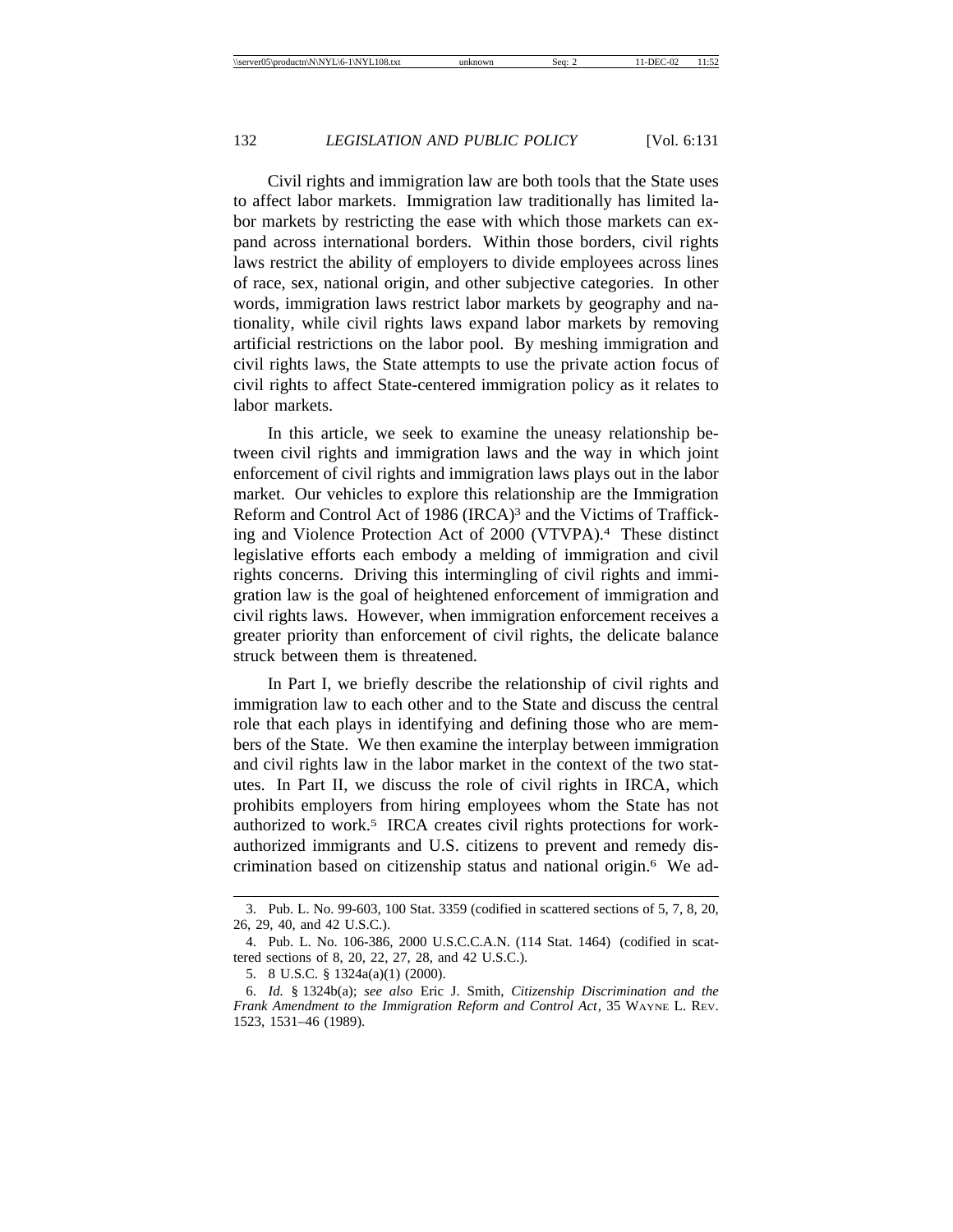dress how this law uses civil rights to balance the negative effect that immigration policies may have on the labor market.

In Part III, we discuss the VTVPA, newly-minted legislation that prohibits trafficking in persons<sup>7</sup> and that is currently being implemented within the United States.8 The law responds to the growing international market in human trafficking controlled by multinational criminal organizations.9 We examine how the legislation interweaves immigration policy and civil rights to create a tool to combat the globalization of the market for trafficking in humans.

#### I.

# IMMIGRATION AND CIVIL RIGHTS LAW AND POLICY: LINKING TWO REALMS

Immigration and civil rights laws are not easy companions.<sup>10</sup> Still, the two are inexorably intertwined. Immigration policy in the United States has, at least in recent history, been the province of the U.S. government as the sovereign State.<sup>11</sup> Immigration law is a means for the State on a physical level to control the flow of people across its borders—essentially, defining and maintaining its geographical identity. On another level, immigration law is the means by which the State defines its membership—its cultural or sociological identity.12 Civil rights laws also can play a defining role for the State. Civil rights in the United States reflect the legal attributes that the State employs to identify the people who comprise its community.13 In the

<sup>7. 18</sup> U.S.C. § 1589 (2000) (prohibiting forced labor); *id.* § 1590 (prohibiting trafficking with respect to peonage, slavery, involuntary servitude, or forced labor); *id.* § 1591 (prohibiting sex trafficking of children by force, fraud, or coercion); *id.* § 1592 (prohibiting destruction or other alteration of documents in furtherance of trafficking); *see also* President's Statement on Signing the Victims of Trafficking and Violence Protection Act of 2000, 3 PUB. PAPERS 2352 (Oct. 28, 2000).

<sup>8.</sup> *See, e.g.*, 8 C.F.R. §§ 103, 212, 214, 274a, 299 (2002).

<sup>9.</sup> ANDREAS SCHLOENHARDT, AUSTRALIAN INST. OF CRIMINOLOGY, ORGANIZED CRIME AND THE BUSINESS OF MIGRANT TRAFFICKING 2 (Nov. 10, 1999) (on file with the *New York University Journal of Legislation and Public Policy*).

<sup>10.</sup> An inference about the nature of this relationship may be drawn from the Table of Contents of Title 8 of the United States Code, which governs Aliens and Nationality. The sections under the heading "Civil Rights" have been transferred to other sections or repealed. 8 U.S.C. §§ 41–56 (2000).

<sup>11.</sup> U.S. CONST. art. I, § 8, cl. 4 (empowering Congress to establish uniform naturalization laws); Hiroshi Motomura, *Immigration Law After a Century of Plenary Power: Phantom Constitutional Norms and Statutory Interpretation*, 100 YALE L.J. 545, 547 (1990) (observing that "Congress and the executive branch have broad and often exclusive authority over immigration decisions").

<sup>12.</sup> *See* SMITH, *supra* note 1, at 30–31. **R**

<sup>13.</sup> *See* Linda S. Bosniak, *Membership, Equality, and the Difference that Alienage Makes*, 69 N.Y.U. L. REV. 1047, 1069 (1994). Bosniak discusses the effects of con-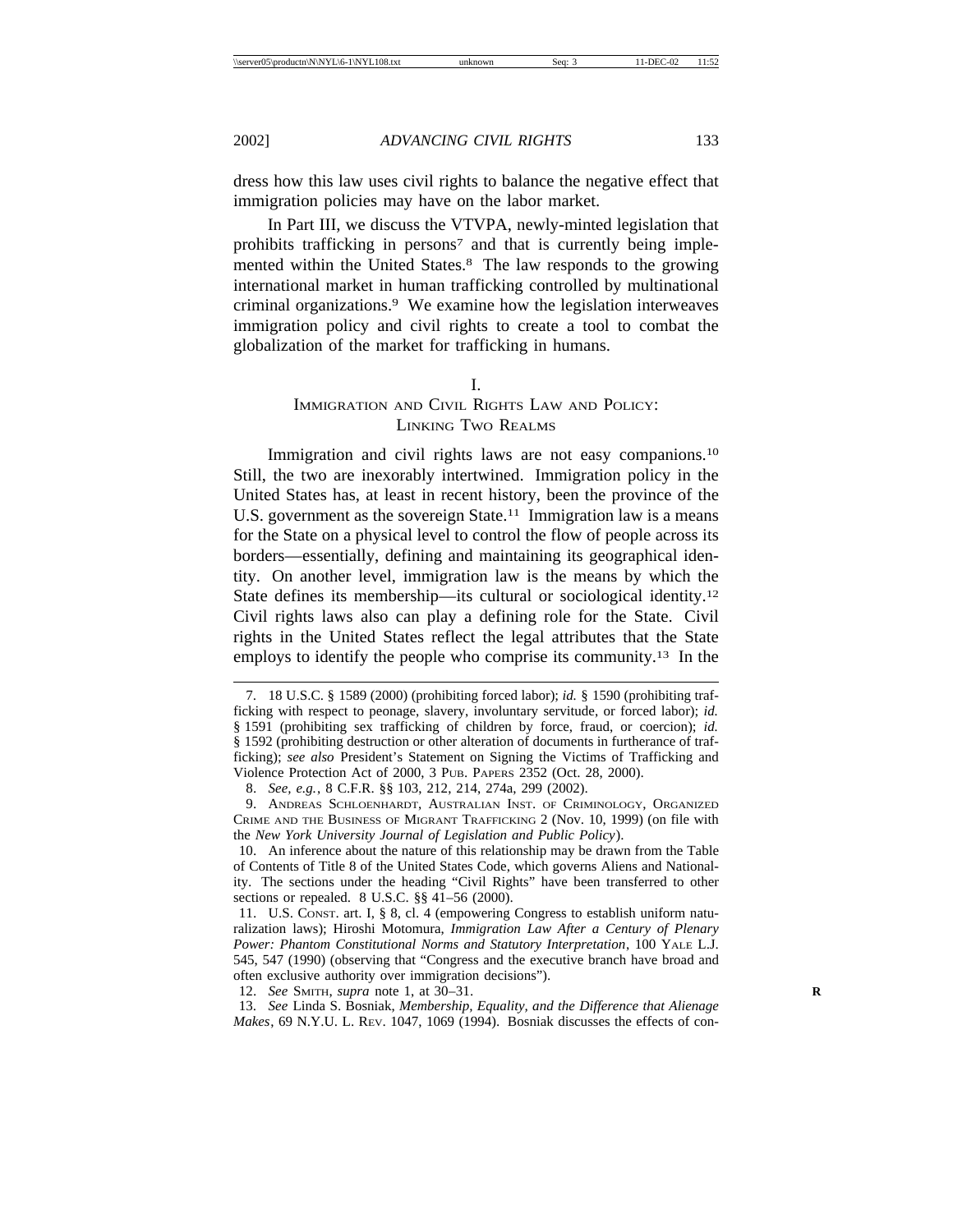way that the State defines the civil rights of its membership, it makes a statement about how it differentiates those who are full members of its communities from those who are not. Those imbued with the strongest rights are those with the strongest claim to membership. Those with the weakest rights have the weakest claim—or none at all.<sup>14</sup>

Yet civil rights and immigration law collide in several significant ways. Perhaps the greatest point of tension results from the fact that immigration law, by its nature, discriminates on the basis of citizenship status and national origin.15 In the context of the labor market, laws that prohibit non-U.S. citizens from working without authorization from the State erect divisions based on citizenship status between those who have rights to work and those who do not. Based on an individual's citizenship status, the State may confer or deny employment authorization,<sup>16</sup> place employees in detention,<sup>17</sup> and deport them from the country.18

The way in which civil rights and immigration laws are enforced reflects a significant difference between those laws. Immigration law is enforced primarily by public entities, while civil rights laws are enforced primarily by private actors. Immigration law is sufficiently central to the identity of the State that the federal government retains exclusive control over immigration law and policy.19 The State enforces this federal immigration law using the traditional tools of the sovereign, including: federal investigations;20 federal subpoena power;21 and arrest, detention, and deportation of employees found to be working without State authorization.<sup>22</sup> The sovereign federal State has sole jurisdiction over the entry of individuals into the United

- 16. 8 U.S.C. §§ 1226(a)(3), 1324a(a).
- 17. *Id.* § 1226(a).
- 18. *Id.* § 1227.
- 19. Motomura, *supra* note 11, at 547. **R**
- 20. 8 U.S.C. § 1324a(e)(1).
- 21. *Id.* § 1324a(e)(2).
- 22. *Id.* §§ 1226, 1227.

ceptualizing immigration law as a way of defining a community in her examination of the work of Michael Walzer. Walzer asserts that the members of a community may shape their membership admissions policy according to their own preferences, and that such a policy is fundamentally political and desirable. Michael Walzer, *The Distribution of Membership*, *in* BOUNDARIES: NATIONAL AUTONOMY AND ITS LIMITS 1, 1–36 (Peter G. Brown & Henry Shue eds., 1981).

<sup>14.</sup> Walzer, *supra* note 13, at 27–28. **R**

<sup>15.</sup> *See* 8 U.S.C. § 1324b(a)(1) (2000) (allowing discrimination in employment practices against unauthorized aliens); s*ee also, e.g.*, Bosniak, *supra* note 13, at **R** 1073–74 (discussing discriminatory treatment of non-citizen Metics in ancient Athens).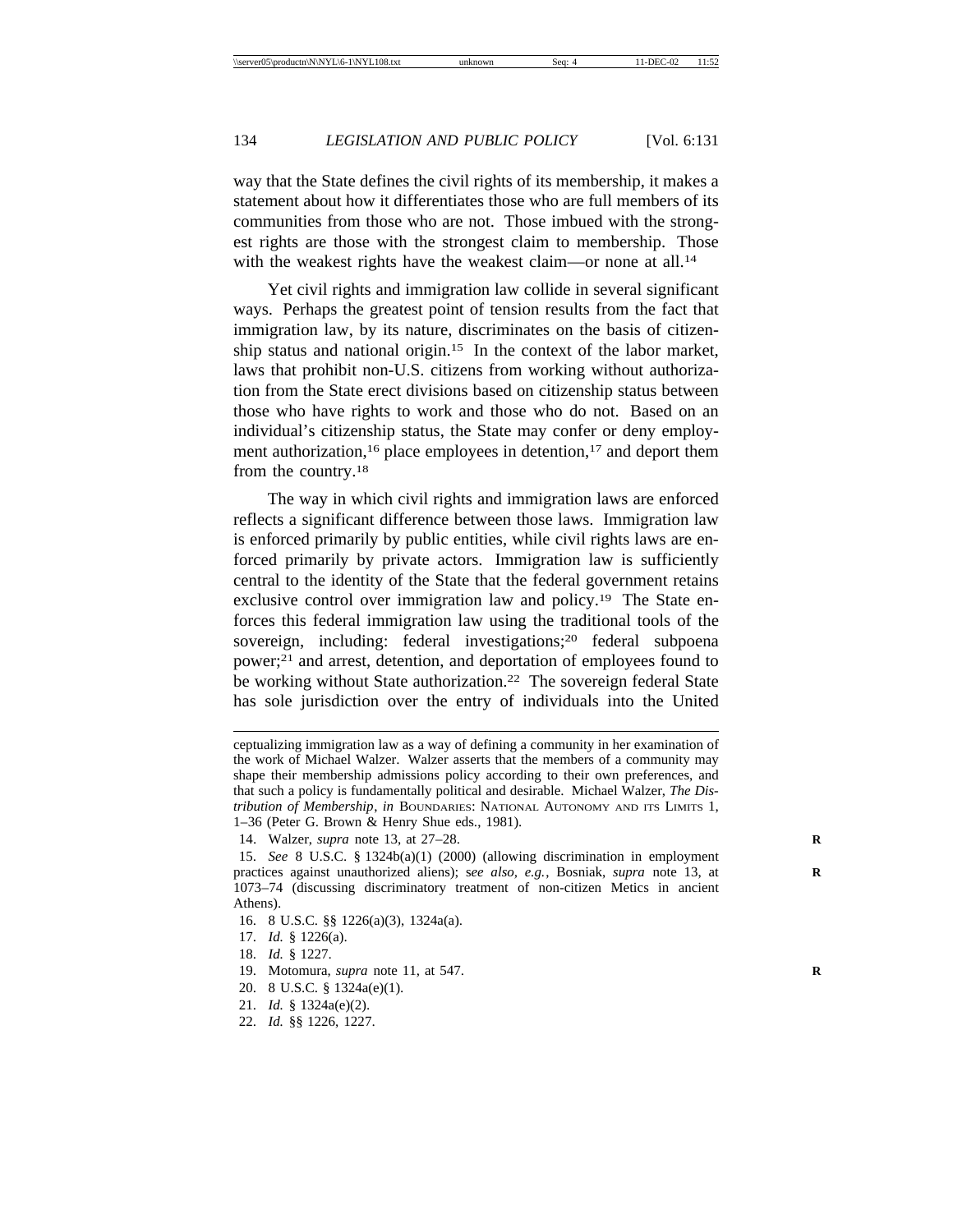States.<sup>23</sup> The State decides who may lawfully remain and for how long.<sup>24</sup> Most importantly, the State defines how individuals may obtain citizenship, thereby becoming full members of the State.25

In contrast to the State-centered enforcement of immigration law, the enforcement of civil rights law has depended heavily on private actors. U.S. laws that prohibit discrimination in employment on the basis of race, national origin, gender, religion, disability, and age encourage private enforcement of their prohibitions by allowing individuals to bring suits against their employers and by providing for attorneys' fees for employees who prevail.26 Underlying this emphasis on private action is a concern that the State will be less likely to exercise its power on behalf of those who, lacking a majority in a democratic society, have less influence on the political process.27 Civil rights statutes have been described as encouraging the creation of "private attorneys general"—private individuals who act in the place of the State in order to increase the level of compliance with antidiscrimination laws.28

A common thread in both IRCA and the VTVPA is the expansion within immigration law of the class of lawful members of the State

Takahashi v. Fish Comm'n, 334 U.S. 410, 419 (1948) (citation omitted); *see also* United States v. Ginsberg, 243 U.S. 472, 474–75 (1917) ("An alien who seeks political rights as a member of this Nation can rightfully obtain them only upon terms and conditions specified by Congress."); United States v. Tittjung, 235 F.3d 330, 338 (7th Cir. 2000) (quoting Fedorenko v. United States, 449 U.S. 490, 506 (1981) ("Congress alone has the constitutional authority to prescribe rules for naturalization.")).

24. *Takahashi*, 334 U.S. at 419.

25. *Id.*

26. Indep. Fed'n of Flight Attendants v. Zipes, 491 U.S. 754, 758 (1989) (discussing civil rights cases as exceptions to American rule of not awarding attorneys' fees in civil cases).

27. Carolene Prods. Co. v. United States, 304 U.S. 144, 152 n.4 (1938) (suggesting that prejudice against discrete and insular minorities distorts political process, rendering such minorities politically powerless).

28. *Indep. Fed'n of Flight Attendants*, 491 U.S. at 759 (discussing Congress' intention that individuals injured by racial discrimination act as "private attorney[s] general" to vindicate policy that Congress considered of highest priority).

<sup>23.</sup> The Supreme Court has explained:

The Federal Government has broad constitutional powers in determining what aliens shall be admitted to the United States, the period they may remain, regulation of their conduct before naturalization, and the terms and conditions of their naturalization. Under the Constitution the states are granted no such powers; they can neither add to nor take from the conditions lawfully imposed by Congress upon admission, naturalization and residence of aliens in the United States or the several states. State laws which impose discriminatory burdens upon the entrance or residence of aliens lawfully within the United States conflict with this constitutionally derived federal power to regulate immigration, and have accordingly been held invalid.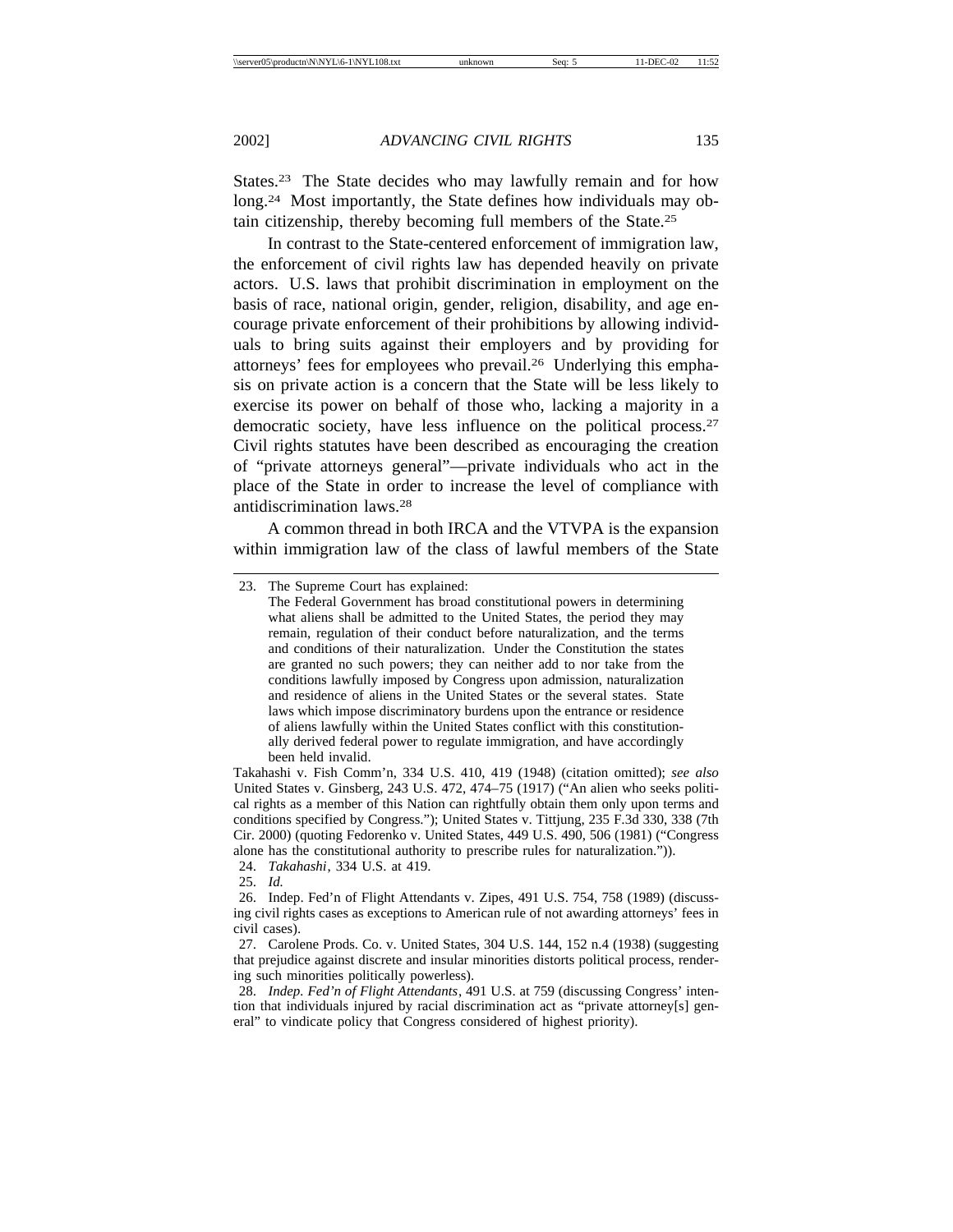and a concomitant strengthening of the civil rights of that class. Both statutes redefine formerly unrecognized classes of individuals as being eligible for legal immigration status.29 Both erect enforcement mechanisms that encourage individuals susceptible to exploitation to vindicate statutorily-conferred rights. We contend that these two statutes represent the product of the intersection of civil rights and immigration law. Both, however, offer glimmers of the dangers of this merging of civil rights with immigration law; when legislation springs from a dual desire to increase civil rights protections and restrict immigration, enforcement of such laws may emphasize restrictions on immigration at the expense of civil rights.

#### II.

# THE PROHIBITION AGAINST IMMIGRATION-RELATED DISCRIMINATION

The structure of IRCA reveals a balancing of immigration restrictions and antidiscrimination protections. In Section A, we describe how IRCA combines civil rights and immigration law to influence the labor market and redefine those who comprise the membership of the State. In Section B, we critically examine whether that combination succeeds in achieving the dual purpose of strengthening civil rights and increasing immigration restrictions in the labor market.

# *A. The Structure of the Immigration Reform and Control Act of 1986*

In a single statute, IRCA30 embodies several of the defining characteristics of both civil rights and immigration law. First, IRCA combines the private enforcement characteristic of civil rights laws with the federalized public enforcement of the immigration laws. Second, similar to a civil rights law, it defines certain protected classes and establishes rights against discrimination. Like an immigration law, it encourages discrimination against other classes based on the citizenship status of those classes. Third, through this combination of civil rights and immigration law, IRCA redefines the classes of individuals who are considered members of the State.

The interplay between immigration law and civil rights is nowhere more clear than in IRCA. The law has three basic components.

<sup>29. 8</sup> U.S.C. §§ 1101(a)(15)(T)–(U), 1255(i), 1255a (2000); 8 C.F.R.  $§$  214.11(o)–(p) (2002).

<sup>30.</sup> Immigration Reform and Control Act of 1986, Pub. L. No. 99-603, 100 Stat. 3359 (codified in scattered sections of 5, 7, 8, 20, 26, 29, 40, and 42 U.S.C.).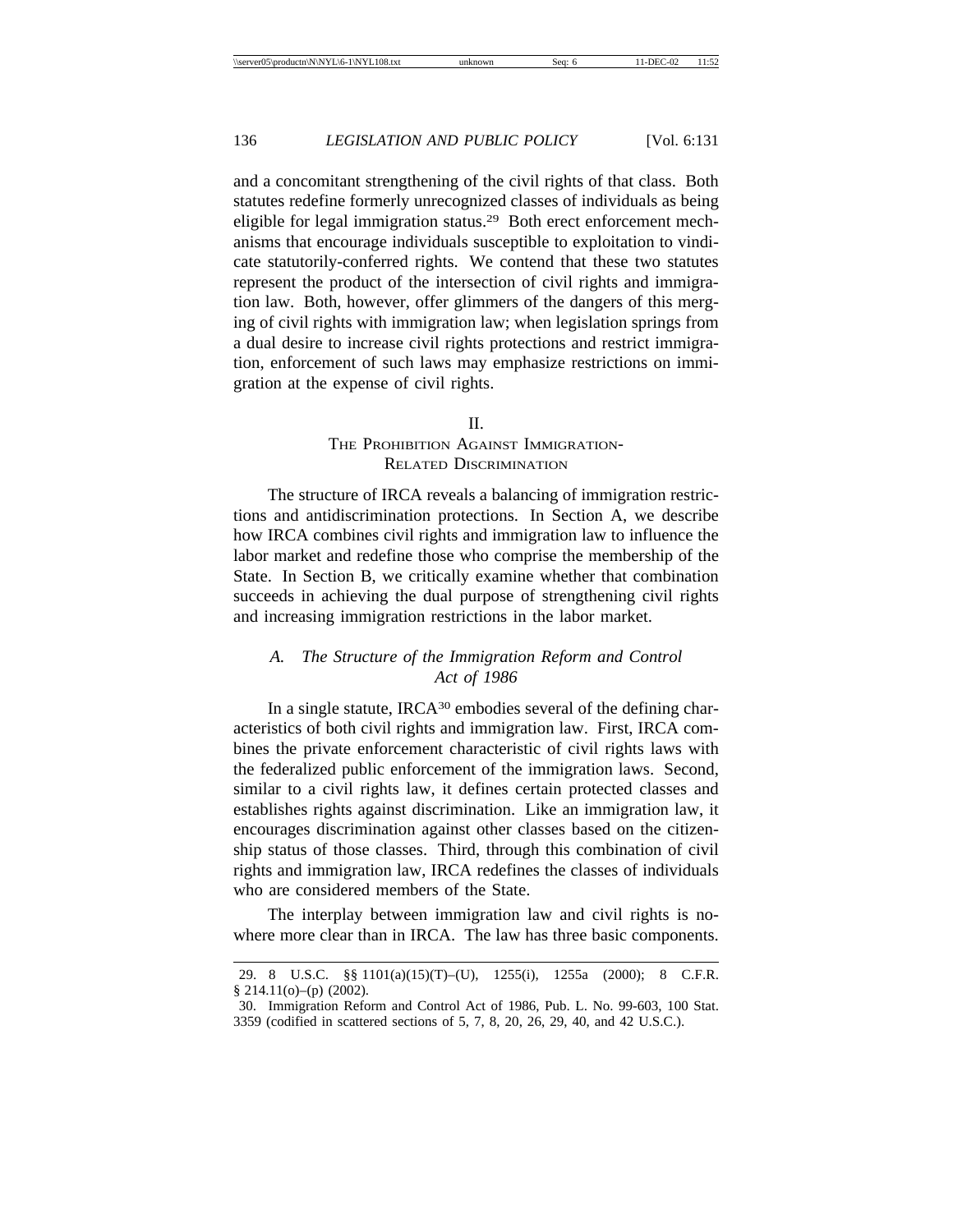First, it legalizes the status of undocumented immigrants who have lived in the country continuously since before 1982.31 Second, it prohibits employers from knowingly hiring undocumented workers and establishes legal sanctions against employers that do.32 Third, the law creates a new civil right against discrimination in employment on the basis of citizenship status.<sup>33</sup> It also expands protection against national origin discrimination by subjecting a larger range of employers to coverage.34 It confers the new protection against citizenship status discrimination on U.S. citizens and certain categories of work-authorized immigrants.35 Finally, it establishes a federal agency—the Office of Special Counsel for Immigration Related Unfair Employment Practices—to investigate charges of discrimination and litigate meritorious claims on behalf of victims of discrimination.36

The 1986 law broke with the previous conceptualization of immigration law as primarily a public function.37 Through the law's first component, the amnesty for previously undocumented workers, the State uses its power to define citizenship status to incorporate into its membership those who have shown a commitment to long-term residence, i.e., those who were *de facto* members of the community already.38 Through its second component, employer sanctions for hiring undocumented workers, the State effectively makes employers parties to enforcement of the immigration laws affecting the labor market. Employers themselves become the primary method of screening the labor pool for employees that the State has not authorized to work.<sup>39</sup>

- 33. *Id.* § 1324b(a)(1)(B); Espenoza, *supra* note 31, at 364–69. **R**
- 34. *Id.* § 1324b(a)(1)(A).
- 35. *Id.* § 1324b(a)(3).
- 36. *Id.* § 1324b(c).

38. The legalization program requires each applicant to establish first that he or she entered the United States "before January 1, 1982, and that [s]he has resided continuously in the United States in an unlawful status since such date and through the date the application is filed . . . ." 8 U.S.C. § 1255a(a)(2)(A). The applicant is also required to prove "continuous physical presence." *Id. See also* Espenoza, *supra* note 31, at 353–54. **R**

39. Eustace T. Francis, *Taking Care of Business: The Potential Impact of Immigration Reform on Corporate Strategic Planning*, 5 GEO. IMMIGR. L.J. 79, 92 (1991) (explaining that "IRCA implicitly imposes on corporate policy makers a duty to seek out and remedy violations of the Act").

<sup>31. 8</sup> U.S.C. § 1255a(a)(2)(A) (2000); *see also* Cecelia M. Espenoza, *The Illusory Provisions of Sanctions: The Immigration Reform and Control Act of 1986*, 8 GEO. IMMIGR. L.J., 343, 353 & n.85, 354 (1994) (critiquing reach of amnesty provisions of IRCA).

<sup>32. 8</sup> U.S.C. § 1324a; Espenoza, *supra* note 31, at 359–64. **R**

<sup>37.</sup> Espenoza, *supra* note 31, at 359-64 (discussing actions employer must take to **R** ensure compliance with IRCA).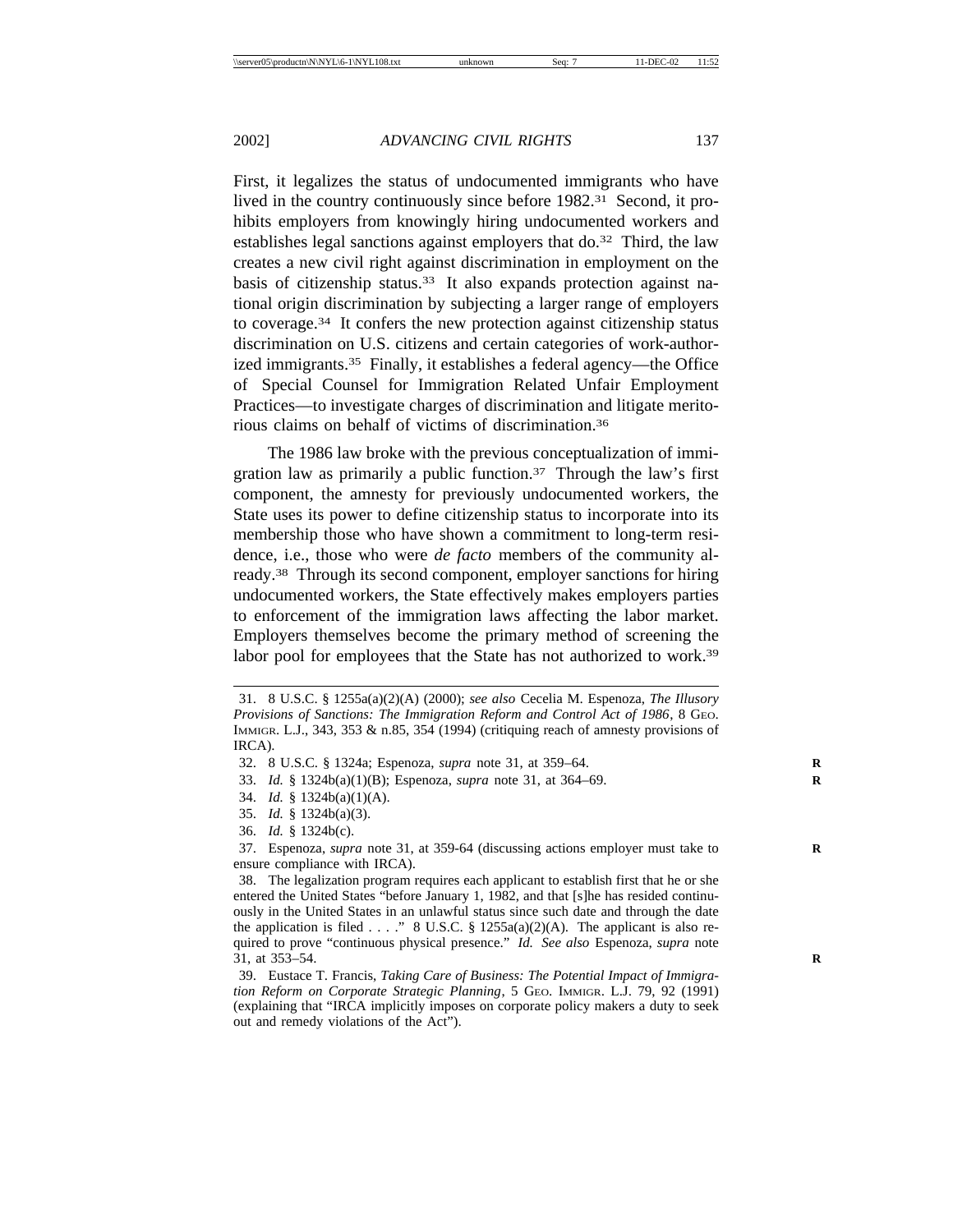In this way, the State expands the scope of its public enforcement powers to include private employers.

Converting employers into enforcers of immigration law has consequences for the civil rights of employees. Requiring employers to discriminate between those whom the State has authorized to work and those whom it has not requires employers to make determinations about employment based on an employee's citizenship status. The potential for sanctions against employers who hired undocumented workers creates an incentive for employers to discriminate against those perceived not to have a citizenship status commensurate with work authorization.

This form of discrimination is most likely to affect employees of color.40 The work-authorized employees who are most likely to experience discrimination based on citizenship status are those whom employers are most likely to associate with undocumented workers, i.e., workers of certain ethnicities or national origins.<sup>41</sup> Thus, a consequence of expanding immigration law enforcement into the private realm is an increased potential that employers will discriminate based on ethnicity or national origin. In 1990, the General Accounting Office, a government agency that oversees the effectiveness of the government's implementation of the laws, found that employer sanctions had in fact increased the incidence of discrimination against immigrants and those perceived as immigrants.42

The third component of IRCA, the antidiscrimination provision, reflects an acknowledgment that a shift in enforcement of immigration law to private actors must be balanced with an increase in civil rights protections for the labor pool. Prior to the passage of IRCA, civil rights protections against citizenship status discrimination, in contrast with national origin discrimination, were essentially nonexistent.<sup>43</sup>

<sup>40.</sup> Sarah M. Kendall, *America's Minorities Are Shown the "Back Door" . . . Again: The Discriminatory Impact of the Immigration Reform and Control Act*, 18 HOUS. J. INT'L. L. 899, 932 (1996) (describing IRCA as "the perfect 'backdoor' for discrimination based on race, ethnic background, national origin, or alienage").

<sup>41.</sup> Espenoza, *supra* note 31, at 348. Espenoza posits, "Employers who make decisions based on appearance might not wait to find out if a potential worker has proper authorization. Employers instead may rely upon the physical characteristics of Hispanic and Asian job applicants to exclude them from job opportunities. Thus legal immigration has created a shift in the racial composition of the labor market that causes employers to treat the prospective employees as foreign." *Id.* at 353.

<sup>42.</sup> U.S. GEN. ACCOUNTING OFFICE, GAO/GGD-90-62, REPORT TO CONG., IMMI-GRATION REFORM, EMPLOYER SANCTIONS AND THE QUESTION OF DISCRIMINATION 3, 5–7 (March 1990).

<sup>43.</sup> In Espinoza v. Farah Manufacturing Co., the Supreme Court drew a distinction between national origin and alienage discrimination. 414 U.S. 86, 95 (1973). The Court held that, although Title VII prohibited discrimination against an alien when it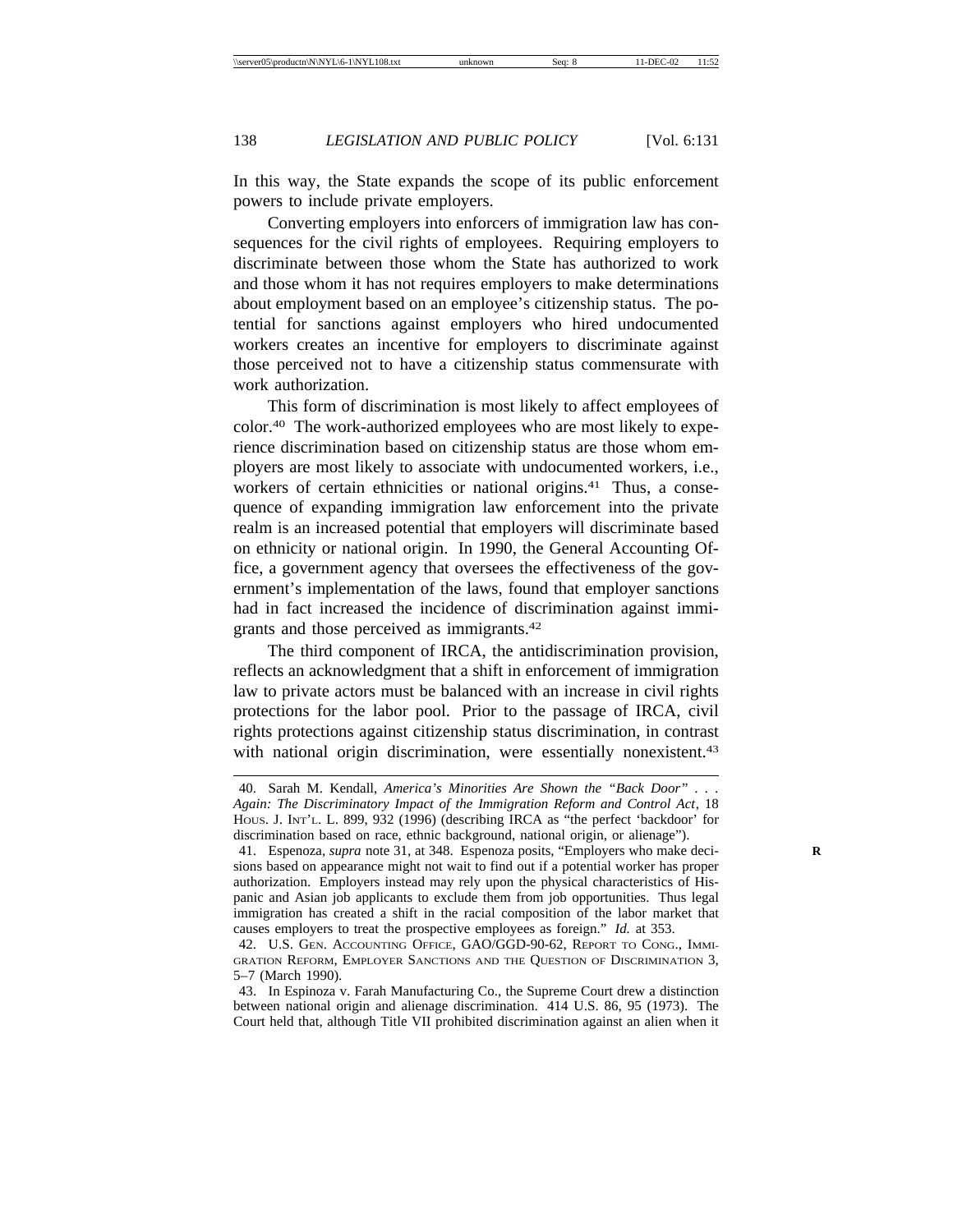Employees who had work authorization had no federal protections against employers who discriminated against them because of their immigration status.<sup>44</sup> As a result, civil rights laws did not directly reach discrimination that related to how the State defined citizenship status, nor how that definition affected immigrant employees.

The antidiscrimination provision of IRCA was meant to counter the potential for greater discrimination that the employer sanctions created.45 The antidiscrimination provision created civil rights-centered prohibitions against discrimination on the basis of citizenship status.46 It established enforcement mechanisms for those prohibitions in both the public and private realms.<sup>47</sup> A government agency, the Office of Special Counsel, was imbued with the power to investigate potential discrimination and represent the State in lawsuits brought on behalf of the victims of discrimination.<sup>48</sup> The law also turned to private enforcement by creating a private right of action as a method for individual victims to remedy discrimination through legal action independent of the State.49

Although the antidiscrimination provision was conceived primarily as a civil rights law, it reflects aspects of its context within immigration law. True to the remedial purpose that is the hallmark of civil rights legislation,<sup>50</sup> the antidiscrimination provision shoulders a heavy burden to prevent discrimination against work-authorized immigrants and U.S. citizens nationwide. True to the nature of immigration policy, the law limits the categories of individuals who are protected by the antidiscrimination protections. Under the law, U.S. citizens, certain permanent residents, asylees, refugees, and certain formerly undocumented immigrants receive protection from discrimination in

- 46. 8 U.S.C. § 1324b(a) (2000).
- 47. *Id.* §§ 1324b(b), (d).
- 48. *Id.* § 1324b(c)(2).
- 49. *Id.* § 1324b(d)(2).

was based on national origin, "nothing in [Title VII] makes it illegal to discriminate on the basis of citizenship or alienage." *Id. See also* Linda Sue Johnson, *The Antidiscrimination Provision of the Immigration Reform and Control Act*, 62 TUL. L. REV. 1059, 1081 (1988).

<sup>44.</sup> *Espinoza*, 414 U.S. at 95.

<sup>45.</sup> Kendall, *supra* note 40, at 910 (detailing legislative history of antidiscrimination provision and concluding that "Congress' legislative intent in passing IRCA's employer sanctions and anti-discrimination provisions can be summarized in two parts: (1) the sanctions were seen as a viable means of reducing illegal immigration; and (2) the legislators were apprehensive as to the possible discriminatory effects of the sanctions").

<sup>50.</sup> *See, e.g.*, McKennon v. Nashville, 513 U.S. 352, 357, 358 (1995) (discussing remedial nature of Age Discrimination in Employment Act).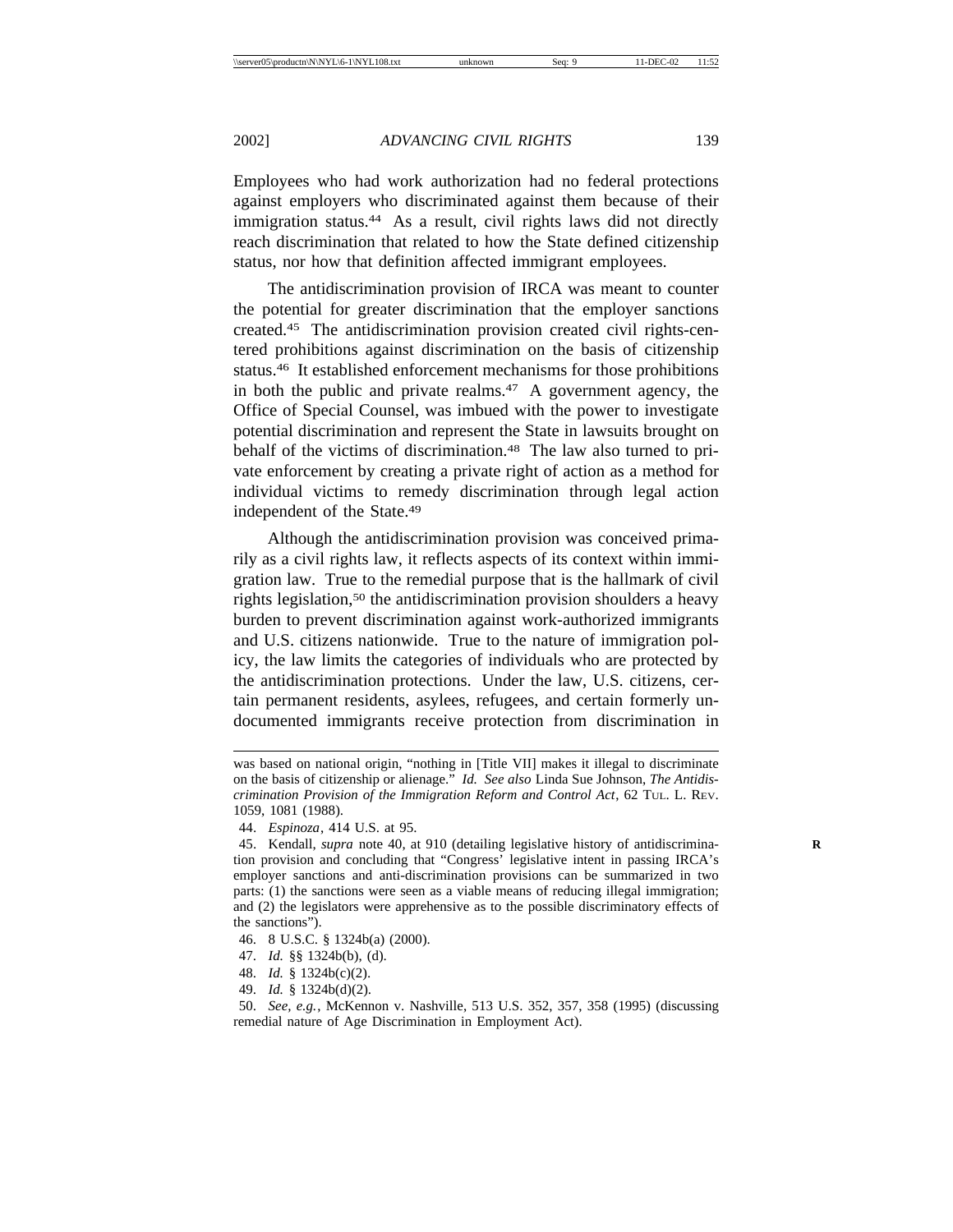employment.<sup>51</sup> Those not protected include undocumented workers and those without indefinite permission to reside in the United States.<sup>52</sup>

These categories are consistent with the membership-defining functions that civil rights and immigration policy have in common. By defining the protected class in a certain way, the antidiscrimination provision of IRCA indicates who is recognized as a member of the community for immigration purposes. Under the 1986 antidiscrimination law, civil rights protections reside with U.S. citizens and individuals with indefinite permission to reside in the United States, including permanent residents,53 refugees, and asylees.54 Thus, the law imparts antidiscrimination protections to those whom the State already has sanctioned to enter the United States and to work within the U.S. labor market.

The interaction between civil rights and immigration law appears most plainly in the dual role that the antidiscrimination provision plays as a civil rights law that effects a restraint on immigration. The antidiscrimination provision also can be seen as a way for the State to reduce the influx of undocumented workers. When the State endows certain employees with antidiscrimination rights enforceable against employers, it increases the risk to employers of hiring those without rights.55 When the State parcels those rights out along the lines of citizenship status, employers have less incentive to hire people outside of the protected citizenship status classes. Employers who fail to hire the protected class face the risk of lawsuit and the prospect of significant monetary damages.56 Moreover, securing and enforcing the rights of the approved employees disadvantages persons without such rights. Generally, those without such rights are individuals who do not have the right to enter or work in the United States.

<sup>51. 8</sup> U.S.C. § 1324b(a)(3).

<sup>52.</sup> *Id.* One way to view the scope of the protection of the law is as another way that the State defines its community as a statement about who should be included in and excluded from the community. Those whom the State endows with civil rights are those who are in some sense its members—those who reside permanently in the United States and who thereby have a more permanent relationship with the State.

<sup>53. 8</sup> U.S.C. § 1324b(a)(3)(B). The statute exempts from protection permanent residents who do not apply for U.S. citizenship within six months of becoming eligible. This exemption effectively forfeits the civil rights of those who do not take steps to become citizens, i.e., those who decline membership in the State. *Id.*

<sup>54.</sup> *Id.*

<sup>55.</sup> *See* Francis, *supra* note 39, at 93 ("In the context of immigration reform, to the extent that it imposes compliance and other costs on the corporation, immigration law directly affects the bottom line.").

<sup>56.</sup> *Id.*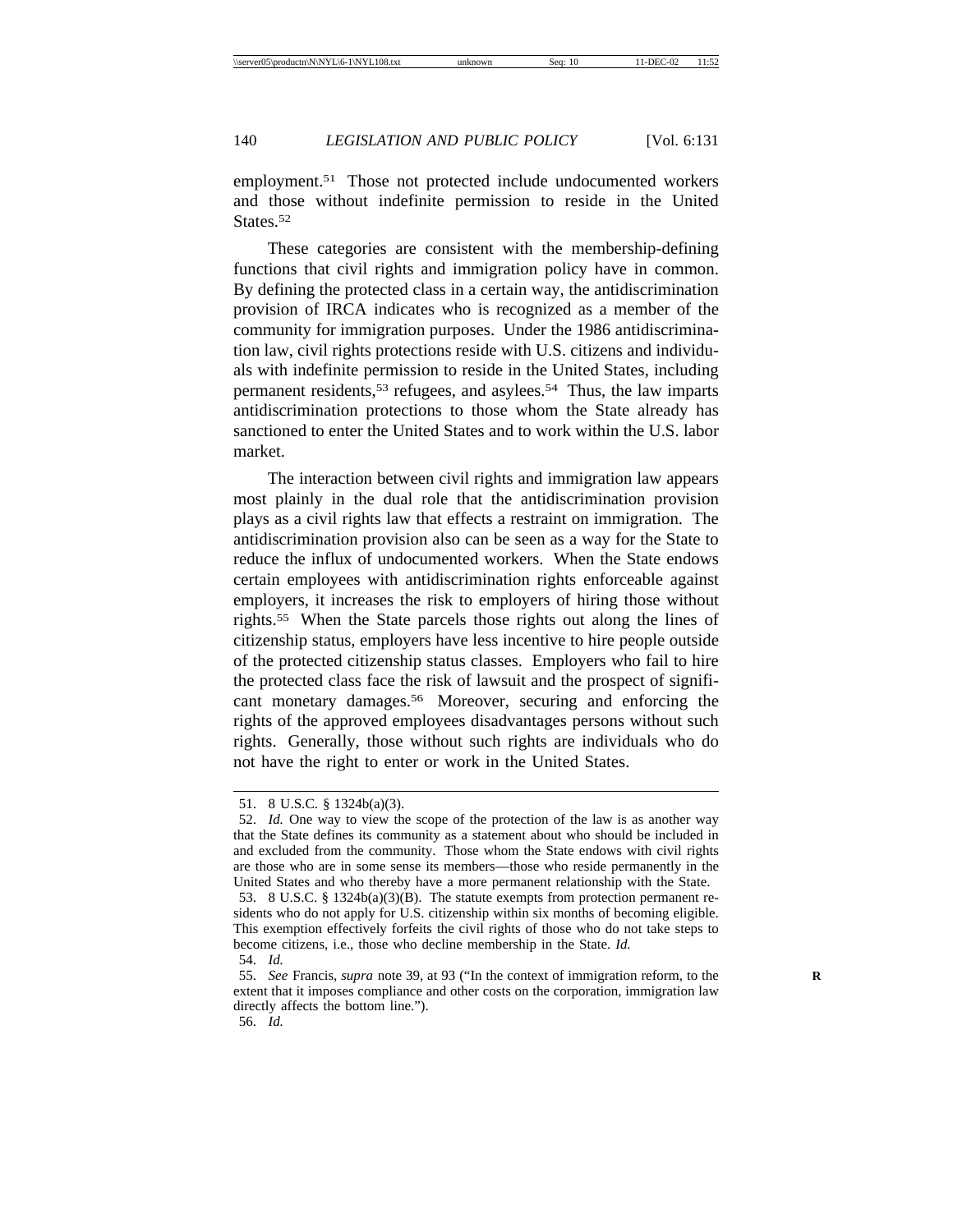The result of this scheme is that work-authorized employees themselves would indirectly enhance enforcement of immigration law. When work-authorized employees exert their rights against employers that hire undocumented immigrants, they aid the State in controlling the entry of undocumented workers into the labor market. The result is an expansion of the State's enforcement of immigration law and its control over labor markets by pressing into service as enforcement agents both the supply and demand sides of the labor market: employers and work-authorized employees. Thus, the antidiscrimination provision becomes a tool by which the State indirectly controls—and attempts to check—the expansion of the labor market across international lines.

# *B. Evaluating State Control of the Labor Market*

Does this meshing of immigration law and civil rights law work? The effectiveness of immigration law and enforcement is usually measured using only one factor: its success in keeping undocumented workers from entering the labor market.<sup>57</sup> In the context of IRCA, this measure of success asks whether the law reduces the incentives for employers to hire undocumented workers to a level that is lower than the incentives to hire work-authorized individuals.58 This measure of the effectiveness of the State's protection of the labor market, however, is dangerously incomplete. It addresses only whether individuals that the State considers undesirable are successfully excluded. It fails to measure the costs of immigration enforcement strategies when they result in the exclusion of portions of the labor pool that the State considers desirable, i.e., individuals that the State has authorized

<sup>57.</sup> *E.g.*, U.S. GEN. ACCOUNTING OFFICE, GAO/GGD-99-33, REPORT TO CONG. COMMS., ILLEGAL ALIENS: SIGNIFICANT OBSTACLES TO REDUCING UNAUTHORIZED EMPLOYMENT EXIST 16 (April 1999); *see also* Charles C. Foster, *Immigration Act: Its Impact on U.S. Legal Residents and Undocumented Aliens*, 34 HOUS. LAW. 28, 30–34 (Jan./Feb. 1997) (describing legislation subsequent to IRCA that focused on heightening enforcement against undocumented workers and increasing penalties against employers who hire them).

<sup>58.</sup> It has been argued that the State fails altogether in protecting the labor market for the benefit of the incumbent work-authorized labor pool. Kitty Calavita, *Employer Sanctions Violations: Toward a Dialectical Model of White-Collar Crime*, 24 LAW & SOC'Y REV. 1041, 1058 (1990). Calavita posits that the devil is in the details of the laws prohibiting employment of undocumented workers. She argues that the law gives the employer a shield behind which it can hire undocumented workers with impunity. The employer sanctions provision provides employers protection from fines when they complete a form certifying review of employment authorization documents. The antidiscrimination provision prohibits unreasonable scrutiny of those documents. The result is that employers can hire undocumented employees without violating the law against knowingly hiring them. *Id*. at 1056–61.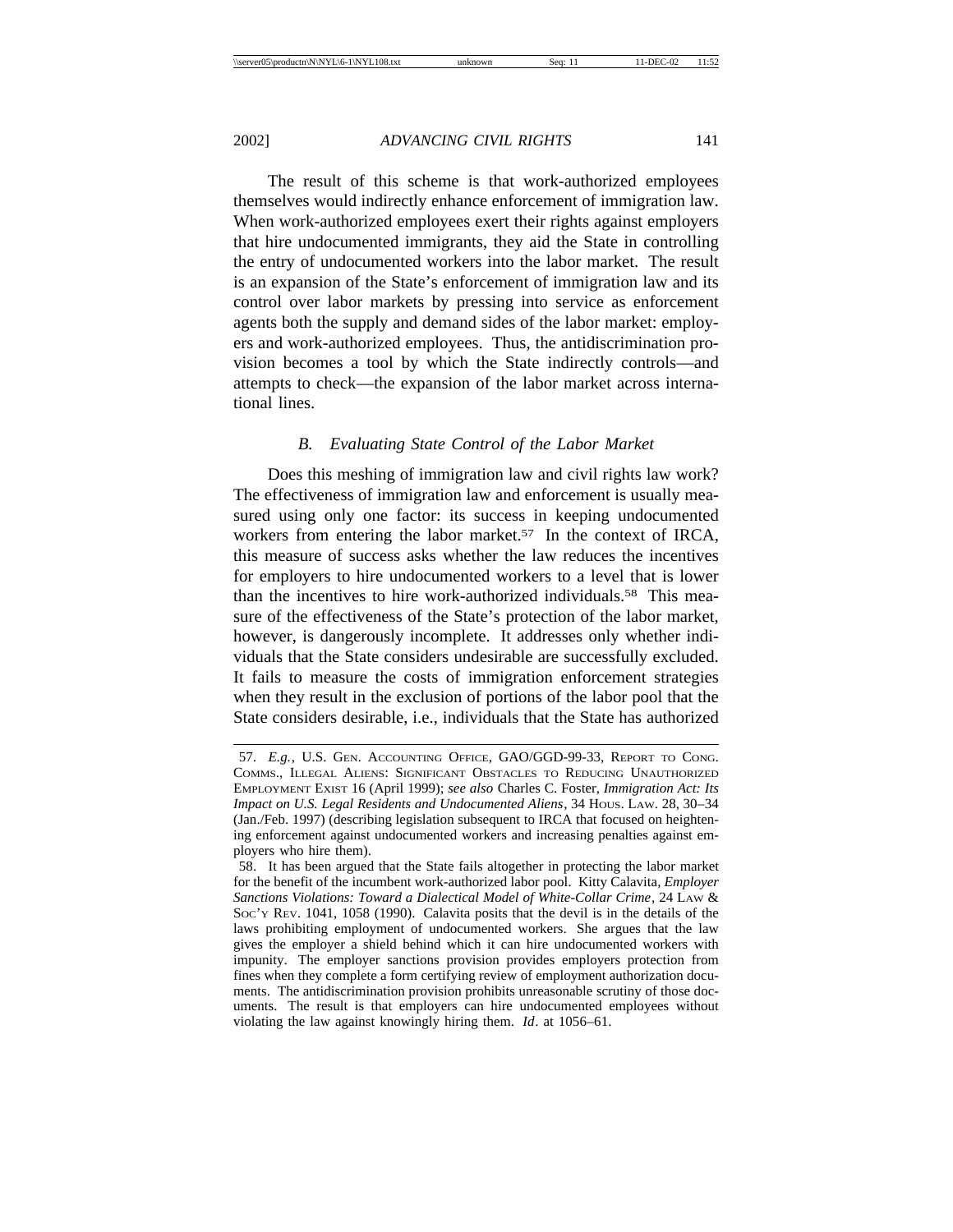to work.59 If immigration control policies that the State implements to protect the labor market result in excluding certain populations that are a legitimate part of that labor market, those immigration policies cannot be considered effective. Thus, a critical part of evaluating the influence of immigration law on the labor market is evaluating the effectiveness of the antidiscrimination provision of IRCA.

As immigration controls tighten in the United States in response to globalizing markets and terrorism,<sup>60</sup> the potential for resulting discrimination intensifies. With higher levels of immigration enforcement, the State's response to heightened levels of discrimination must keep pace. Whether the antidiscrimination provision effectively reduces discrimination on the basis of citizenship status depends entirely on the effectiveness of its enforcement. Consistent with its origins as a meshing of civil rights and immigration law, the enforcement of the antidiscrimination law is based in both private and State action. Evaluating the effect of the law on discrimination requires examining both levels.

We conclude in this Section that there are significant barriers to private enforcement of the antidiscrimination provision, including the vulnerability of recent immigrants in low-wage markets to higher levels of discrimination, lack of information and resources, and high turnover in market sectors that tend to employ immigrant labor. We also discuss the potential that purely private enforcement of the antidiscrimination provision could weaken both the civil rights of the protected classes and the prohibitions under immigration law against hiring undocumented workers. We describe ways in which the public enforcement mechanisms of the antidiscrimination provision address many of the barriers to effective private enforcement. However, if enforcement of the immigration laws is not balanced by effective protection against discrimination, the aims of both immigration law and antidiscrimination protection will suffer.

#### *1. Private Enforcement of the Antidiscrimination Provision*

Private enforcement of the antidiscrimination provision is complicated by the nature of the immigrant population and the nature of the industries that depend on immigrant labor. Recent immigrants are more likely to experience discrimination than U.S. citizens or immi-

<sup>59.</sup> See generally Kendall, *supra* note 40, at 909-10 (emphasizing State's interest in protecting employment rights of certain legal immigrants).

<sup>60.</sup> *See* Tamar Jacoby, *Immigration Reform and National Security*, N.Y. TIMES, May 9, 2002, at A34; Robert Pear, *Bill on Border Security and Immigration Passes in House*, N.Y. TIMES, Sept. 16, 2002, at A17.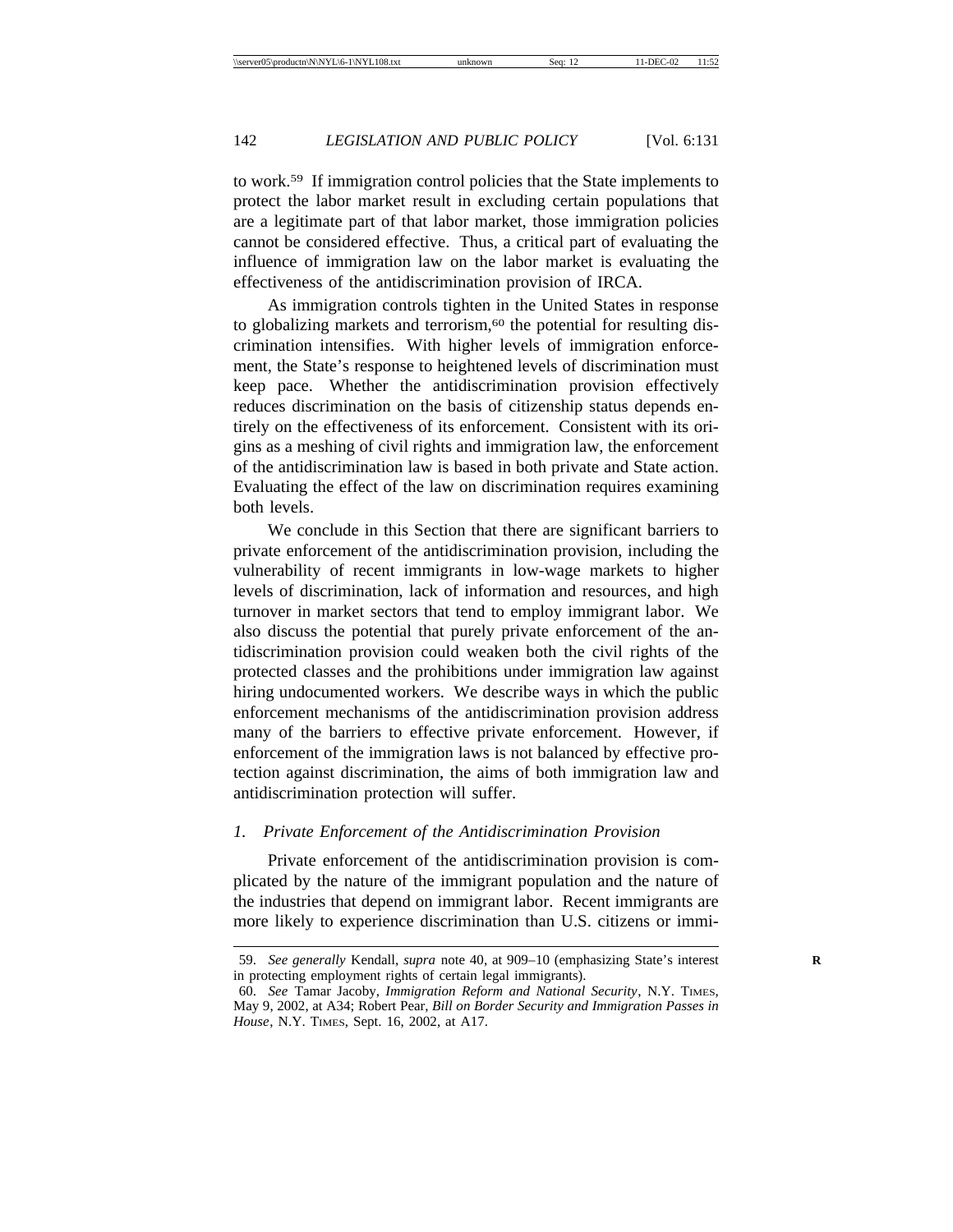grants who have resided longer in the United States.<sup>61</sup> Recent immigrants often start at the bottom of the labor market, where wages are low and unskilled labor is needed. Hence discrimination is least costly for the employer because unskilled employees tend to be more fungible.62 Rejecting an unskilled applicant because of concerns about that person's citizenship status does little harm to the employer when that employer can hire another unskilled applicant perceived as less risky. Employers are more likely to associate recent immigrants of Latino or Asian origin with undocumented workers based on their appearance, accent, or fluency in a language other than English.

While recent immigrants are more likely to experience discrimination, they are less likely to enforce prohibitions against it.63 The first barrier to enforcement is lack of information. Before victims of discrimination can exert their rights, they have to know about them. Due to their status as newcomers to the country and unfamiliarity with the law and the processes of government, immigrants are less likely to know about the prohibition against citizenship status discrimination or how to go about acting on it.<sup>64</sup> Cultural unfamiliarity or discomfort with using the legal system to address issues such as these also contributes to a suboptimal level of enforcement.65 Also, because the immigrant population is ever-changing, adding new members and losing others to repatriation or naturalization, there is an ever-replenishing sector of the immigrant population that does not have this information.

<sup>61.</sup> EEOC v. Consol. Serv. Sys., 989 F.2d 233, 238 (7th Cir. 1993) (Posner, J.) ("Derided as clannish, resented for their ambition and hard work, hated or despised for their otherness, recent immigrants are frequent targets of discrimination, some of it violent."); Michael Rosenfeld, *Can Human Rights Bridge the Gap Between Universalism and Cultural Relativism? A Pluralist Assessment Based on the Rights of Minorities*, 30 COLUM. HUM. RTS. L. REV. 249, 255 n.12 (1999) ("[U]nlike Irish- or Italian-Americans who are now well established and unlikely to be subject to palpable discrimination, recent immigrants from Central or South America often experience much discrimination and poverty.").

<sup>62.</sup> Christian Zlolniski, *The Informal Economy in an Advanced Industrialized Society: Mexican Immigrant Labor in Silicon Valley*, 103 YALE L.J. 2305, 2321–22 (1994) (discussing low-wage posts occupied by recent immigrant workers "who can be easily replaced in order to keep labor costs down").

<sup>63.</sup> Note, *Racial Violence Against Asian Americans*, 106 HARV. L. REV. 1926, 1930 (1993).

<sup>64.</sup> *See generally* Lu-in Wang, *The Transforming Power of "Hate": Social Cognition Theory and the Harms of Bias-Related Crime*, 71 S. CAL. L. REV. 47, 57 (1997) (hypothesizing "Calculating Discriminator" who targets grocery stores owned by recent immigrants from Asia "because he believes that their difficulty with the English language and isolation from the mainstream community will render them less likely to report the crime or to gain the assistance of the police").

<sup>65.</sup> *Id.* at 57–58 (positing several reasons why victims of discrimination may be hesitant to go to authorities).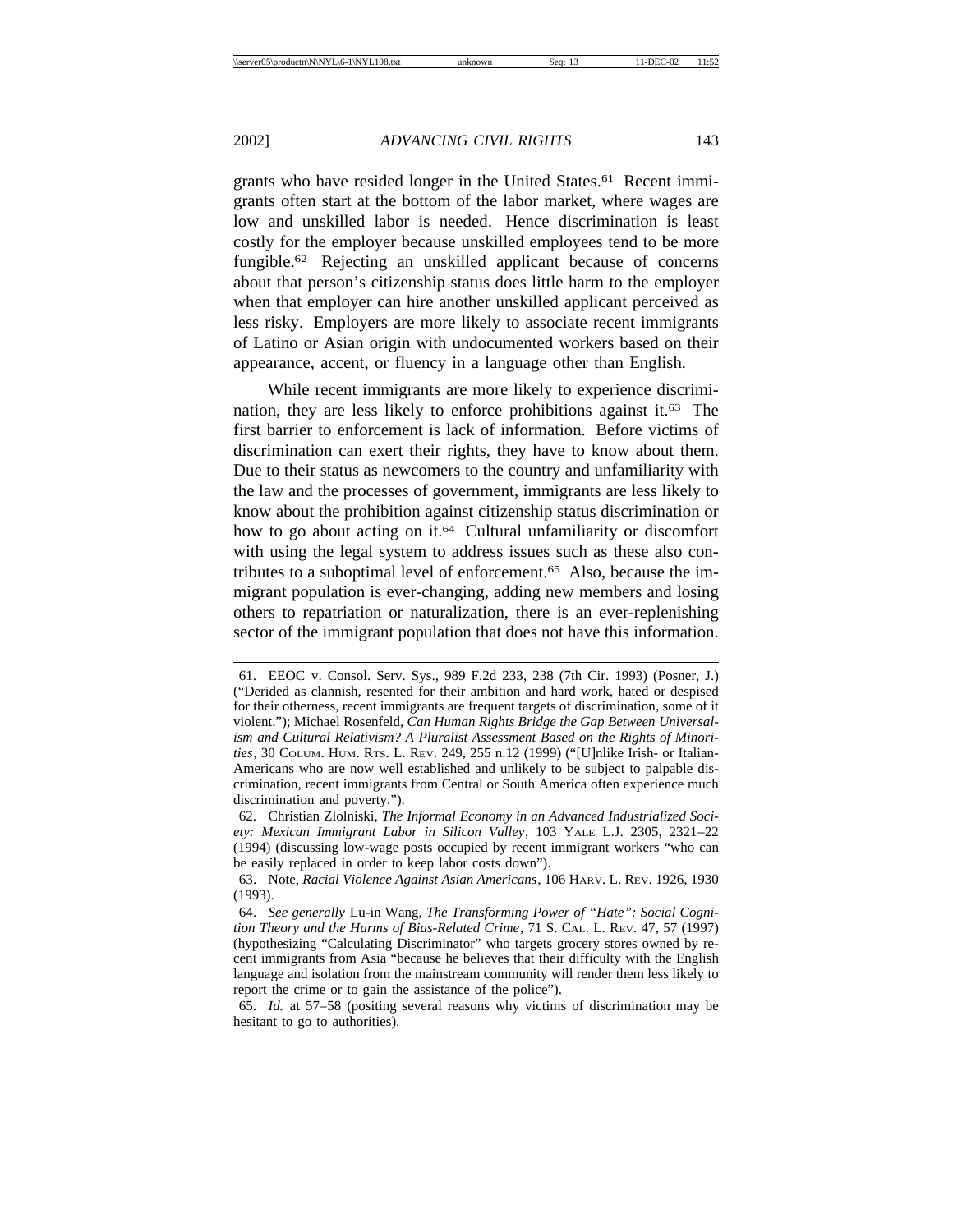The second hurdle is a fundamental one. Immigrants at the bottom of the labor market have fewer resources to enforce rights against discrimination.66 Fewer resources means more difficulty in obtaining legal representation and pursuing litigation. In addition, the immigration population at that lower level of the labor market tends to be very mobile,<sup>67</sup> and turnover in employment is high.<sup>68</sup> It is more difficult for an individual to enforce his or her rights against an employer when moving from one place to another.

High turnover rates in parts of the labor market that have a large immigrant workforce create another barrier to private enforcement.<sup>69</sup> High turnover means employees invest less time and resources in a particular job. Employees who are less invested in a job will have less incentive to enforce their rights through the legal process if resolving the issue by moving to another job takes less effort and the gain from enforcement is small. The result is that employers with relatively high levels of discrimination do not experience the same level of private enforcement actions than if its labor pool were fully informed, had more resources, and were more stable.70

Finally, although the prohibition against discrimination is meant to weigh in favor of hiring work-authorized employees, there are ways in which it may not. Due to labor market pressures, the undocumented workforce leaks around the restrictions on entry into the United States and grows larger.<sup>71</sup> The result is a population of undocumented workers unprotected by certain civil rights or lacking the information or incentives to enforce any rights they do have.

68. *See* Zlolniski, *supra* note 62, at 2321. Zlolniski notes: **R** [A]s the result of the restructuring process, janitorial work is an occupation for recent immigrant workers who can be easily replaced in order to keep labor costs down. Consequently, minority (e.g., Chicano) and immigrant workers who had been living and working in the United States for a long time have been largely replaced by a new cohort of recent Mexican immigrants, many of whom are undocumented. The latter, because of their vulnerable legal position, can be easily exploited by their employers, thus facilitating the high-turnover strategy.

<sup>66.</sup> *See* Robert L. Bach, *Building a Community Among Diversity, Legal Services for Impoverished Immigrants*, 27 U. MICH. J.L. REFORM 639, 646 (1995).

<sup>67.</sup> Milagros Cisneros, *H.B. 2659: Notorious Notaries—How Arizona Is Curbing* Notario *Fraud in the Immigrant Community*, 32 ARIZ. ST. L.J. 287, 315 (2000).

*Id.* at 2315 (footnote omitted).

<sup>69.</sup> *Id.* at 2315.

<sup>70.</sup> Tanya Kateri Hernandez, *The Construction of Race and Class Buffers in the Structure of Immigration Controls and Laws*, 76 OR. L. REV. 731, 755–59 (1997) (discussing limitations on effectiveness of IRCA's antidiscrimination provision).

<sup>71.</sup> Sam Dillon, *Agua Prieta Journal: Boom Turns Border to Speed Bump*, N.Y. TIMES, Jan. 18, 2000, at A4.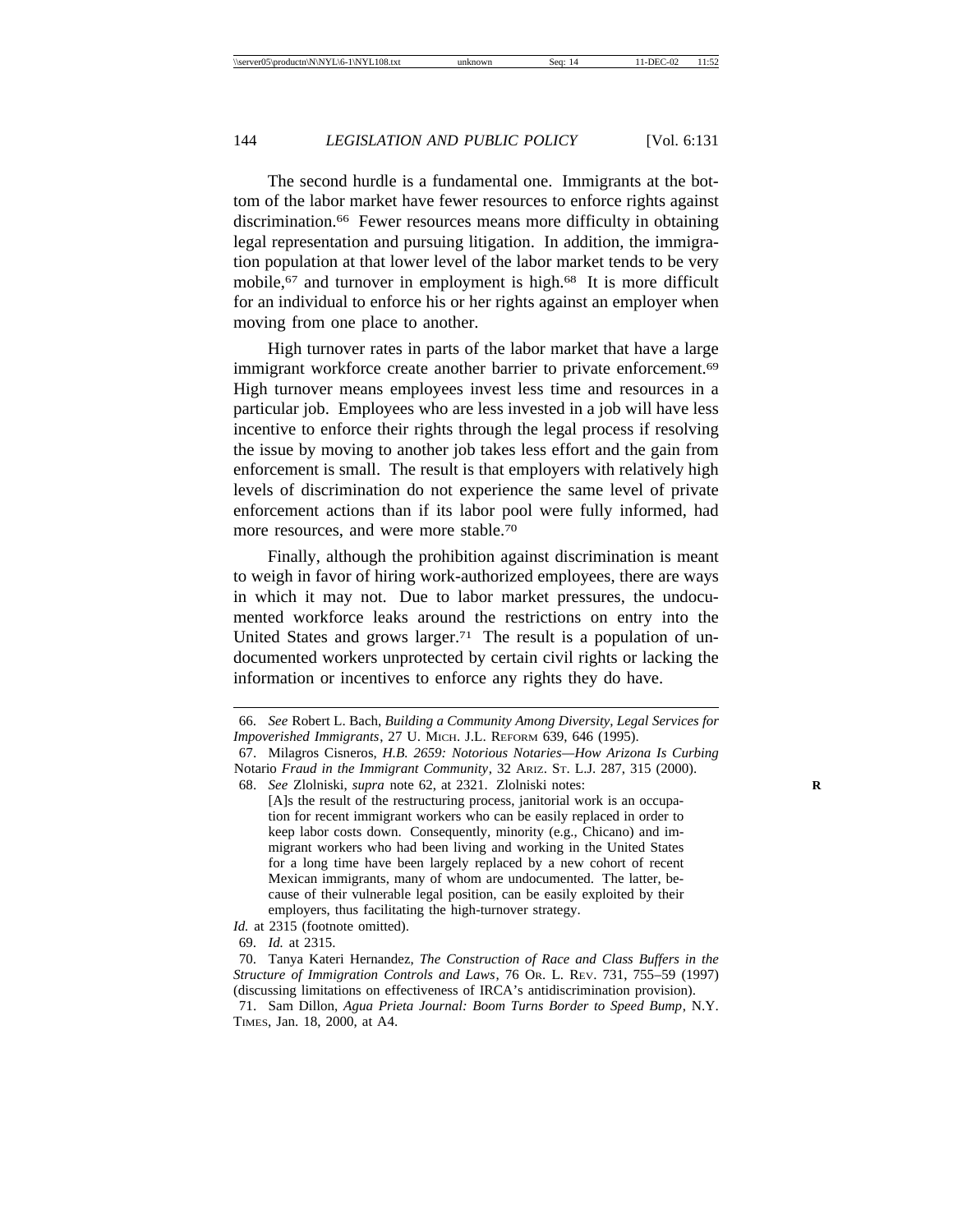This situation creates a civil rights vacuum. Employers have incentives to hire workers with fewer rights—to the extent they can avoid sanctions from the State—because employees without rights accept lower wages and cannot bring costly enforcement actions.72 The result is an employer preference for undocumented workers. The effect of such a preference is that employees with rights have incentives not to assert them in order to increase their ability to compete for jobs. In other words, to the extent that the level of enforcement of civil rights is dependent upon employee vigilance, it may be severely undermined.

#### *2. Public Enforcement of the Antidiscrimination Provision*

This is where public enforcement comes into play. The structure of IRCA's antidiscrimination provision reflects an awareness of the difficulties inherent in private enforcement in this area. IRCA established mechanisms by which the State may intervene to combat discrimination.73 The approach embodied in the Act is likely unique among nations because of its focus on State protection of the rights of immigrants, who have no voting rights and little political influence.<sup>74</sup> By establishing the Office of Special Counsel (Office), the statute set up a government body, representing the State, and charged it with the enforcement of the provision.75

The creation of this Office addresses several of the problems presented by private enforcement. First, as an agency mandated to address discrimination, the Office does not face the hurdle of lack of information about the law that individual victims of discrimination do. Rather, victims of discrimination benefit from the information and expertise the Office has gathered in this area when the Office brings enforcement actions on their behalf. In addition, to address the barrier created by lack of information, the statute mandates that the Office perform outreach and education about the rights of employees and the responsibilities of employers under the statute.76 This outreach func-

<sup>72.</sup> *See* Hernandez, *supra* note 70, at 757. **R**

<sup>73. 8</sup> U.S.C. §§ 1324b(b)–(d) (2000).

<sup>74.</sup> *See, e.g.*, April Chung, Comment, *Noncitizen Voting Rights and Alternative: A Path Toward Greater Asian Pacific American and Latino Political Participation*, 4 ASIAN PAC. AM. L.J. 163, 164 (1996); Virginia Harper-Ho, *Noncitizen Voting Rights: The History, the Law and Current Prospects for Change*, 18 LAW & INEQ. 271, 282, 284 (2000); Jamin B. Raskin, *Legal Aliens, Local Citizens: The Historical, Constitutional and Theoretical Meanings of Alien Suffrage*, 141 U. PA. L. REV. 1391, 1393–94 (1993).

<sup>75. 8</sup> U.S.C. § 1324b(c).

<sup>76.</sup> *Id.* § 1324b(l)(1).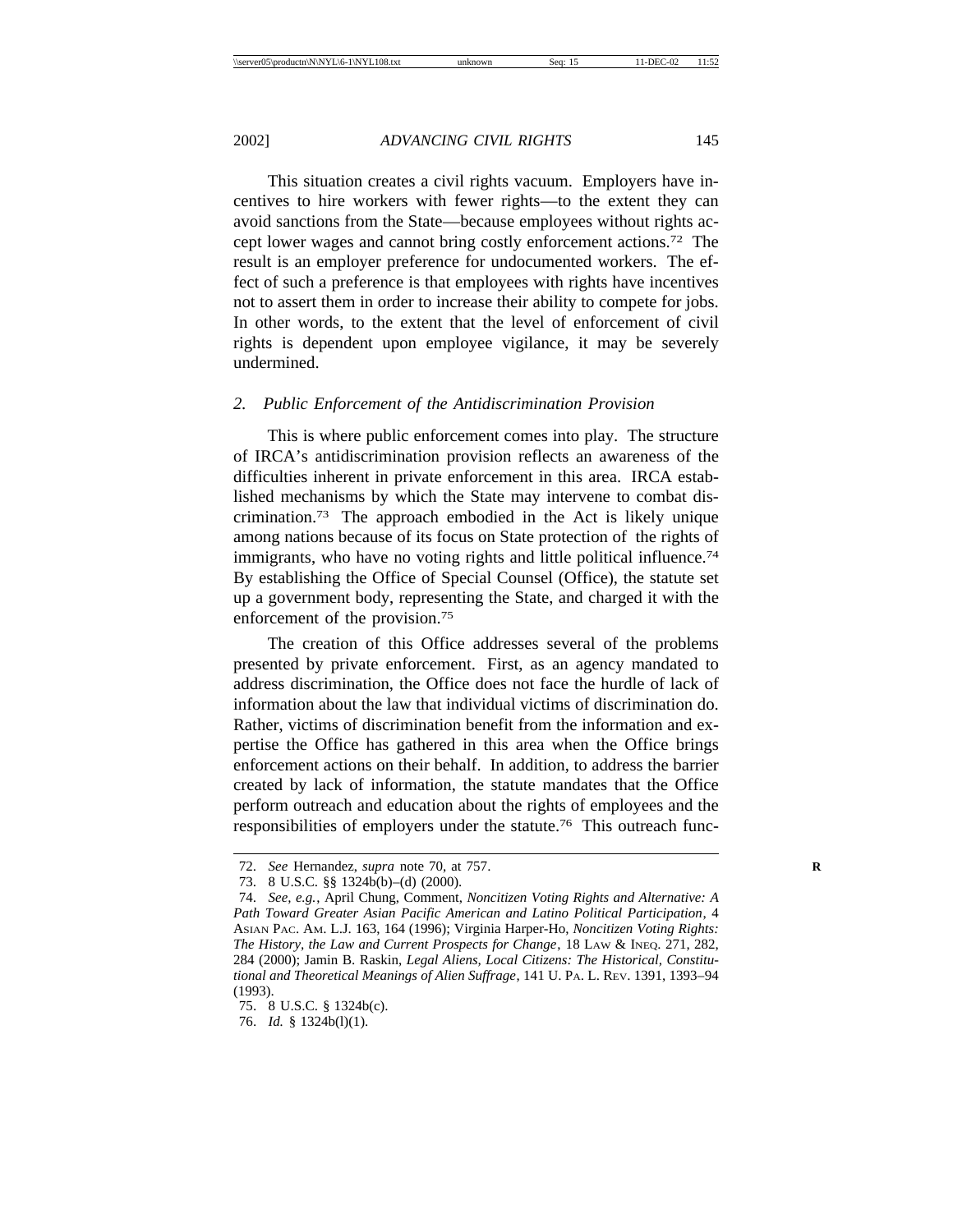tion reduces information costs for victims of discrimination and has the prophylactic effect of educating employers to reduce discriminatory conduct.

Perhaps the most powerful aspect of the statute is its provision for independent investigations by the agency.<sup>77</sup> This independent investigatory power directly addresses the concern that the level of private enforcement may be too low. By allowing the Office to bring independent investigations, divorced from any individual initiative, the statute increases the enforcement capabilities on the State level to the greatest extent that the agency's resources allow. The result is that, compared with the focus on private enforcement of many civil rights statutes, this statute emphasizes enforcement on the State level. The shift in the burden of enforcement of the antidiscrimination provision towards State action mirrors the opposite shift towards private action in enforcement of the immigration laws that the employer sanctions provisions represent.

The heavy reliance on State enforcement of civil rights is an appropriate and necessary response to the barriers to private enforcement. However, the antidiscrimination provision, while a welcome first step, does not prohibit all discrimination in employment based upon citizenship status. Employers still may legally discriminate against immigrants with respect to the terms and conditions of employment, including promotions and working conditions.78 Employers may also legally discriminate against lawful permanent residents who have not applied for naturalization in a timely manner, and they may lawfully reject a permanent resident for employment solely because of his or her status.79

These statutory limitations raise a basic question: whether the breadth of the law is adequate to remedy the effects of the changes in the immigration laws since 1986.80 As globalization and terrorism have led to increasingly heightened controls on immigration, there has been no ameliorative legislation initiating a comprehensive effort to combat heightened discrimination against lawful immigrants.

In sum, when evaluating the strategies that the State has established in order to enforce the immigration laws in a way that protects the labor market, it is critical to determine whether the antidiscrimination provision has been effective in ensuring that those the State has

<sup>77.</sup> *Id.* § 1324b(d)(1).

<sup>78.</sup> Bendig v. Conoco, No. 20B00033, 2001 WL 1754725, at \*15 n.12 (O.C.A.H.O.).

<sup>79. 8</sup> U.S.C. § 1324b(a)(3)(B).

<sup>80.</sup> Hernandez, *supra* note 70, at 755–59. **R**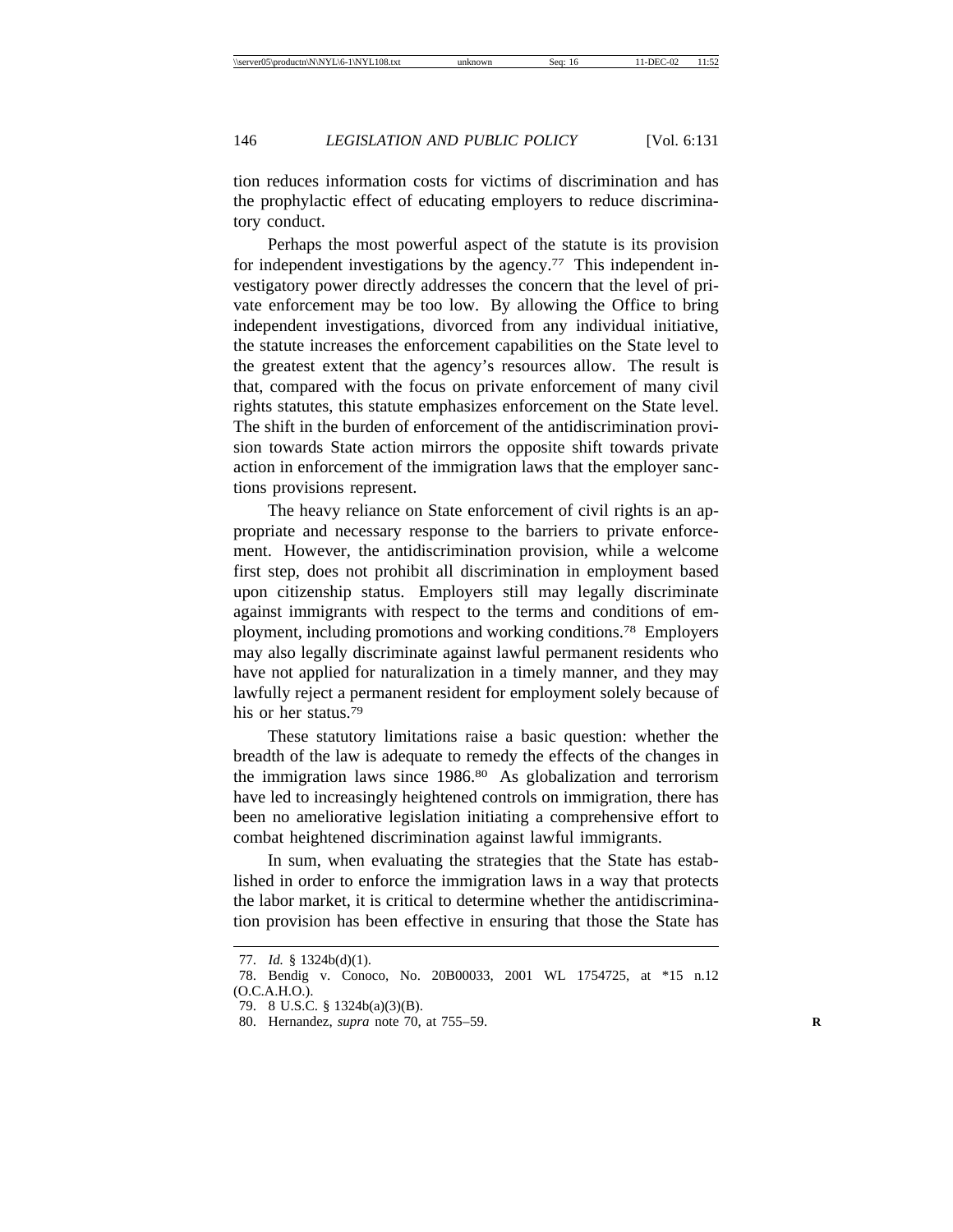allowed to work are not excluded.81 This calculus must take into consideration that, by setting up employers as enforcers of immigration law, the State increases the potential for discrimination against those most likely to be mistaken for undocumented workers—recent workauthorized immigrants of color. Without effective enforcement of the antidiscrimination laws, the burden of immigration enforcement falls on that population. Thus, absent adequate enforcement, the population that receives the greatest protection within the labor market is the population least likely to need it—employees whom employers are most likely to perceive as U.S. citizens because of their skin color, accent, or language.82

IRCA has been in place since 1986, providing the opportunity for a sixteen-year retrospective on the efficacy—and the costs—of a statutory combination of immigration policy and civil rights. The recently-enacted VTVPA recalls this dual structure of IRCA. In the VTVPA, Congress has replicated the melding of immigration and civil rights policy that is IRCA's most striking feature. Like IRCA, the VTVPA uses this combination to address a problem that the State had been unable to resolve effectively. This new law uses immigration and civil rights law to both  $(1)$  differentiate victims from traffickers<sup>83</sup> and (2) remove the traffickers' bargaining power over victims by conferring legal status on those victims and offering the legal workplace as an alternative.84 In keeping with the labor market focus of IRCA, the VTVPA seeks to affect unlawful labor markets by shifting the fo-

In short, IRCA uses an ineffective anti-discrimination provision to maintain the existence of a large marginalized population as a bottom-tier supply of surplus labor.

- *Id.*
- 82. *Id.*

84. *See* 22 U.S.C. § 7105.

<sup>81.</sup> *Id.* at 757. Hernandez's discussion leaves no doubts about her view of the role of the antidiscrimination provision:

The benefit of maintaining an ineffective anti-discrimination immigration policy is the marginalization of the surplus labor supply. IRCA essentially authorizes employers to use the possible denial of employment because of employer concerns with violating the law as a mechanism for keeping all wages down and discouraging employees from making demands for appropriate working conditions. Specifically, IRCA places undocumented persons of color (more likely to be considered foreign than White immigrants who "look American") and documented workers of color (who are also considered to "look foreign") in the precarious position of having to feel thankful for employment at lower wages and sometimes unsafe conditions—thankful because they easily could be turned down for employment because they look foreign and have no effective recourse for such discrimination.

<sup>83.</sup> *Compare* 22 U.S.C. § 7105(b)(1)(A) (2000), *with id.* § 7109(b)(1).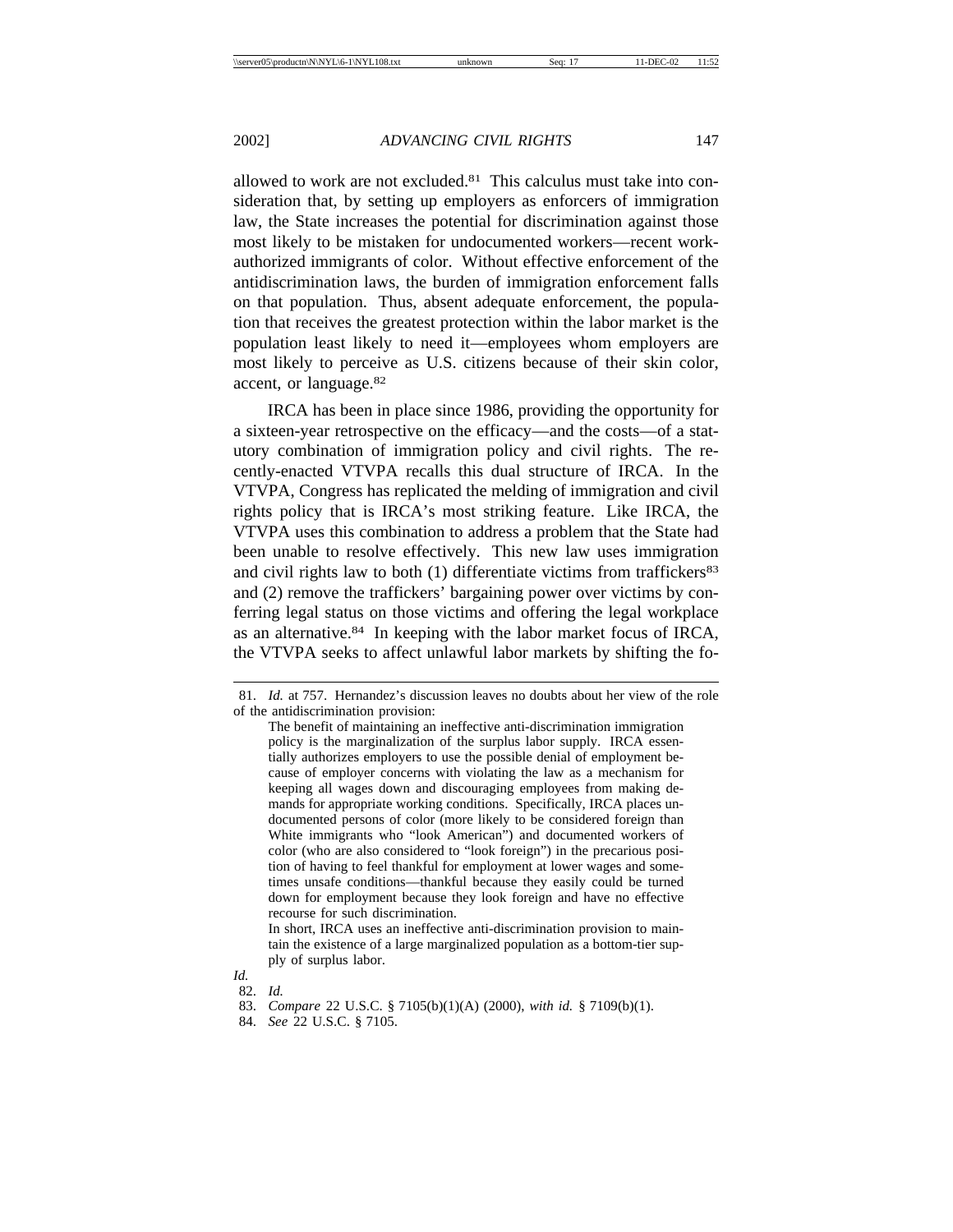cus from public enforcement of criminal and immigration law to private action founded on enhanced civil rights. By redefining the immigration status of those who have experienced exploitation in those markets, the VTVPA endows previously unprotected populations with civil rights and opens the door to the full spectrum of lawful employment opportunities. This endowment of a new immigration status and corresponding civil rights reflects the VTVPA's inclusion of trafficking victims in the membership of the State.

#### III.

# DE-GLOBALIZING THE MARKET FOR HUMANS: CIVIL RIGHTS AND IMMIGRATION POLICY AS A STATE-SANCTIONED TOOL AGAINST HUMAN TRAFFICKING

Trafficking in humans is a market in which humans are commodities and the profits of labor are completely removed from the person providing that labor.85 That trafficking is illegal does not diminish its status as an industry that is expanding across borders on a global scale and continues to increase in scope and sophistication.86

Until October 2000, the criminal and immigration laws of the United States excluded trafficking victims from the protection of the State and denied them the civil rights accorded to U.S. citizens and legal immigrants.87 These laws permitted traffickers to control their imported victims to the extent that victims had no viable alternative to remaining within the confines of the labor market defined by the trafficker.88

In this Part, we describe how, like IRCA, the VTVPA was a response to an imbalance between civil rights and immigration law. We argue, first, that trafficking in humans can be viewed as an illicit labor market in which the immigrant victims are disempowered—in part by the immigration and criminal laws themselves. In Section A, we describe the ways in which trafficking victims are disempowered by traffickers, immigration and criminal laws, social perceptions, and cultural isolation. We conclude that the exclusion of trafficking victims from lawful citizenship status results in a lack of civil rights and

<sup>85.</sup> *See* Kelly E. Hyland, *Protecting Human Victims of Trafficking: An American Framework*, 16 BERKELEY WOMEN'S L.J. 29, 33, 38 (2001) (discussing exploitative nature of human trafficking and high profits made by traffickers and not victims).

<sup>86.</sup> Schloenhardt, *supra* note 9, at 2 (noting increasing number of trafficking victims and resultant sophisticated organized crime).

<sup>87. 22</sup> U.S.C. § 7101(b)(17)–(20).

<sup>88.</sup> *Id.* §§ 7101(b)(7), (20).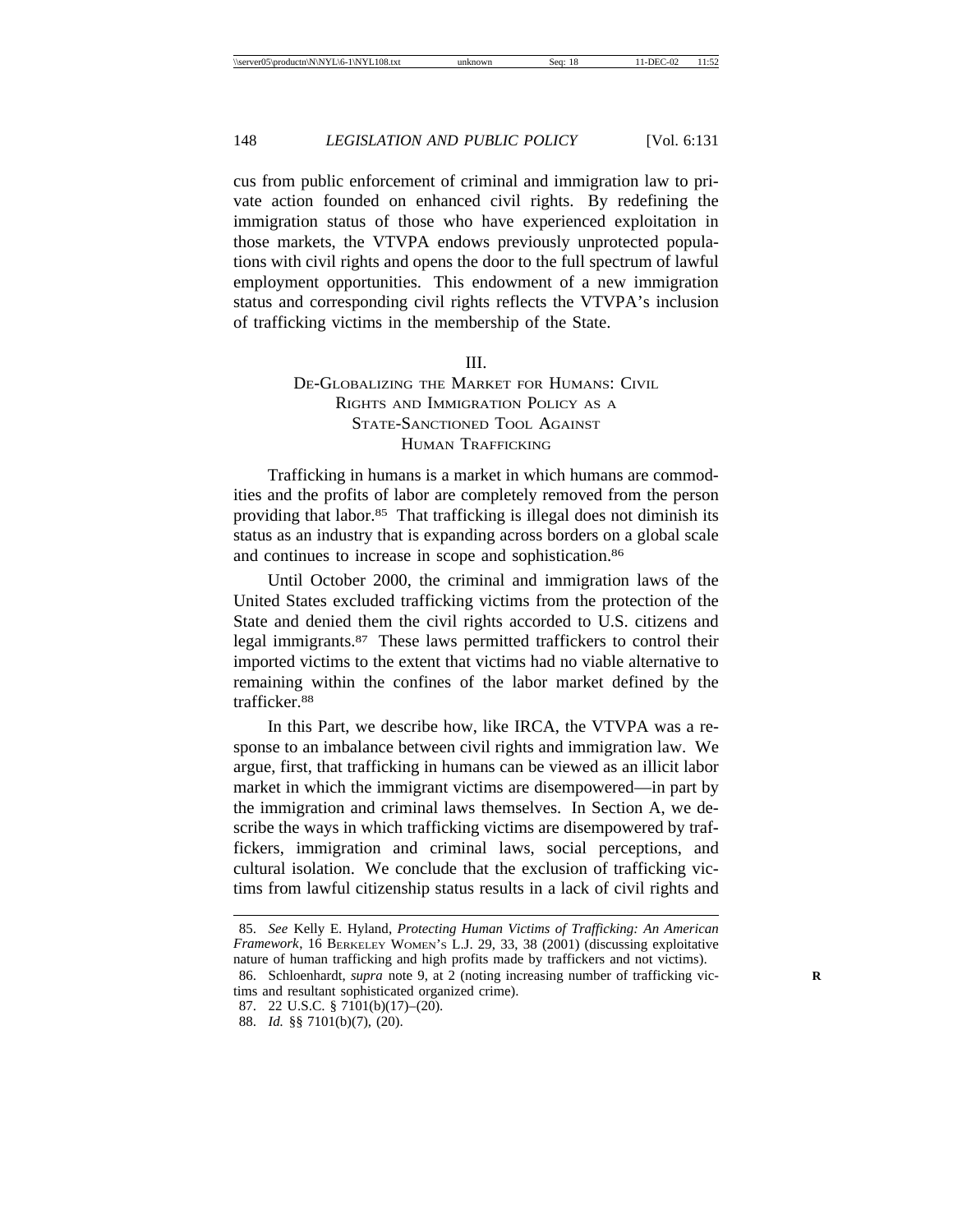other protections. In Section B, we discuss how the legal framework in existence before the VTVPA failed to control human trafficking because it did not address the exclusion of victims from recognition by the State, and thereby prevented them from exiting the coerced labor market. In Section C, we argue that, like IRCA, the VTVPA endows certain classes with civil rights and membership in the State to address the immigration-related problem of international human trafficking.

#### *A. Buying and Selling Human Beings*

#### *1. The Scope of the Trafficking Problem*

Human beings are sold into slavery every day on a global level. Men, women, and children are trafficked for their labor primarily for agricultural work, sweatshops, domestic servitude, and the sex industry. The number of individuals trafficked each year is staggering. The United Nations estimates that four million women are trafficked annually throughout the world.89 The International Organization for Migration estimates that 500,000 women are trafficked into Western Europe.90 The U.S. Central Intelligence Agency (CIA) estimates that approximately 50,000 women and children are trafficked into the United States,  $91$  but other estimates double that figure.  $92$  The victims who are trafficked into the United States increasingly are from the new independent countries within the former Soviet Union, Central and Eastern Europe, Southeast Asia, and Latin America.93 Due to the nature of this global industry, it is impossible to know the full extent of the illegal market for human beings.

Nonetheless, there is little disagreement that there is great potential for growth of the trafficking industry because of the weak econo-

<sup>89.</sup> *Integration of the Human Rights of Women and the Gender Perspective*, U.N. ESCOR, 56th Sess., Agenda Item 12(a), at 24, U.N. Doc. E/CN.4/2000/68 (2000) [hereinafter *Gender Perspective*].

<sup>90.</sup> *Id.*

<sup>91.</sup> AMY O'NEILL RICHARD, CENTER FOR THE STUDY OF INTELLIGENCE, INTERNA-TIONAL TRAFFICKING IN WOMEN TO THE UNITED STATES: A CONTEMPORARY MANI-FESTATION OF SLAVERY AND ORGANIZED CRIME, at iii (Nov. 1999), *available at* http:// usinfo.state.gov/topical/global/traffic/report.pdf (on file with the *New York University Journal of Legislation and Public Policy*); *see also* FRANCIS T. MIKO, CONG. RE-SEARCH SERV., REP. 98-649 C, TRAFFICKING IN WOMEN AND CHILDREN: THE U.S. AND INTERNATIONAL RESPONSE (May 10, 2000), *available at* http://usinfo.state.gov/ topical/global/traffic/crs0510.htm (on file with the *New York University Journal of Legislation and Public Policy*).

<sup>92.</sup> Shelley Case Inglis, *Expanding International and National Protections Against Trafficking for Forced Labor Using a Human Rights Framework*, 7 BUFF. HUM. RTS. L. REV. 55, 71 (2001).

<sup>93.</sup> RICHARD, *supra* note 91, at iii; MIKO, *supra* note 91. **R**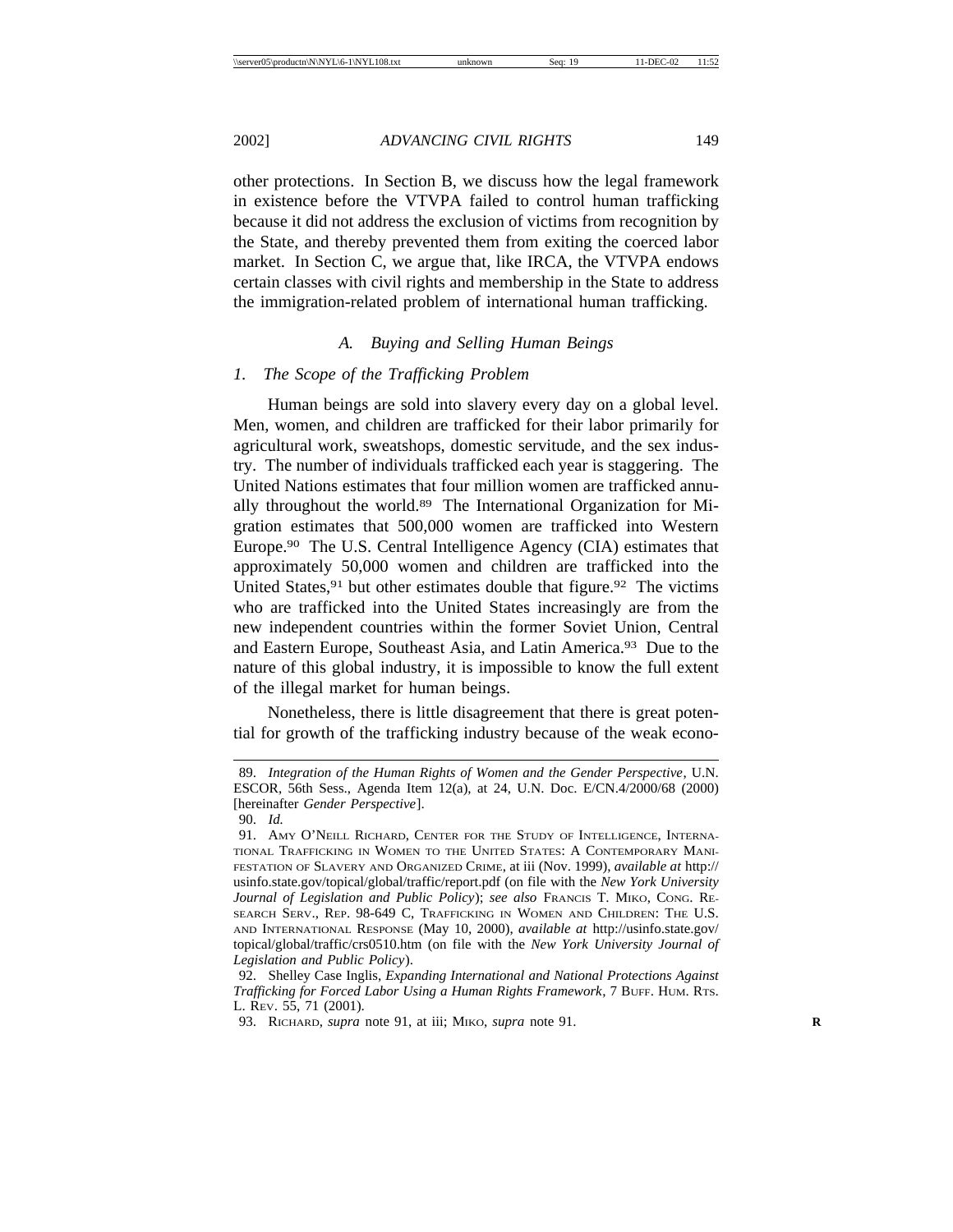mies and internal strife of the source countries, the enormous profit potential for the traffickers, economic globalization, and the historically low risk of prosecution.94 Trafficking in humans is one of the fastest growing illegal businesses $95$  and is the third largest source of profits for organized criminal enterprises, after only drugs and firearms.<sup>96</sup> Profits from this multi-billion dollar industry,<sup>97</sup> in which the commodities are human, are not shared with its victims, but rather enrich and empower international criminal enterprises.<sup>98</sup> The trafficking industry ranges from complex criminal enterprises to individuallyrun smuggling rings.99 Typically, human trafficking employs many actors covering different stages of the process, including recruitment or abduction, transportation, harboring, transferring, sale, and receipt.100 In contrast to the enormous profits realized by traffickers, the cost of the trafficking industry is staggering: while local communities receive no benefits of the traditional marketplace,<sup>101</sup> the costs to the victim, the victim's family, and the community are immeasurable and long term.

Thus, the trafficking industry can be viewed as a labor market, albeit an illicit one, that operates on a global scale. Like a labor market in any other context, it involves a demand side—those the trafficker provides with the trafficked labor—and a supply side—the victim. Yet trafficking constitutes a labor market taken to an extreme, in which the traffickers obtain such complete control over their victims as to convert them into commodities. The trafficker effectively takes the place of the victim as the supplier of the victim's labor, usurping the profits of the victim's labor and co-opting the victim's ability to choose the labor market in which he or she will compete. By

101. Hughes, *supra* note 94, at 13. **R**

<sup>94.</sup> Donna M. Hughes, *The "Natasha" Trade—Transnational Sex Trafficking*, NAT'L INST. OF JUST. J., Jan. 2001, at 8, 10; *Gender Perspective*, *supra* note 89, at 6; **R** MIKO, *supra* note 91.

<sup>95.</sup> Schloenhardt, *supra* note 9, at 25. **R**

<sup>96.</sup> MIKO, *supra* note 91. **R**

<sup>97.</sup> Hughes, *supra* note 94, at 9 (estimating market for trafficking in women and **R** children at seven billion dollars).

<sup>98.</sup> *Id.* at 9, 13.

<sup>99.</sup> RICHARD, *supra* note 91, at 13, 35. **R**

<sup>100.</sup> *Trafficking of Women and Children in the International Sex Trade: Hearing Before the Subcomm. on Int'l Operations and Human Rights of the Comm. on Int'l Relations*, 106th Cong. 75 (1999) (statement of Theresa Loar, Director, Office of the Senior Coordinator for International Women's Issues); *International Trafficking in Women and Children: Hearings Before the Subcomm. on Near Eastern and South Asian Affairs of the Comm. on Foreign Relations*, 106th Cong. 44–45 (2000) [hereinafter *Trafficking Hearing (2000)*] (statement of Regan Ralph, Executive Director, Women's Rights Division, Human Rights Watch).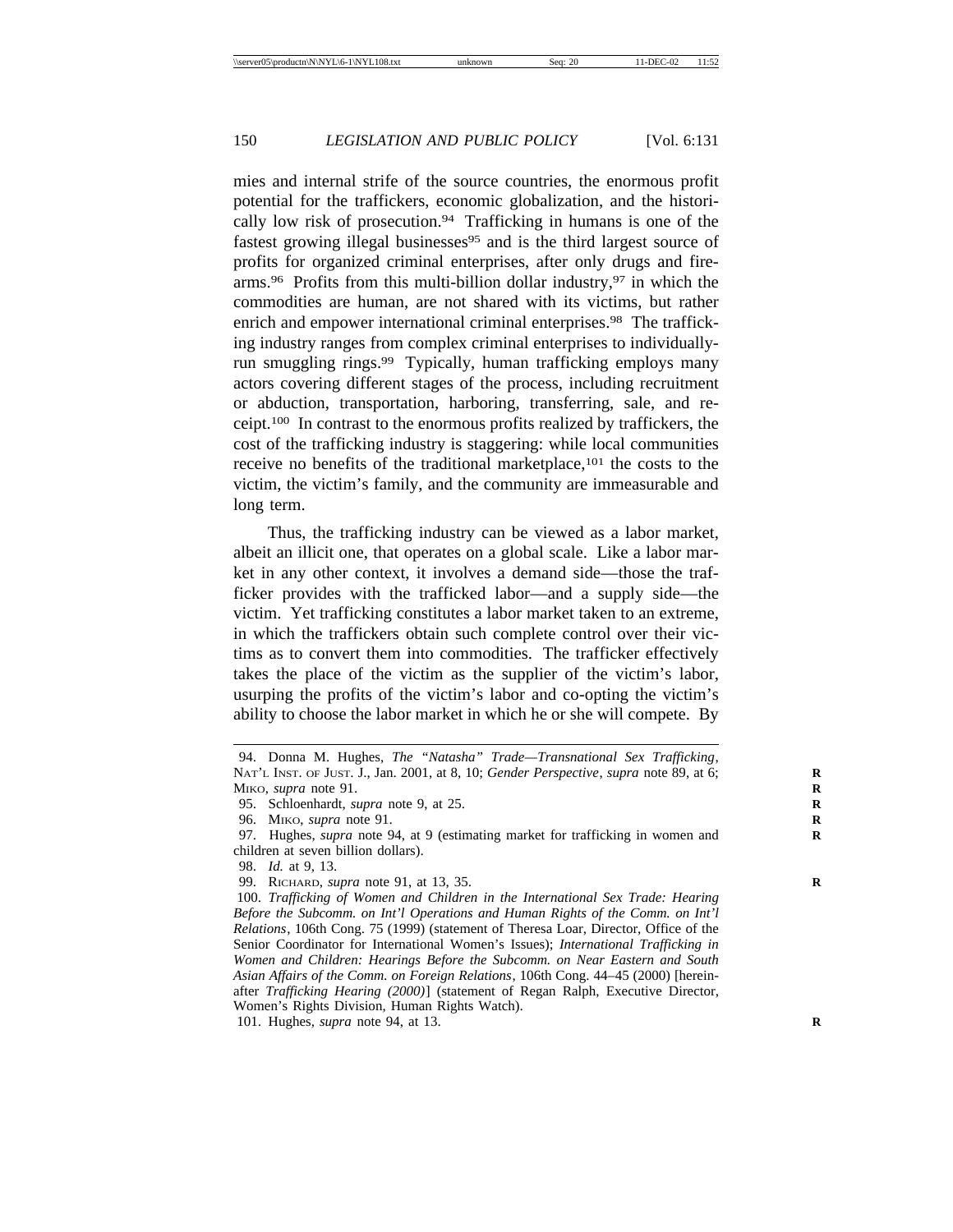means of unlawful coercion, the trafficker wields sufficient power over the victim to restrain him or her from exiting the illicit labor market that the trafficker supplies.

Historically, the immigration and criminal laws and policies of States unwittingly have fostered the labor market in the trafficking industry. Traffickers use the immigration policies of States to obtain control over their victims by placing them in a vulnerable immigration status. In many countries, victims are prosecuted for undocumented entry and presence in the country, even though their entrance was obtained by force, deception, or coercion.102 In Canada and Italy, for example, illegal border crossings are punishable by up to two years imprisonment.<sup>103</sup> In other countries (including Poland), victims may be prosecuted upon their return home because they did not receive prior permission to leave the country.104

In addition to immigration law violations, victims of trafficking are often prosecuted for violating criminal laws regulating the sex industry.105 In the United States, for example, police raids on brothels and massage parlors frequently result in the arrest, prosecution, and detention under local law of the trafficked women.106 After serving their sentences, the women are then deported by the Immigration and Naturalization Service (INS).107

Aside from the consequences victims suffer from immigration and criminal law prosecution, including deportation, local prosecution for sex offenses, as well as prosecution in their home country for illegal emigration, victims of trafficking usually have no effective legal recourse against their abductors either in their home country or in the country to which they were trafficked.108 Traffickers are aided in their work by public opinion within the State. In many countries to which victims are trafficked, undocumented individuals are viewed as criminals and as contributing to the community's ills, including unemployment, budget deficits, crime, and declining school systems.109 Sex industry workers are stigmatized in their home country, by their

<sup>102.</sup> *See Gender Perspective*, *supra* note 89, at 22.

<sup>103.</sup> *Id*.

<sup>104.</sup> *Id*.

<sup>105.</sup> *Id.*; *see also* Janie Chuang, *Redirecting the Debate over Trafficking in Women: Definitions, Paradigms, and Contexts*, 11 HARV. HUM. RTS. J. 65, 66–67 (1998). 106. *See* 22 U.S.C. § 7101(b)(17), (19) (2000).

<sup>107.</sup> RICHARD, *supra* note 91, at 39. **R**

<sup>108.</sup> Chuang, *supra* note 105, at 66–67; Susan W. Triefenbrun, *Sex Sells But Drugs* **R** *Don't Talk: Trafficking of Women Sex Workers*, 23 T. JEFFERSON L. REV. 199, 203–204 (2001).

<sup>109.</sup> *Gender Perspective*, *supra* note 89, at 16. **R**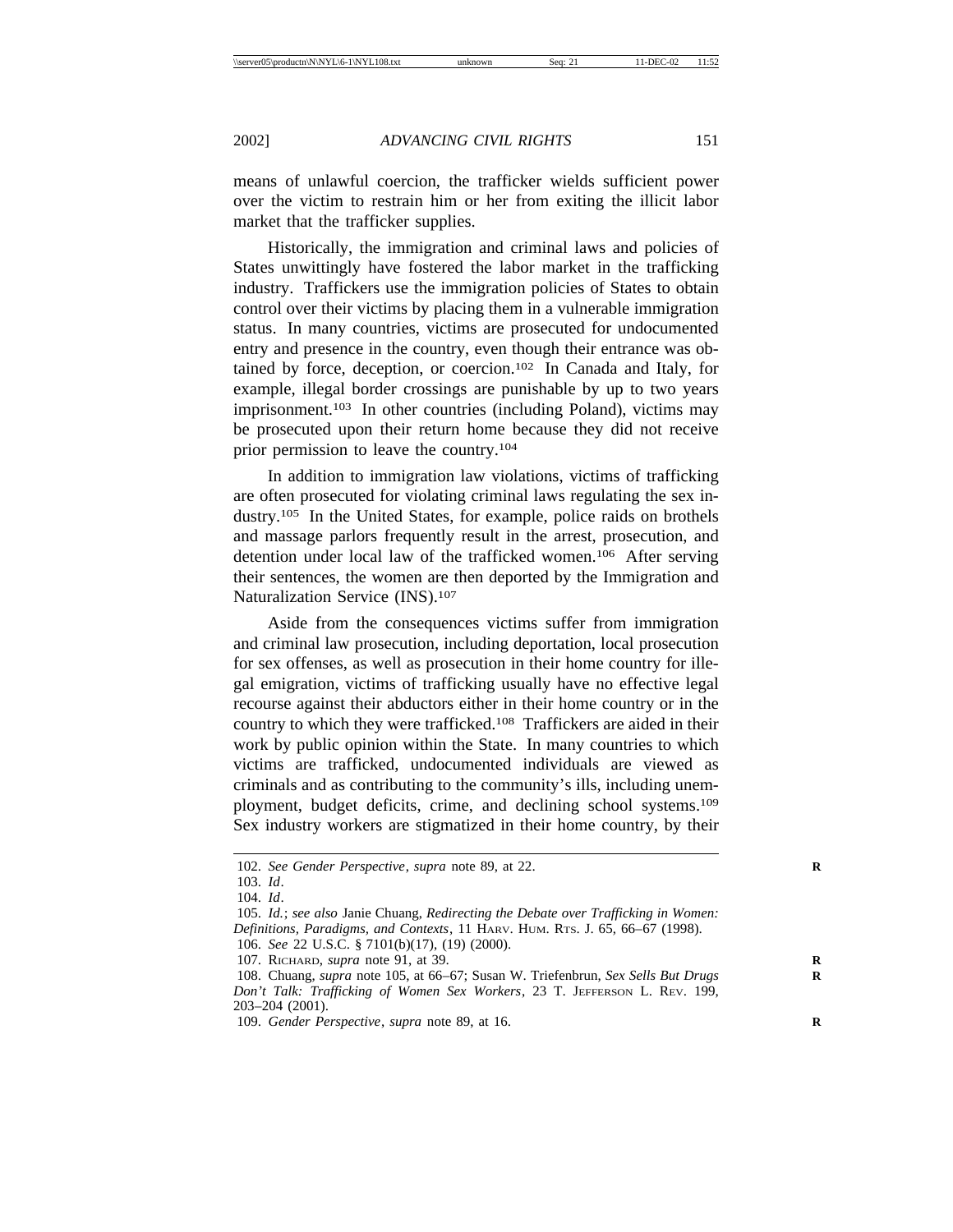families and communities, and also in the destination country.<sup>110</sup> These perceptions isolate victims, raising the barriers to escape from traffickers or exit from the industry.

Local laws enable traffickers to threaten and coerce their victims. Traffickers tell their victims that escape will lead only to prison and deportation.111 In fact, victims may serve jail sentences for sex crimes and undocumented entry, be deported, and then serve additional jail sentences in their home country.<sup>112</sup> In Israel, one group of victims were jailed for sex crimes and then were required to pay the costs of their own deportation.<sup>113</sup>

Victims may also be afraid of local police because their traffickers were assisted or ignored by corrupt police in their home country. Many victims of trafficking have never traveled outside their home community, let alone their home country. Language and cultural differences discourage them from seeking assistance.114 Even if victims do not suffer prosecution, their work in the sex industry may make them pariahs within their families and in their home communities.<sup>115</sup>

Traffickers also make use of laws in countries that issue nonimmigrants visas to work for a specific employer.<sup>116</sup> These visas effectively limit access to the labor market to a single employer. For example, in the United States, foreign diplomats and employees of international organizations (e.g., the World Bank) may obtain special visas to bring domestic workers into the country.117 These workers are ripe for exploitation, because many are from their employer's home country, do not speak English, are unaware of the customs, laws and rights in the United States and, under the law, are permitted to work only for their sponsor.<sup>118</sup> U.S. newspapers have reported instances in which domestic workers are held in exploitative conditions, with little or no pay for extended work hours, minimal food, and unacceptable living conditions.119

<sup>110.</sup> Chuang, *supra* note 105, at 71–72. **R**

<sup>111.</sup> *See* RICHARD, *supra* note 91, at 5. **R**

<sup>112.</sup> *Gender Perspective*, *supra* note 89, at 28.

<sup>113.</sup> *Id*.

<sup>114.</sup> *Trafficking Hearing (2000)*, *supra* note 100, at 44-45 (statement of Regan Ralph, Executive Director, Women's Rights Division, Human Rights Watch).

<sup>115.</sup> Hughes, *supra* note 94, at 12. **R**

<sup>116.</sup> RICHARD, *supra* note 91, at 28. **R**

<sup>117. 8</sup> U.S.C. § 1101(a)(15)(A)(iii) (2000).

<sup>118.</sup> *See* United States v. Bonetti, 277 F.3d 441, 445–48 (4th Cir. 2002).

<sup>119.</sup> Stephanie Armour, *Many Immigrant Workers Flee Abuse Only to Fall Victim Again*; USA TODAY, Nov. 20, 2001, at 1B, 3B; Ruben Castaneda, *Some Domestics Left Open to Abuse, Study Says*, WASH. POST, June 14, 2001, at B3; *Woman Kept in Servitude Is Owed Back Pay, Court Rules*, WASH. POST, Jan. 11, 2002, at B5.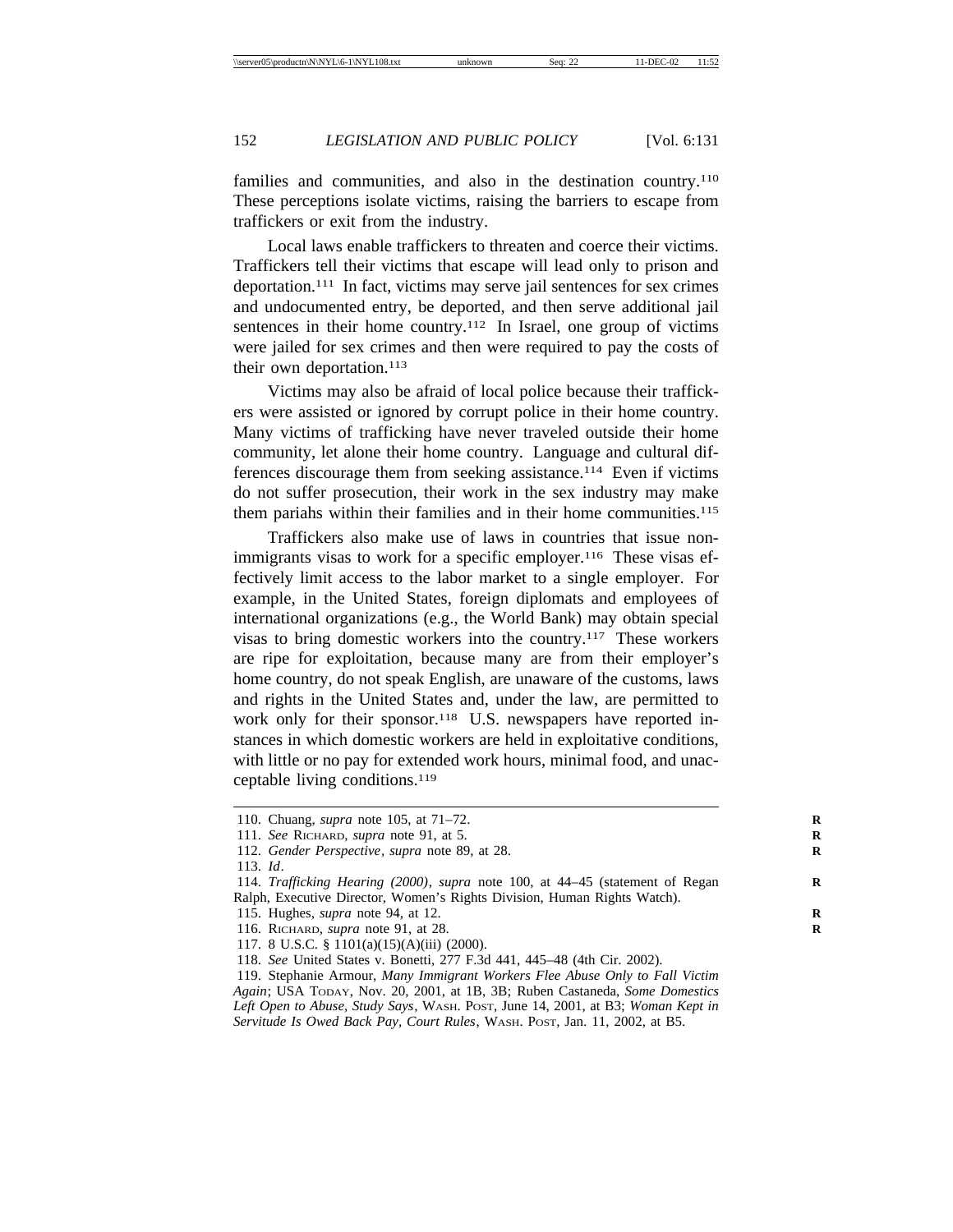# *2. The Use of Trafficked Persons in the United States*

Trafficked workers are found in many industries. In the United States, the reach of traffickers is extensive. Women and girls are trafficked to supply the sex industry; they are forced to work as prostitutes in brothels and massage parlors, and as exotic dancers.120 Traffickers supply men, women, and children for agriculture and garment industry sweatshops.121 Trafficked workers include domestic workers, restaurant workers, workers at construction sites, and even individuals compelled to beg for handouts on the streets and other public places.122

## *B. Insufficiency of Existing Laws in the United States to Combat Trafficking*

Before October 28, 2000, U.S. law and policy failed adequately to protect victims of trafficking. The law lumped the victims with the traffickers. Criminal law treated victims as criminals. Immigration law treated victims as undocumented immigrants. The deficiencies of these laws and the traffickers' ability to exploit those deficiencies have prevented victims from leaving the illicit labor market.

Prior to the VTVPA, there was no comprehensive law in the U.S. against trafficking in humans.123 Existing laws did not adequately provide for modern-day slavery, failing to encompass or adequately remedy the conduct.124 Similarly, services for trafficking victims were largely non-existent.<sup>125</sup> There was little incentive for victims or the public to come forward, and the traffickers took advantage of the failure of law enforcement to treat those trafficked as victims rather than as criminals or undocumented immigrants. Traffickers served short prison sentences, while victims were prosecuted for sex crimes and ultimately deported.126 In criminalizing the conduct of the victims, sanctioning more lightly the conduct of traffickers and others

<sup>120.</sup> *See* Hyland, *supra* note 85, at 39–40. **R**

<sup>121.</sup> *See* Inglis, *supra* note 92, at 55; *see also* U.S. DEP'T OF STATE, VICTIMS OF **R** TRAFFICKING AND VIOLENCE PROTECTION ACT OF 2000: TRAFFICKING IN PERSONS RE-PORT 1 (June 2002), *available at* http://www.state.gov/g/tip/rls/tiprpt/2002 (on file with the *New York University Journal of Legislation and Public Policy*).

<sup>122.</sup> U.S. DEP'T OF STATE, *supra* note 121, at 1, 29. **R**

<sup>123.</sup> RICHARD, *supra* note 91, at 35. **R**

<sup>124.</sup> *Id*. at 33, 34; *See also Trafficking Hearing (2000)*, *supra* note 100, at 77–78 **R** (statement of William R. Yeomans, Chief of Staff, Civil Rights Division, Department of Justice).

<sup>125.</sup> RICHARD, *supra* note 91, at 40. **R**

<sup>126.</sup> *See Trafficking Hearings (2000)*, *supra* note 100, at 77-78 (statement of William R. Yeomans, Chief of Staff, Civil Rights Division, Department of Justice).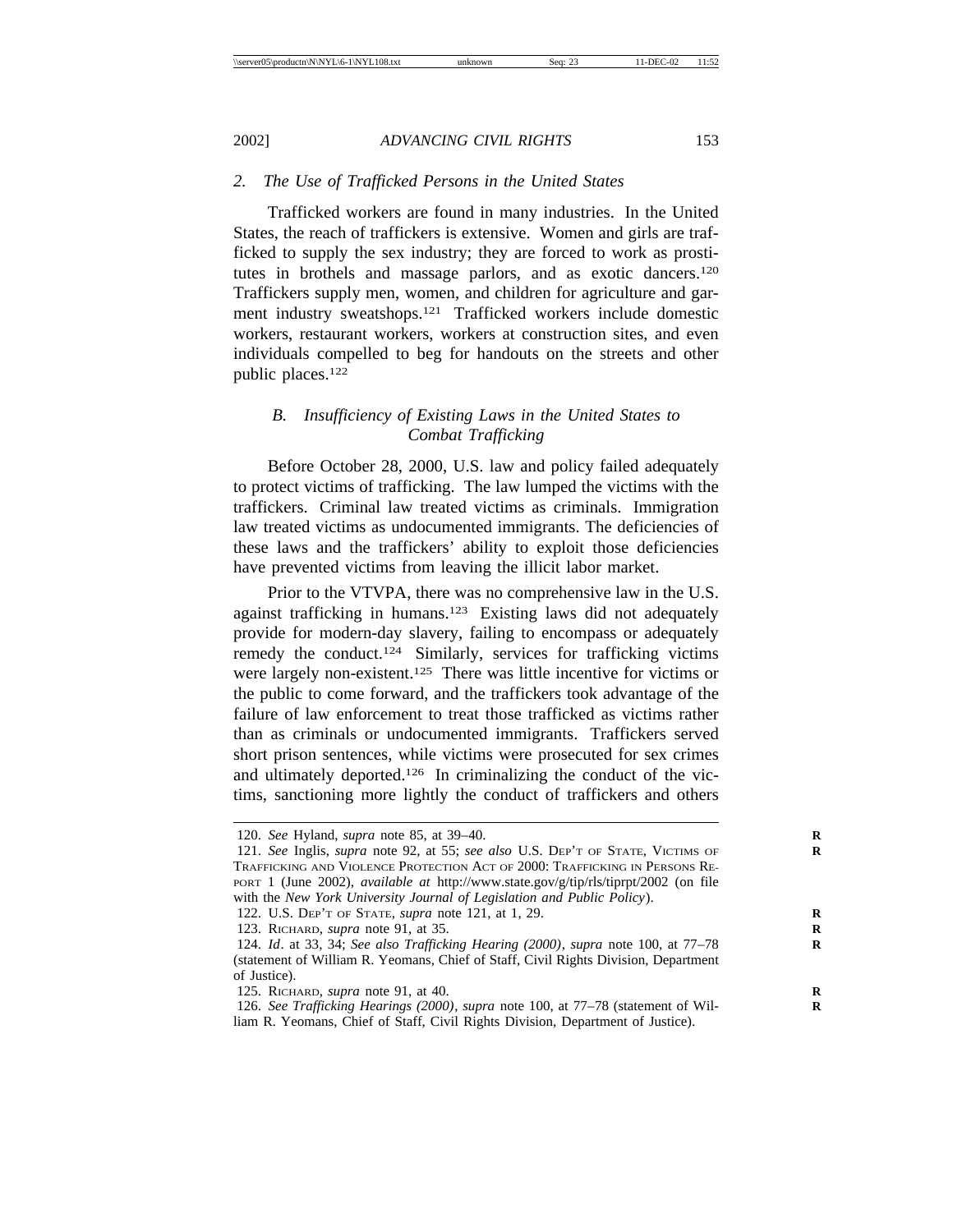who benefited from the victims' labor, and excluding victims under the immigration laws, the State placed the costs of trafficking squarely on the victims.

#### *1. Criminal Law Did Not Cover All Forms of Slavery*

Prosecutors in the United States faced an uphill struggle to prosecute traffickers using a patchwork of criminal laws, including the Mann Act,<sup>127</sup> laws against involuntary servitude and slavery,<sup>128</sup> kidnapping,129 extortion,130 conspiracy,131 the Racketeer Influenced and Corrupt Organizations Act,<sup>132</sup> and money laundering statutes.<sup>133</sup> Prosecutors also employed labor laws governing wages, child labor, and agricultural workers,134 and immigration laws governing recruiting, smuggling, and transporting aliens, and harboring for prostitution.<sup>135</sup> These laws do not focus specifically upon the act of trafficking, involve elements of proof inapplicable to trafficking, fail to address common trafficking scenarios, fail to provide for the needs of victims, and provide lenient sentences for traffickers, even for extreme conduct.136

Perhaps the major defect of criminal law in the United States was the failure of the statutes prohibiting involuntary servitude (or slavery) to cover situations in which a victim's conduct was the result of psychological coercion. The statutes that prohibited involuntary servitude<sup>137</sup> and peonage<sup>138</sup> were not interpreted to cover most victims of trafficking. The Supreme Court in *United States v. Kozminski* interpreted the involuntary servitude and peonage statutes conservatively, requiring prosecutors to prove that servitude was brought about through the use or threatened use of physical or legal coercion.139 The

<sup>127. 18</sup> U.S.C. § 2421 (2000) (prohibiting transportation across state lines of persons with intent of prostitution).

<sup>128.</sup> *Id.* §§ 1581, 1584. 129. *Id.* § 1201. 130. *Id.* § 894. 131. *Id*. §§ 241, 371. 132. *Id.* § 1961–68. 133. *Id.* §§ 1956–1957. 134. 29 U.S.C. §§ 201–219, 1801–1872 (2000). 135. 8 U.S.C. §§ 1324, 1328 (2000). 136. *See Trafficking Hearings (2000)*, *supra* note 100, at 77–78 (statement of Wil- **R** liam R. Yeomans, Chief of Staff, Civil Rights Division, Department of Justice). 137. 18 U.S.C. § 1584 (2000). 138. *Id.* § 1581.

<sup>139. 487</sup> U.S. 931, 948–51 (1988).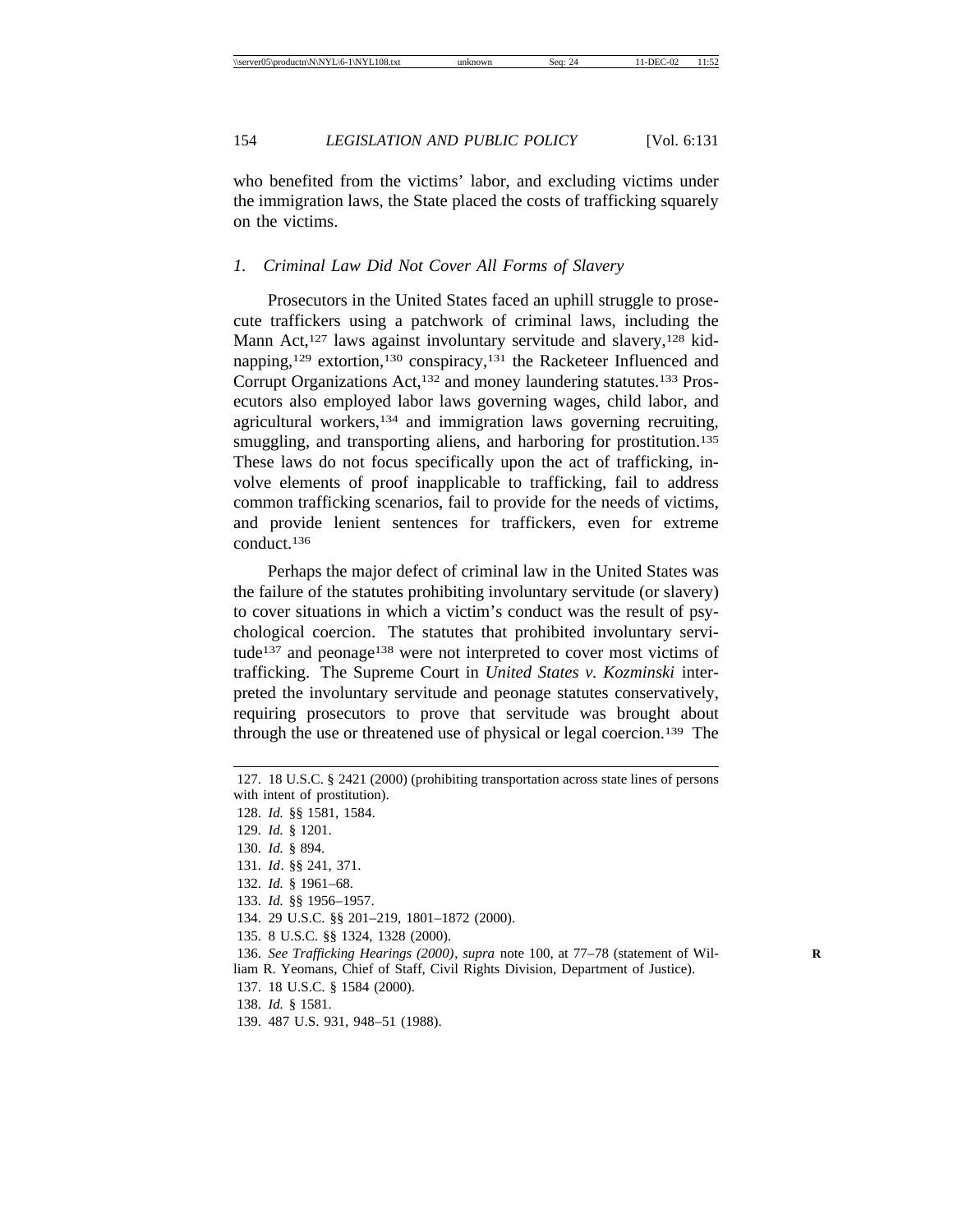decision excluded other conduct that had the same purpose and effect.<sup>140</sup>

As a result, prosecutors had to establish coercion through force or threat of force. They could not reach employers who used more subtle, albeit deliberate, forms of coercion to maintain control of their victim. For example, the United States Department of Justice investigated a case involving a domestic worker whose passport was confiscated upon arrival, who was forced to work sixteen hours per day, seven days a week, and who was given only small rations of food. When she complained, her employer threatened to have her deported and told her that if she left the house, the employer would call the police and have her jailed. Under such circumstances, because the employer used psychological and economic coercion to keep the victim trapped, prosecution for involuntary servitude was unlikely.141 In short, the law did not cover situations "where the use of fraud, deceit, or misrepresentation toward any person exists in an effort to wrongfully obtain or maintain the labor or services of that person, where the person is a minor, mentally disabled, or otherwise susceptible to coercion."142

The laws in the United States also permitted those who knowingly benefited from forced labor to avoid prosecution. For example, landowners who contracted for farm labor knowing that the labor was coerced, were not open to prosecution.<sup>143</sup> Thus, although the contractor might be subject to arrest and prosecution, the economic incentive for the landowner to use exploitative labor continued.144 The laws of the United States did not address the common practice of traffickers confiscating victims' identification documents, passports, or immigration papers as a means of control.<sup>145</sup>

Finally, although labor laws prohibit certain criminal acts related to wages and working conditions, these laws provide for minimal prison sentences and fines, and prosecution is rare except in the most egregious cases. For example, the Fair Labor Standards Act provides

<sup>140. 22</sup> U.S.C. § 7101(b)(13) (2000).

<sup>141.</sup> Preceding story was recounted in *Trafficking Hearings (2000)*, *supra* note 100, **R** at 80 (statement of William R. Yeomans, Chief of Staff, Civil Rights Division, Department of Justice).

<sup>142.</sup> *Trafficking Hearings (2000)*, *supra* note 100, at 80 (statement of William R. **R** Yeomans, Chief of Staff, Civil Rights Division, Department of Justice).

<sup>143.</sup> *Id.* at 78 (statement of William R. Yeomans, Chief of Staff, Civil Rights Division, Department of Justice).

<sup>144.</sup> *See id*. (statement of William R. Yeomans, Chief of Staff, Civil Rights Division, Department of Justice); *see also* RICHARD, *supra* note 91, at 34.

<sup>145.</sup> *Trafficking Hearings (2000), supra* note 100, at 80-81 (statement of William R. Yeomans, Chief of Staff, Civil Rights Division, Department of Justice).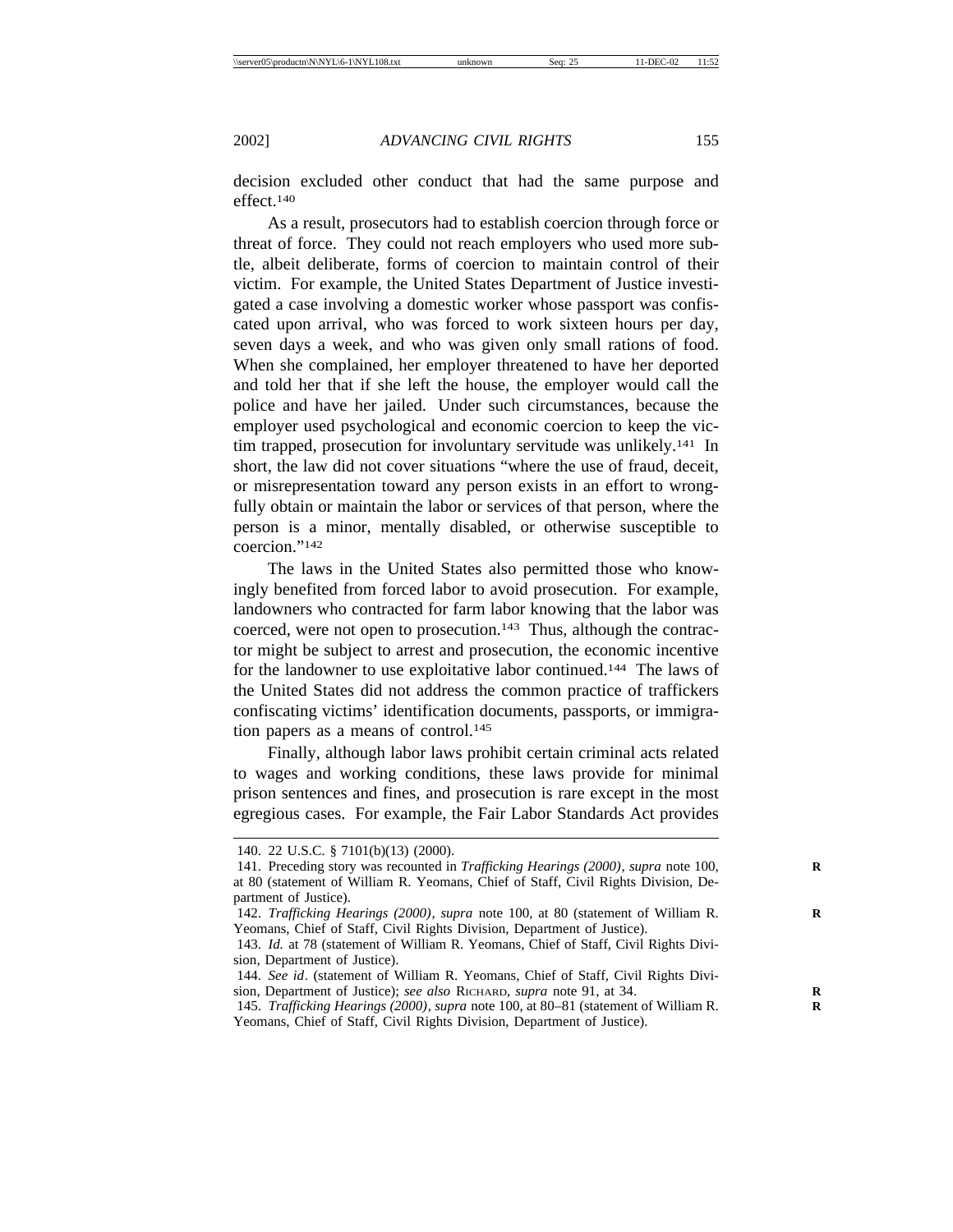for a fine of not more than \$10,000 and imprisonment for not more than six months—with imprisonment available only for second-time offenders.146

#### *2. Weak Penalties for Traffickers*

A significant flaw in the criminal laws prior to enactment of the VTVPA was the inadequacy of penalties for trafficking. The penalties imposed simply did not comport with the severity of the crime and did little to deter traffickers. The statutory maximum for sale of a human being into involuntary servitude was only ten years per count.<sup>147</sup> In contrast, certain crimes related to controlled substances are punishable by life in prison.148 In short, the punishment for trafficking in women was less severe than the punishment for trafficking in drugs.<sup>149</sup> In a number of cases prosecuted by the United States, and discussed in a CIA report, the penalties were much less severe than would be expected in light of the harm resulting from the crime.150

The examples from the CIA report are indicative of the way traffickers were dealt with before the VTVPA:

(1) In Los Angeles, traffickers kidnapped a woman, raped her, forced her into prostitution, posted guards to control her movements, and burned her with cigarettes. The lead defendant received a prison sentence of four years and the other defendants received prison sentences of two to three years.<sup>151</sup>

(2) In another case where women were physically confined for a period of years with metal bars on the windows, guards, and an electronic monitoring system and were forced to submit to sex with as many as 400 customers to repay their smuggling debt, the traffickers received prison sentences of between four and nine years.152

(3) In New York City, seventy deaf individuals from Mexico were forced to peddle trinkets. They were frequently beaten, and in some cases tortured. The ringleader received a prison sentence of

- 150. *Id.* at 33–34.
- 151. *Id.* at 33.
- 152. *Id.*

<sup>146. 29</sup> U.S.C. § 216(a) (2000).

<sup>147.</sup> RICHARD, *supra* note 91, at 33. Some forms of trafficking conduct have carried heavier penalties. The collection of extensions of credit by extortionate means can lead to imprisonment not to exceed twenty years, 18 U.S.C. § 894 (2000), and conspiracy against rights secured by the U.S. Constitution can result in life in prison, or the death penalty, if death results to the victims. *Id*. § 241.

<sup>148. 21</sup> U.S.C. § 848(a) (2000).

<sup>149.</sup> *See* RICHARD, *supra* note 91, at 33. **R**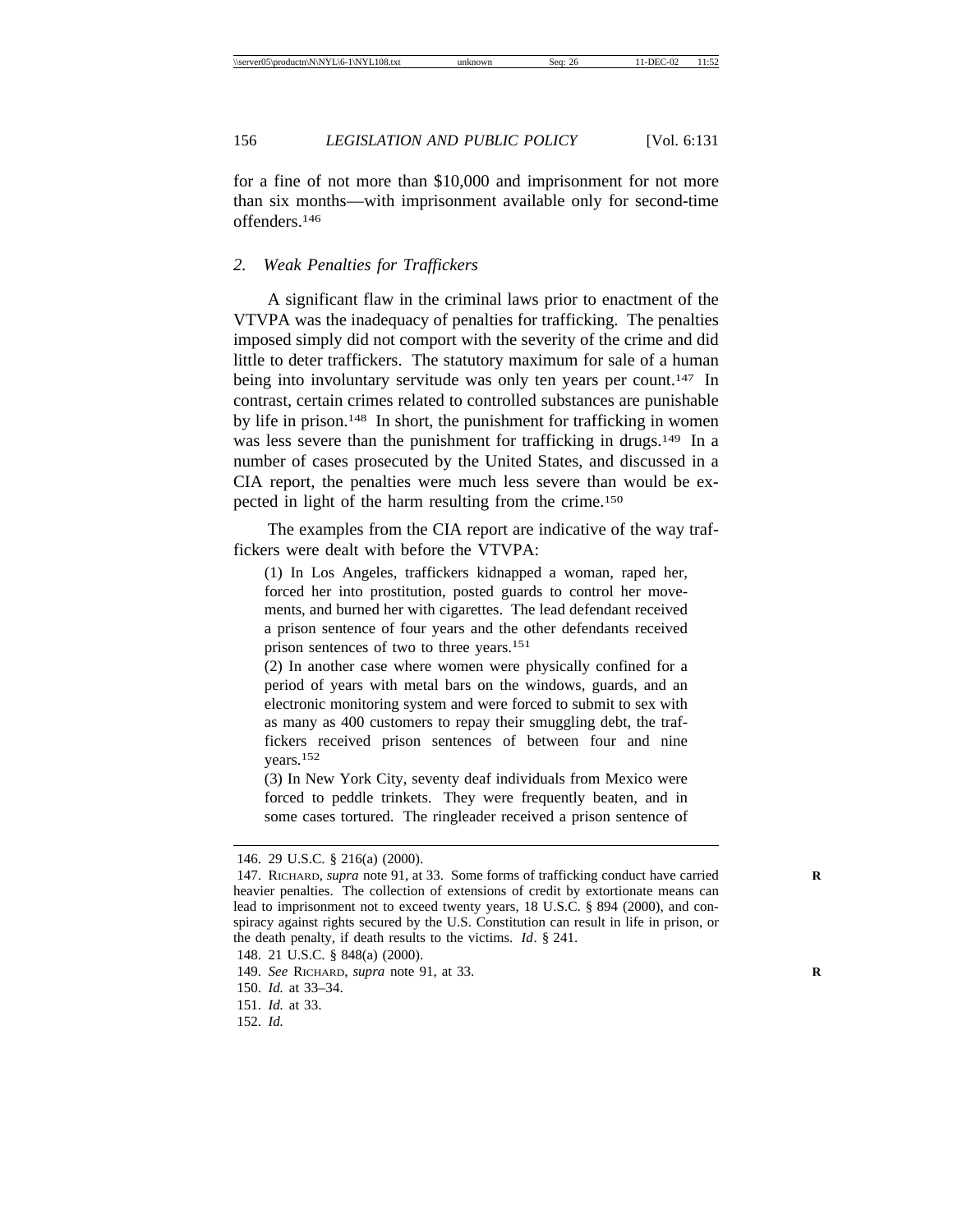fourteen years. The others received sentences ranging from one to eight years.<sup>153</sup>

(4) In Maryland, Russian and Ukrainian women had answered ads to be au pairs, sales clerks, and waitresses. Instead of those jobs, they were forced to live in a massage parlor and provide sexual services. The owner of the massage parlor was only fined after entering a plea agreement in which charges were dropped with the restriction that he would not operate a business in that particular county. The women, who had received no payment and were charged for their housing, were deported or left the United States voluntarily.154

(5) Over seventy laborers were held against their will, abused, and forced to work twenty-hour shifts in a sweatshop. The seven defendants received prison sentences ranging from seven months to seven years.<sup>155</sup>

Another practice that reduces the penalties for human traffickers is plea bargaining. In many cases, prosecutors enter into plea agreements with defendants based upon less serious offenses, such as immigration violations concerning fraud or the hiring of illegal immigrants.156 They do this for many reasons, including the strength of the case, the availability of resources to prosecute larger cases, the size of their workload, and the burden that a trial places upon the victims of testifying in public against their abductors.157

# *3. The Fate of Victims*

The fate of trafficking victims who came into contact with law enforcement enabled the traffickers to discourage their victims from attempting to escape. Victims often were arrested on charges involving sex crimes, became subject to adverse immigration consequences due to their undocumented status, and ultimately were deported to their country of origin.158 Either law enforcement did not distinguish the victim from the trafficker, or law enforcement was unable—because of lack of knowledge, time, or ability—to secure valid immigration status for the victims as an alternative to deportation. In one recent case reported in the press, the INS conducted a criminal investigation of Nebraska Beef, a meat packing plant in Nebraska. The INS charged human resource personnel with knowingly smuggling un-

<sup>153.</sup> *Id.*

<sup>154.</sup> *Id.* at 33; *Massage Parlor Off the Hook*, WASH. POST, July 31, 1996, at B6.

<sup>155.</sup> RICHARD, *supra* note 91, at 33. **R**

<sup>156.</sup> *Id.* at 34.

<sup>157.</sup> *See id*.

<sup>158.</sup> *See id.* at 31, 40.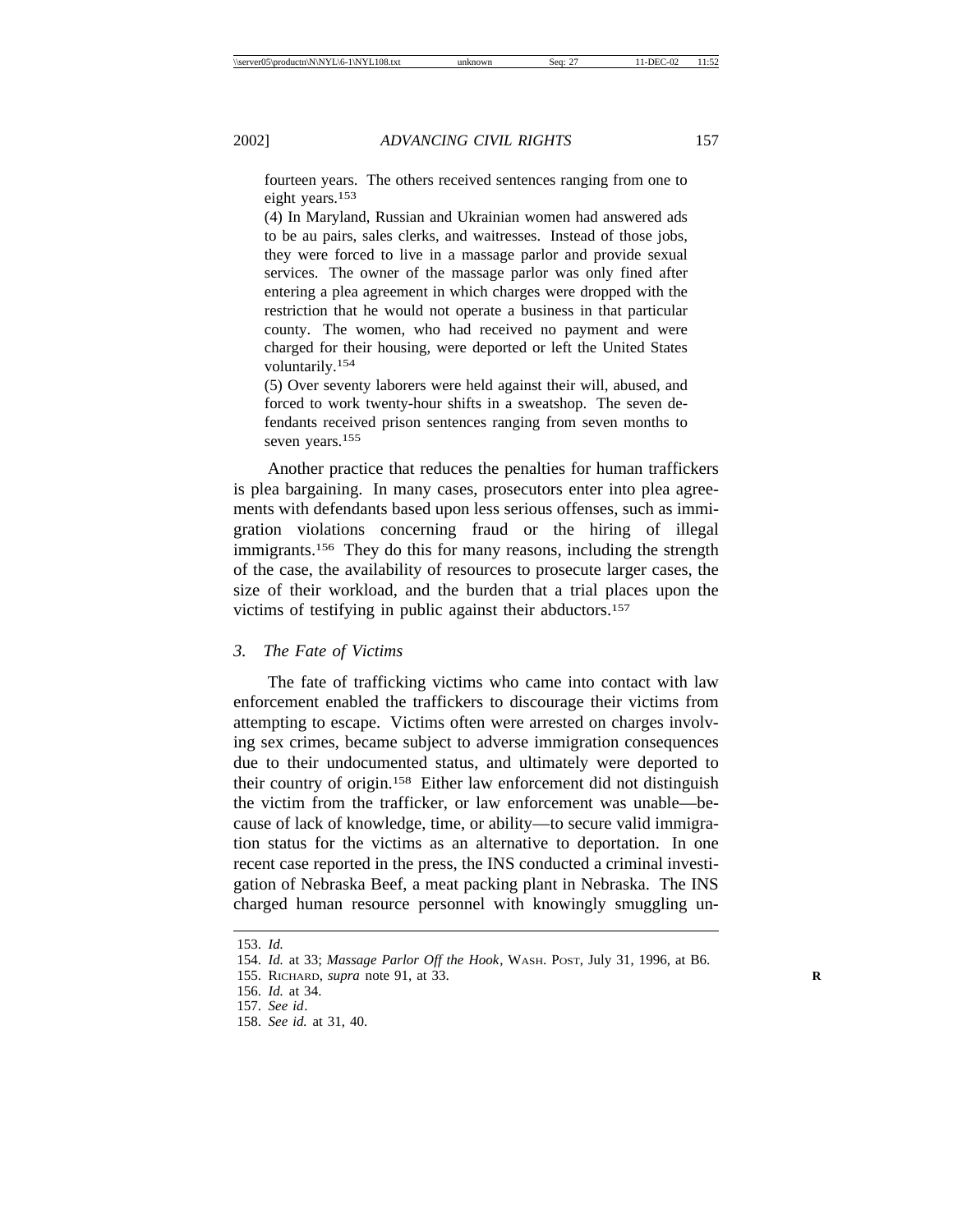documented workers into the plant. Although approximately 200 undocumented employees were deported to Mexico within days, the human resources personnel were back to work the next day after posting bail.159

The law prior to 2000 did not provide a viable alternative for law enforcement and trafficking victims. First, obtaining a special visa (known as the S Visa)160 for even a single crime victim was time consuming and unwieldy, requiring many forms and compliance with unfamiliar procedures, both before and after issuance of the visa.161 Cases involving many victims multiplied these hurdles. The S Visa also failed to provide any relief for victims of civil violations. Victims were eligible for the S Visa only if they possessed critical and reliable information that was essential to a criminal case.162 Even if the S Visas were valued by law enforcement, the maximum number the INS could issue was 200 per year, with an additional fifty available for immigrants with significant information about terrorist actions.163 The value of the S Visa can be summed up in one short fact: at least since 1995, the INS has never issued the maximum number of visas permitted in any year.164

Between deportation and issuance of an S Visa, the options were limited. Victims could seek deferred action from the INS, but this status did not guarantee employment authorization.165 Further, the victim would accrue "bad time," which delayed or precluded lawful return to the United States after deportation.166 The government could also withhold deportation for a set period of time, but, again, bad time

163. RICHARD, *supra* note 91, at 41. **R**

<sup>159.</sup> Deborah Alexander, *Six Officials of Beef Are Indicted*, OMAHA WORLD HER-ALD, Dec. 15, 2000, at 21.

<sup>160. 8</sup> U.S.C. § 1101(a)(15)(S) (2000).

<sup>161.</sup> RICHARD, *supra* note 91, at 41. **R**

<sup>162. 8</sup> U.S.C. § 1101(a)(15)(S)(i)(I).

<sup>164.</sup> Before 1996, 125 S Visas could be issued annually. *See* 8 U.S.C. § 1184(j)(1) (1994). Two subsections (j) have been enacted in accordance with this act. The relevant cite is under subsection (j), titled "Numerical limitations; period of admission; conditions for admission and stay; annual report." In 1995, Congress increased the maximum to 250 visas. *See id.* § 1184(k)(1) (1994 & Supp. II). Not including derivative visas offered to family members, which do not count against the maximum, only 59 S Visas were issued in 1995, 98 S Visas in 1996, 35 S Visas in 1997, 90 S Visas in 1998, 54 S Visas in 1999, 33 S Visas in 2000, 125 S Visas in 2001, and 24 S Visas in 2002 (fewer than usual as a result of the terrorist events of September 11, 2001). OFFICE OF PUBLIC AFFAIRS, IMMIGRATION AND NATURALIZATION SERV., S NONIMMI-GRANT VISA STATISTICS (October 25, 2002) (on file with the *New York University Journal of Legislation and Public Policy*).

<sup>165.</sup> RICHARD, *supra* note 91, at 42; CHARLES GORDON ET AL., 2 IMMIGRATION LAW **R** & PROCEDURE § 63.10[2][c] (2000).

<sup>166.</sup> RICHARD, *supra* note 91, at 42 n.127. **R**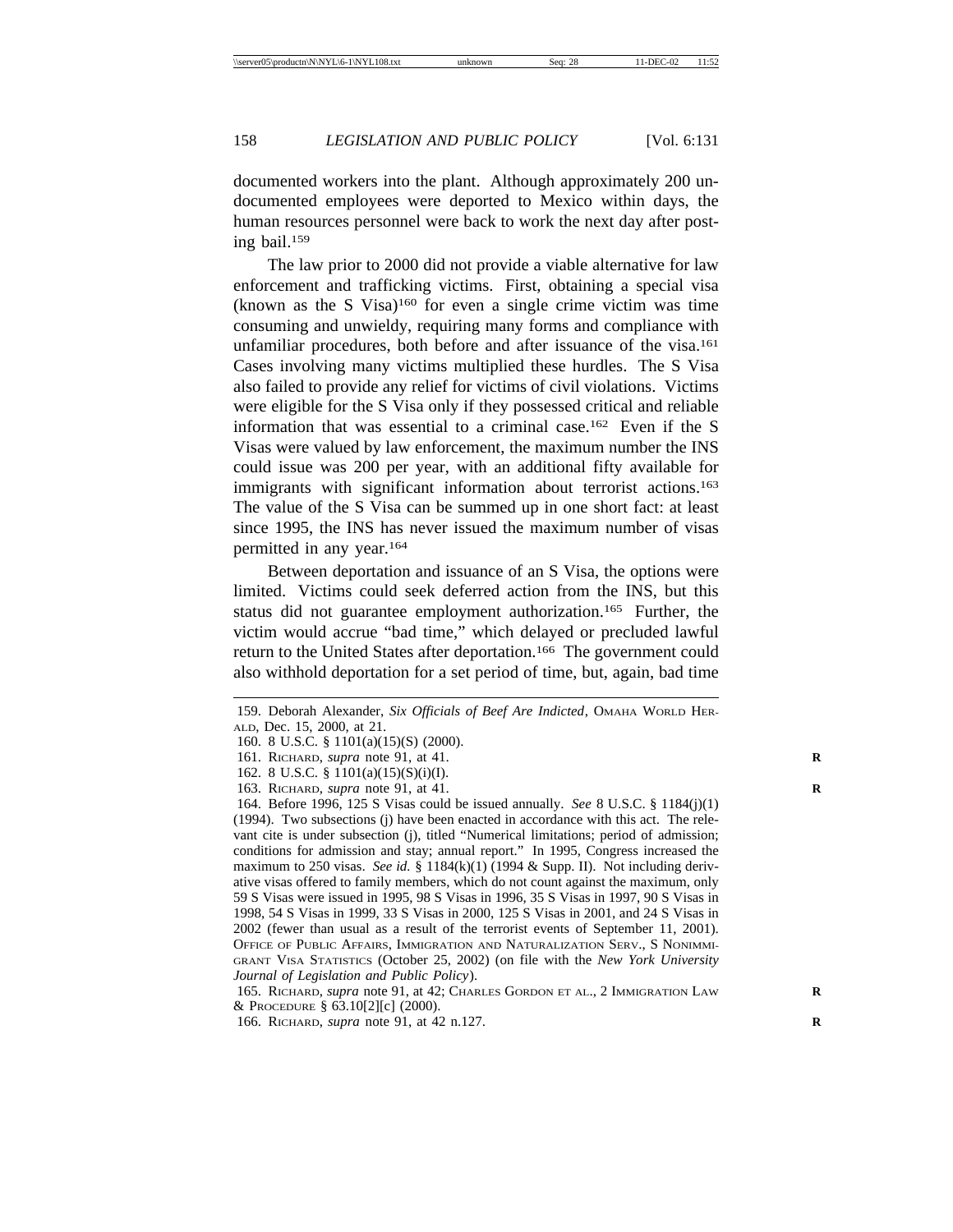would accrue.<sup>167</sup> Finally, the government could parole the individual into the country, but this option proved difficult for prosecutors because it required the victim to leave and then re-enter the country.168

Even if the government succeeded in obtaining lawful status for the victim to assist with the prosecution, the victim was frequently unable to access needed benefits and services because recent federal legislation overhauling the welfare system severely cut back benefits afforded to immigrants.169 Other than minimal services provided by shelters and clinics, unauthorized workers and many lawful immigrants (largely those who do not have lawful permanent resident, asylee, or refugee status) were unable to access basic services. This meant that prosecutors had to arrange for food, shelter and protection for victims, at the prosecuting agency's expense.

The consequence was a complete loss of economic options for the victims. By criminalizing the victims' conduct, the State excluded them from its accepted community. By denying them lawful immigration status, the State declined to recognize their existence within its borders. In combination, the State effectively denied the victims the civil rights that the State provides to recognized members of its community, which results in denying the victims access to its legal labor markets. In addition, if State-sponsored benefits are considered an alternative to the labor market, by categorizing victims as undocumented immigrants, the State denied the victims access to such benefits and thereby denied access to an alternative to the unlawful market in which the traffickers operated.

<sup>167.</sup> *Id.*

<sup>168.</sup> *Id.*

<sup>169.</sup> On August 22, 1996, the Personal Responsibility and Work Opportunity Reconciliation Act of 1996, Pub. L. No. 104-193, 110 Stat. 2105 (1996), came into effect. Section 401(a) of the Act provides that, subject to limited exceptions, only "qualified aliens" may receive federal public benefits, including retirement, welfare, health, disability, public or assisted housing, post-secondary education, food assistance, and unemployment benefits, among others. Section 431(b) provides that the term "qualified alien" means: (1) aliens lawfully admitted for permanent residence under the Immigration and Nationality Act (Act); (2) aliens granted asylum under section 208 of the Act; (3) refugees admitted into the United States under section 207 of the Act; (4) aliens paroled into the United States under section 212(d)(5) of the Act for a period of at least one year; (5) aliens whose deportation is being withheld under section 243(h) of the Act; and (6) aliens granted conditional entry. *Id.*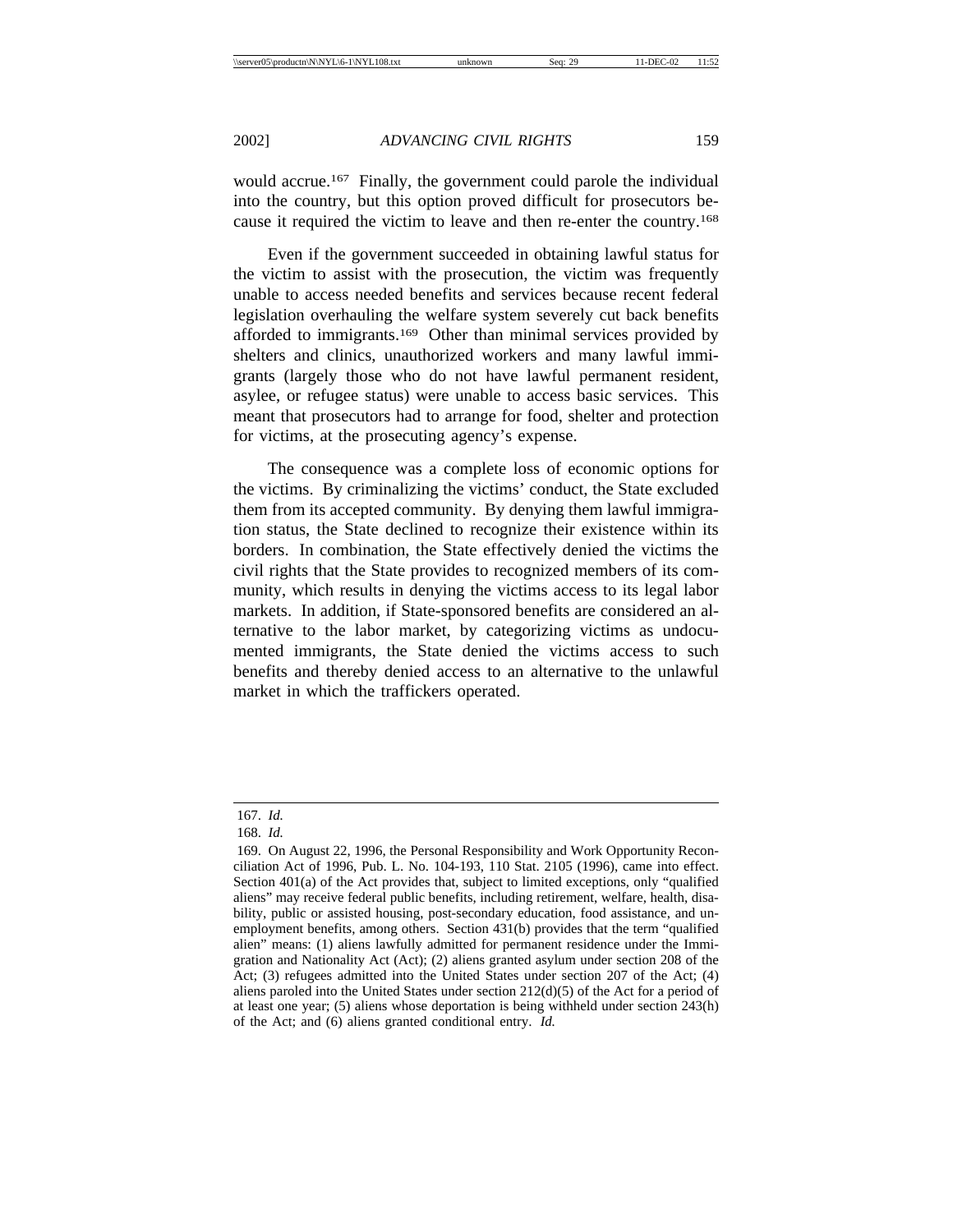#### *C. A Renewed Effort to Combat Trafficking in Human Beings*

On October 27, 2000, President Clinton signed into law the Victims of Trafficking and Violence Protection Act of 2000.170 The Act consists of the Trafficking Victims Protection Act of 2000171 and the Violence against Women Act of 2000.172 In addition to creating new criminal laws to combat traffickers and increasing criminal penalties against traffickers, the VTVPA addresses the issue of global trafficking by legitimizing and legalizing the previously unlawful and undocumented status of trafficked victims.173 The Act liberalizes the immigration policies of the State to encourage victims to come forward and to weaken the power of traffickers over victims. It strengthens the criminal laws to counter the profit potential of trafficking. By de-criminalizing the victims and liberalizing the immigration laws to redefine victims as lawfully present in the U.S., the law endows victims with the civil rights that the State provides to all lawful immigrants. By providing employment authorization, access to benefits and services, and freer access to information, the Act opens the door to the legal labor market. In addition, the Act seeks to deconstruct the network of control that the traffickers hold over their victims, while at the same time providing alternatives to the coercive labor market for trafficked victims.

#### *1. Congressional Findings*

In enacting the VTVPA, Congress made findings that reflect its awareness that the immigration laws disempowered victims because of their citizenship status and empowered their traffickers.174 These findings addressed both that the limitations of existing criminal laws and levels of enforcement were inadequate to deter trafficking and to bring traffickers to justice,<sup>175</sup> and that the weak penalties were not proportionate to the crime.176 More significantly, however, Congress found that the victims of trafficking should not be punished solely because of their unauthorized status or unlawful acts committed as a result of being trafficked.177 Specifically, the findings revealed:

<sup>170.</sup> Pub. L. No. 106-386, 2000 U.S.C.C.A.N. (114 Stat. 1464) (codified in scattered sections of 8, 20, 22, 27, 28, and 42 U.S.C.).

<sup>171.</sup> *Id*. §§ 101–113.

<sup>172.</sup> *Id.* §§ 1001–1603.

<sup>173.</sup> H.R. REP. No. 106-487, pt. 1, at 1 (1999).

<sup>174.</sup> These findings are included in the statutory language and can be found at 22 U.S.C. § 7101(b) (2000).

<sup>175.</sup> *Id.* § 7101(b)(14).

<sup>176.</sup> *Id.* § 7101(b)(15).

<sup>177.</sup> *Id*. § 7101(b)(19).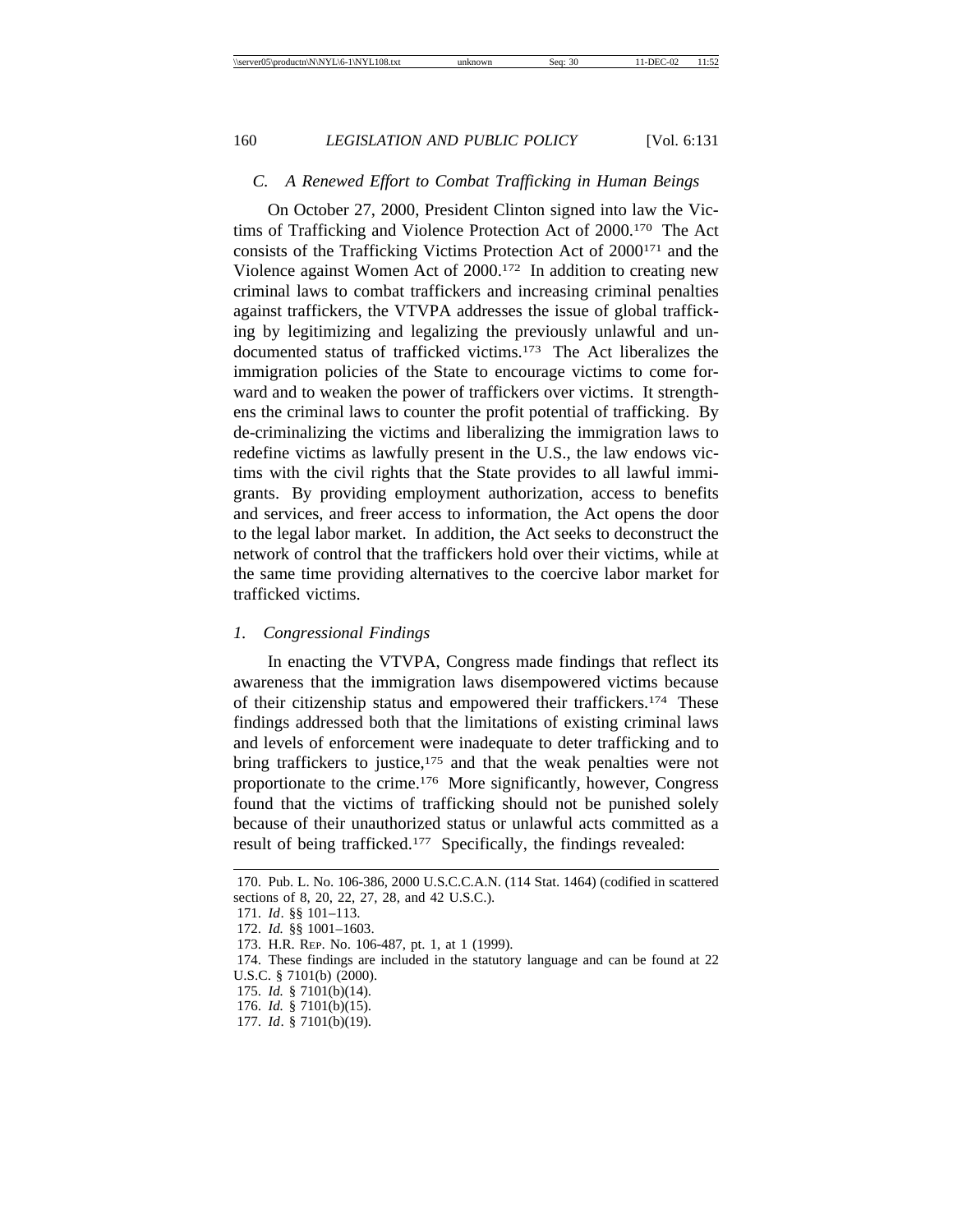Victims of severe forms of trafficking should not be inappropriately incarcerated, fined, or otherwise penalized solely for unlawful acts committed as a direct result of being trafficked, such as using false documents, entering the country without documentation, or working without documentation.<sup>178</sup>

Congress also recognized that victims hesitate to report crimes or to assist in investigations and prosecutions, stating that:

Because victims of trafficking are frequently unfamiliar with the laws, cultures, and languages of the countries into which they have been trafficked, because they are often subjected to coercion and intimidation including physical detention and debt bondage, and because they often fear retribution and forcible removal to countries in which they will face retribution or other hardship, these victims often find it difficult or impossible to report the crimes committed against them or to assist in the investigation and prosecution of such crimes.179

Other findings supporting more humane treatment of victims of trafficking reflected that victims often were punished more harshly than traffickers because of the victims' unlawful status within the country.180 Congress found that in addition to inappropriate punishment, victims also failed to obtain needed services.<sup>181</sup>

These findings are significant because they recognized that victims have borne more heavily the costs of trafficking. The findings provided justification for legalizing the status of victims to both counter the arsenal of traffickers and to support increased prosecution. Congress expressly recognized the global nature of trafficking when it not only provided protection to victims of trafficking on a national level, but also "urge[d] the international community to take strong action."182

# *2. Victims of Trafficking and Violence Protection Act of 2000*

The central features of the VTVPA are those that incorporate victims into the membership of the State. This incorporation empowers the victims to disclose their circumstances. The discussion below will focus on these features, including redefining the citizenship status of the "victim," affording new legal protections for victims, and finally, entitling victims to new services and benefits.

<sup>178.</sup> *Id*.

<sup>179.</sup> *Id.* § 7101(b)(20).

<sup>180.</sup> *Id.* § 7101(b)(17).

<sup>181.</sup> *Id.* § 7101(b)(18).

<sup>182.</sup> *Id*. § 7101(b)(24).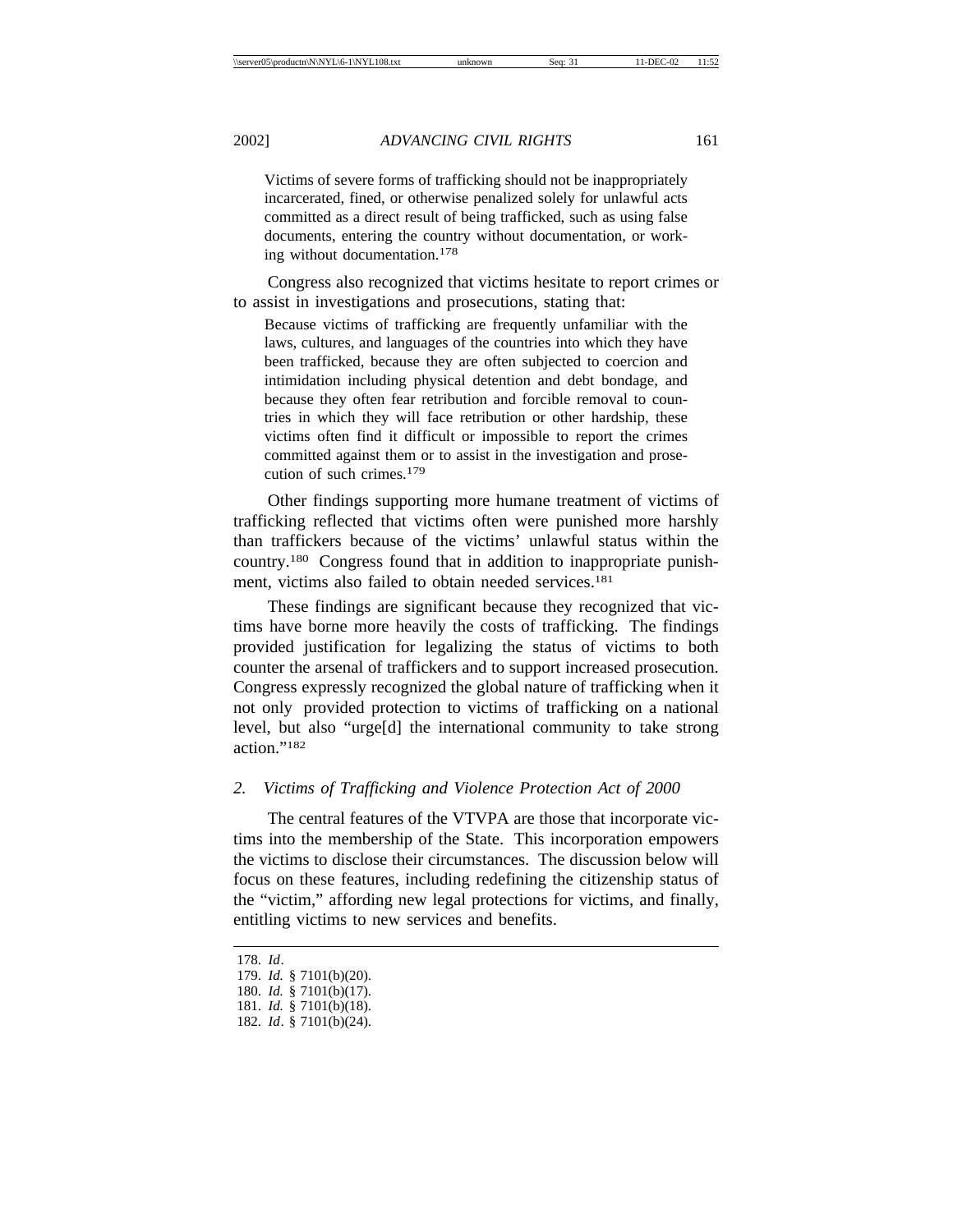# *a. The Definition of Victim under the Trafficking Victims Protection Act of 2000*

The Trafficking Victims Protection Act of 2000 enhanced protections for "victims of a severe form of trafficking."183 A "victim of a severe form of trafficking" is defined as an individual who has been subjected to:

(A) sex trafficking in which a commercial sex act is induced by force, fraud, or coercion, or in which the person induced to perform such act has not attained 18 years of age; or

(B) the recruitment, harboring, transportation, provision or obtaining for labor or services, through the use of force, fraud, or coercion for the purpose of subjection to involuntary servitude, peonage, debt bondage, or slavery.184

For purposes of receiving benefits under the law, a victim of a severe form of trafficking is an individual who either is less than eighteen years of age or is willing to assist in every reasonable way in the investigation and prosecution of traffickers, and who is needed by the government to effectuate prosecution of traffickers or has applied for a T (or victim's) Visa.185

In short, a victim of a severe form of trafficking is an individual who has been induced to commit a commercial sex act or forced to work against his or her will, and is willing to assist the government with the prosecution of the traffickers. This definition is more expansive than previous definitions of trafficking victims.

#### *b. Positive Immigration Consequences*

Under the Act, victims of a severe form of trafficking are eligible for greater protection than they possessed under the existing immigration laws. Most significantly, victims are eligible for two new nonimmigrant visa classifications: the T Visa under the Trafficking Victims Protection Act of 2000186 and the U Visa under the Violence against Women Act of 2000.187

<sup>183.</sup> *Id.* § 7102(13).

<sup>184.</sup> *Id.* § 7102(8).

<sup>185.</sup> *Id.* §§ 7105(b)(C), (E)(i).

<sup>186. 8</sup> U.S.C. § 1101(a)(15)(T) (2000).

<sup>187.</sup> *Id.* § 1101(a)(15)(U).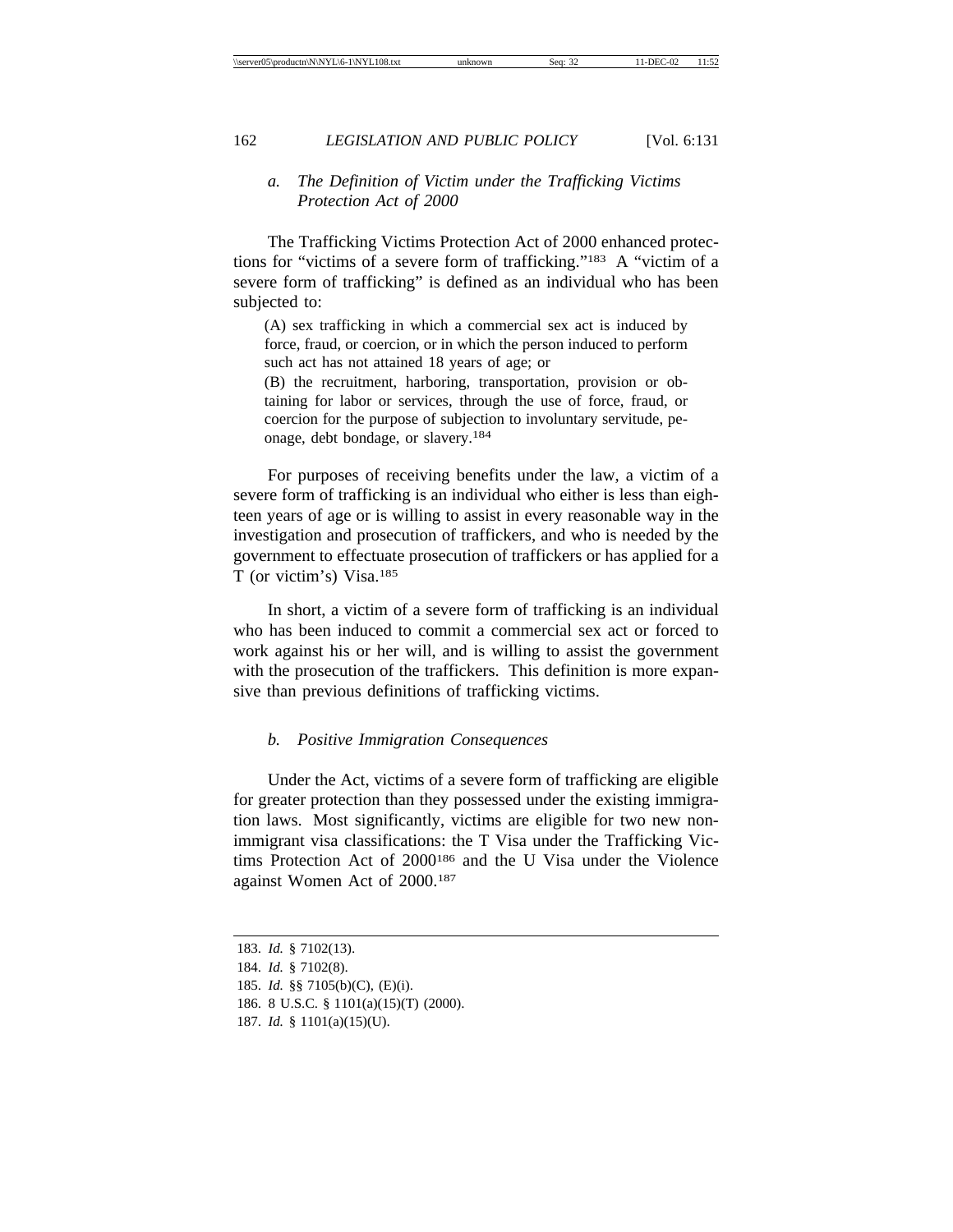### *i. T Visa*

T Visas are available to victims of a severe form of trafficking.188 The applicant must show that he or she: (1) is a victim of a severe form of trafficking,189 (2) was physically present in the United States, American Samoa, or the Commonwealth of the Northern Mariana Islands on account of trafficking,<sup>190</sup> (3) is in compliance with any reasonable request for assistance by prosecutors,  $191$  and (4) would suffer extreme hardship involving unusual and severe harm upon removal.<sup>192</sup> The law also provides that the spouse, children, and parents of victims who are less than twenty-one years of age are eligible for the T Visa, as well as the spouse and children of victims who are twenty-one years of age or older, if the government determines it necessary to avoid extreme hardship.193

T Visas are valid for three years and are not renewable.194 Victims (and their families) who obtain T Visas may work lawfully in the United States and will receive employment authorization from the INS for the duration of the visa period.195 The government will also provide T Visa holders with referrals to non-governmental organizations that will advise the victim of his or her options while in the United States and of appropriate resources available to the victim.196

196. 8 U.S.C. § 1101(i)(1).

<sup>188.</sup> *Id*. § 1101(a)(15)(T). Victims of acts that occurred before October 28, 2000, must apply for the T Visa by January 31, 2003. Children must file by that date or within one year of their twenty-first birthday, whichever is later. 8 C.F.R. § 214.11(b)(d)(4) (2002).

<sup>189. 8</sup> U.S.C. § 1101(a)(15)(T)(i)(I). The regulations implementing the statutory provisions envision that applicants will obtain a law enforcement agency endorsement. 8 C.F.R.  $\S$  214.11(f)(1), (2) (declaring such endorsement "primary evidence of victimization"). Applications that do not contain the endorsement must contain credible evidence that the individual is a victim of a severe form of trafficking and should explain what good faith efforts were made to obtain the certification. *Id.*  $§$  214.11(f)(3).

<sup>190. 8</sup> U.S.C. § 1101(a)(15)(T)(i)(II). Victims who had a clear chance to depart the United States are not entitled to the visa. 8 C.F.R.  $\S$  214.11(g)(2). This question of fact, however, will be decided in light of the individual's unique circumstances, including trauma and lack of travel documents. *Id.*

<sup>191. 8</sup> U.S.C. § 1101(a)(15)(T)(i)(III)(aa). Again, the regulations envision that applicants will present a law enforcement agency endorsement containing this information. 8 C.F.R. § 214.11(h). Victims who are less than fifteen years of age are not required to comply with the requests of law enforcement agencies. 8 U.S.C. § 1101(a)(15)(T)(i)(III)(bb); 8 C.F.R. § 214.11(b)(3).

<sup>192. 8</sup> U.S.C. § 1101(a)(15)(T)(i)(IV); 8 C.F.R. § 214.11(b)(4).

<sup>193. 8</sup> U.S.C. § 1101(a)(15)(T)(ii); 8 C.F.R. § 214.11(o). The victim will receive a T-1 Visa, a spouse a T-2 Visa, children a T-3 Visa, or the parent of a child who is a victim, a T-4 Visa. *Id.* § 214.11(o)(1).

<sup>194. 8</sup> C.F.R. § 214.11(p)(1).

<sup>195. 8</sup> U.S.C. § 1101(i)(2); 8 C.F.R. §§ 214.11(o)(10), 274a.12(a)(15) (2002).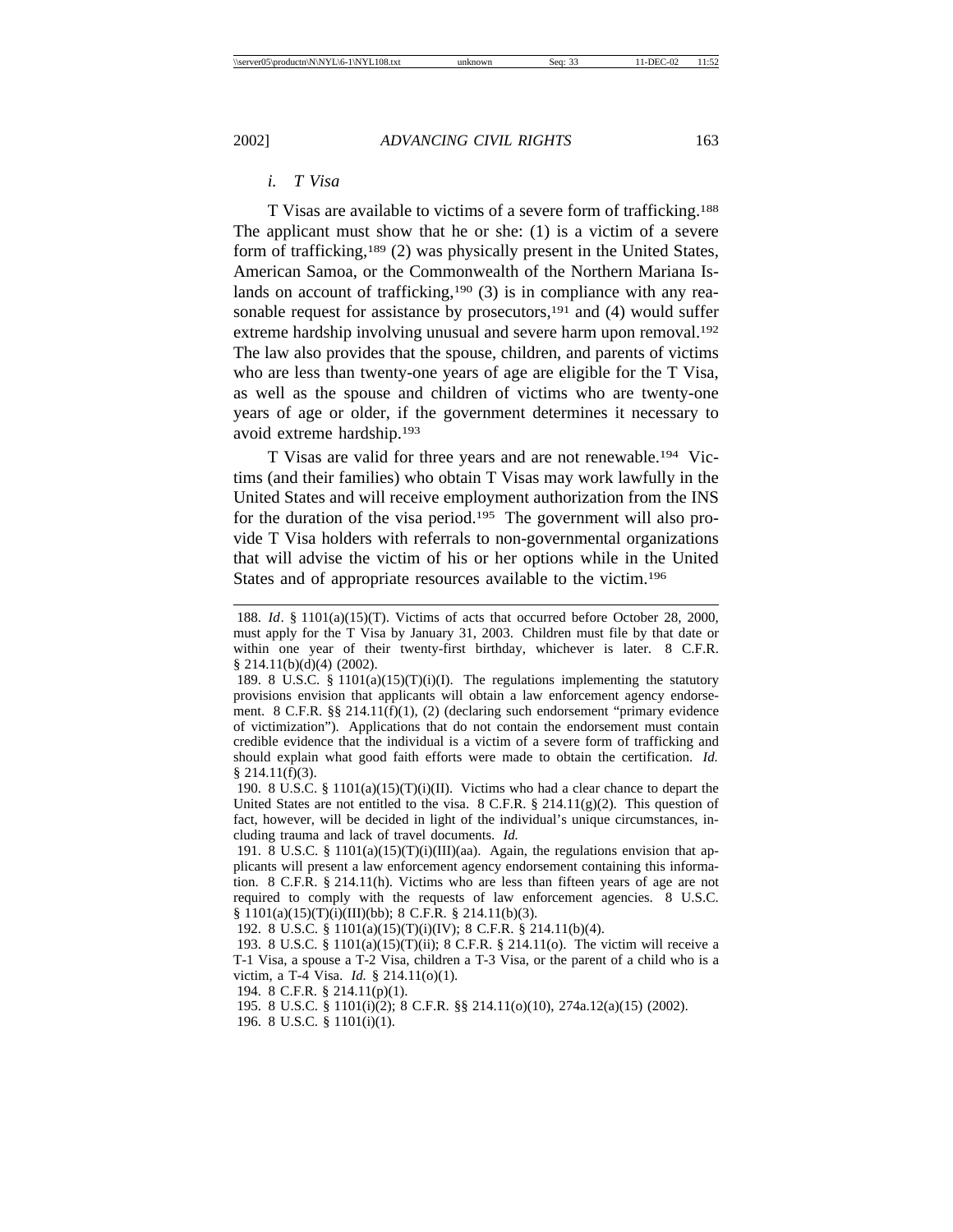T Visa holders (and their families) may adjust to lawful permanent resident status after three years if they have complied with any reasonable request for assistance in the investigation or prosecution of acts of trafficking or would suffer extreme hardship involving unusual and severe harm upon removal.<sup>197</sup>

There is a limit of 5,000 T Visas available each year to victims, not including their relatives.<sup>198</sup> This number may or may not be adequate, but the limit may be reviewed by Congress in the event that it is insufficient to protect victims.

#### *ii. U Visa*

The Violence Against Women Act of 2000 also provides for an additional non-immigrant visa category, the U Visa.199 The purpose of the U Visa is to strengthen the ability of law enforcement agencies to combat domestic violence and sex crimes, including trafficking, and to "encourage law enforcement officials to better serve immigrant crime victims and to prosecute crimes committed against aliens."200 Accordingly, the U Visa is intended to facilitate the reporting of crime to law enforcement agencies by undocumented aliens and to provide these agencies with a means of legalizing the status of cooperating victims.

U Visas are available to aliens who suffer substantial physical or mental abuse as a result of having been a victim of domestic violence or sex crimes, who possess information concerning such criminal activity, and who will be helpful to a federal, state, or local law enforcement official.201 The U Visa is also available to certain relatives of the victim if a law enforcement official certifies that an investigation or prosecution will be harmed without the assistance of the alien.202 U Visa holders may work lawfully in the United States and will receive

<sup>197.</sup> *Id.* § 1255(1)(1)(C). T Visa holders must apply for adjustment of status to lawful permanent resident status within ninety days preceding the third anniversary of being accorded T Visa status. Otherwise, the victims will be out of status at the end of the three-year period. Individuals who apply for adjustment of status will remain in T Visa status until a final decision is made on the adjustment application. 8 C.F.R.  $$214.11(p)(2).$ 

<sup>198. 8</sup> U.S.C. § 1184(n) (2000).

<sup>199.</sup> *Id.* § 1101(a)(15)(U). The INS is issuing separate regulations governing the U Visa. As of the writing of this article, these regulations have not been published.

<sup>200.</sup> Victims of Trafficking and Violence Protection Act of 2000, Pub. L. No. 106- 386, § 1513, 2000 U.S.C.C.A.N. (114 Stat. 1533–34) (codified at 8 U.S.C. § 1101). 201. 8 U.S.C. § 1101(a)(15)(U)(i)(I)–(III).

<sup>202.</sup> *Id*. § 1101(a)(15)(U)(ii).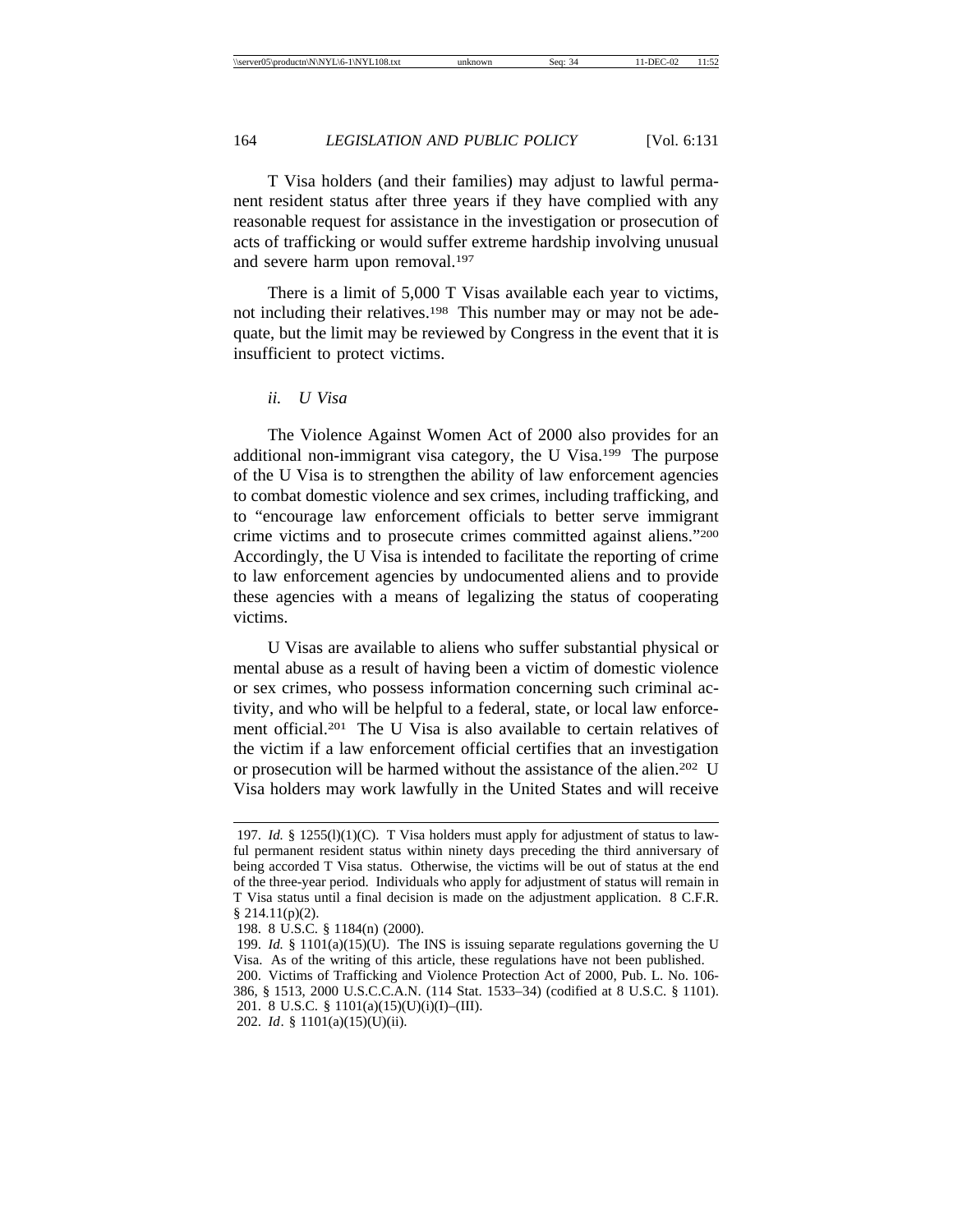employment authorization from the INS.<sup>203</sup> The government will also provide victims with referrals to non-governmental organizations.204 The U Visa permits adjustment of status to lawful permanent residents if justified on humanitarian grounds, for family unity, or is otherwise in the public interest.205 There is a limit of 10,000 U Visas available each year to victims, not including their relatives.<sup>206</sup>

# *iii. Continued Presence*

In addition to the new T and U Visa categories, law enforcement officials may request that the INS permit a victim's continued presence in the United States if necessary to effectuate prosecution.207 These victims will receive temporary legal status, and may receive employment authorization to work in the United States.<sup>208</sup> The legal status provided to a victim will depend upon a number of factors, and can include parole, voluntary departure, stay of final order, or deferred action pursuant to section  $107(c)(3)$  of the Trafficking Victims Protection Act of 2000.209 Although the continued presence in the U.S. is temporary, many such victims also will be eligible to apply for a T or U Visa.

# *c. Providing Benefits and Services to Victims of a Severe Form of Trafficking*

The Trafficking Victims Protection Act of 2000 provides that the United States government will treat victims of a severe form of trafficking as victims of crime and not as criminals or undocumented aliens.210 Therefore, the government will expend resources to ensure that victims are provided necessary benefits and services,211 rather

208. 28 C.F.R. § 1100.35(b)(1).

<sup>203.</sup> *Id*. § 1184(o)(3)(B). Two subsections (o) have been enacted in accordance with this act. The relevant cite is under subsection (o), titled "Requirements applicable to section  $1101(a)(15)(U)$  visas."

<sup>204.</sup> *Id.* § 1184(o)(3)(A).

<sup>205.</sup> *Id*. § 1255(l)(1)(B). Two subsections (l) have been enacted in accordance with this act. The relevant cite is under subsection (l), titled "Adjustment of status for victims of crimes against women."

<sup>206.</sup> *Id*. § 1184(o)(2).

<sup>207. 22</sup> U.S.C. § 7105(c)(3) (2000); 28 C.F.R. § 1100.35(a) (2002).

<sup>209.</sup> *Id*. § 1100.35(b).

<sup>210. 22</sup> U.S.C. § 7105(c)(1); 28 C.F.R. § 1100.29(a); *see also id.* §§ 1100.27(a)(1), 1100.31(b) (requiring that victims be housed as crime victims while in federal custody).

<sup>211.</sup> *See, e.g.*, 28 C.F.R. § 1100.29(c) (requiring officer training in identifying victims, victims' rights, and appropriate services and protections); *id.* § 1100.31 (identifying necessary services for victims in custody); *id.* § 1100.37 (describing required training for identifying and protecting victims).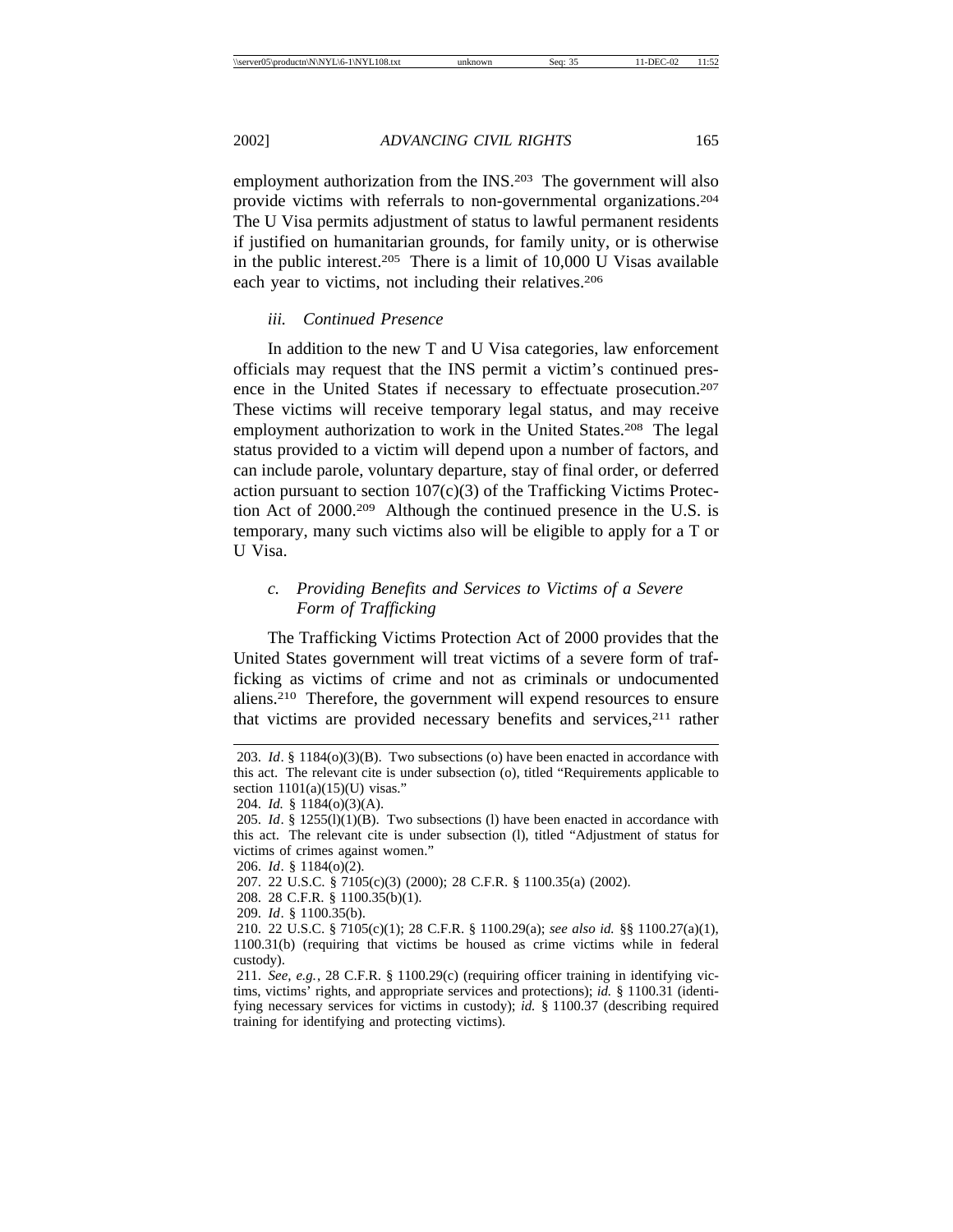than focusing its efforts on prosecuting and deporting victims for violations of criminal or immigration law.

Victims of a severe form of trafficking who are certified by the Department of Health and Human Services are now eligible for the same federal, state, and local benefits and services as lawful refugees and are exempt from the 1996 welfare reform legislation that bars undocumented immigrants as well as many legal immigrants from receiving such benefits.212 Victims are eligible for medical care, food stamps, housing assistance, job training programs, educational assistance, legal assistance, and other public assistance.<sup>213</sup>

Like IRCA, the new law recognizes the barrier that lack of information can erect for immigrants as a result of language and cultural barriers and unfamiliarity with the laws and processes of the U.S. government. It provides that victims of a severe form of trafficking are entitled to access information about their rights and translation services.214 The regulations implementing the statutory provisions set forth additional information that must be made available to victims, including pro bono legal services, victim assistance and compensation programs, and protection against threats and intimidation.215 These provisions are critical because trafficking victims typically know little about the laws, rights, and customs in the United States. The Act seeks to enable victims to make informed decisions about their future and to consider benefits and services available in the United States when deciding whether to stay permanently in the United States or return to their home country.

### *d. New Criminal Provisions*

The Trafficking Victims Protection Act of 2000 provides new tools for prosecutors to combat trafficking, including stronger criminal provisions, new penalties, and restitution for victims. Each plays a part in shifting the costs of trafficking from the victim to the trafficker.

The law "creates new felony criminal offenses to combat trafficking with respect to slavery or peonage; sex trafficking in children; and unlawful confiscation of the victim's passport or other documents in furtherance of the trafficking scheme."216 Further, the law creates a

<sup>212. 22</sup> U.S.C. § 7105(b)(1)(A), (E); 28 C.F.R. § 1100.33(a)(2).

<sup>213.</sup> *See* 28 C.F.R. § 1100.33(a)(2).

<sup>214. 22</sup> U.S.C. § 7105(c)(2); 28 C.F.R. § 1100.33 (requiring access to information about rights and translation services).

<sup>215. 28</sup> C.F.R. § 1100.33(a) (listing types of services and information).

<sup>216.</sup> Statement on Signing the Victims of Trafficking and Violence Protection Act of 2000, 36 WEEKLY COMP. OF PRES. DOC. 2662, 2663 (Nov. 6, 2000); *see* 18 U.S.C. § 1589 (2000) (forced labor); *id.* § 1590 (trafficking with respect to peonage, slavery,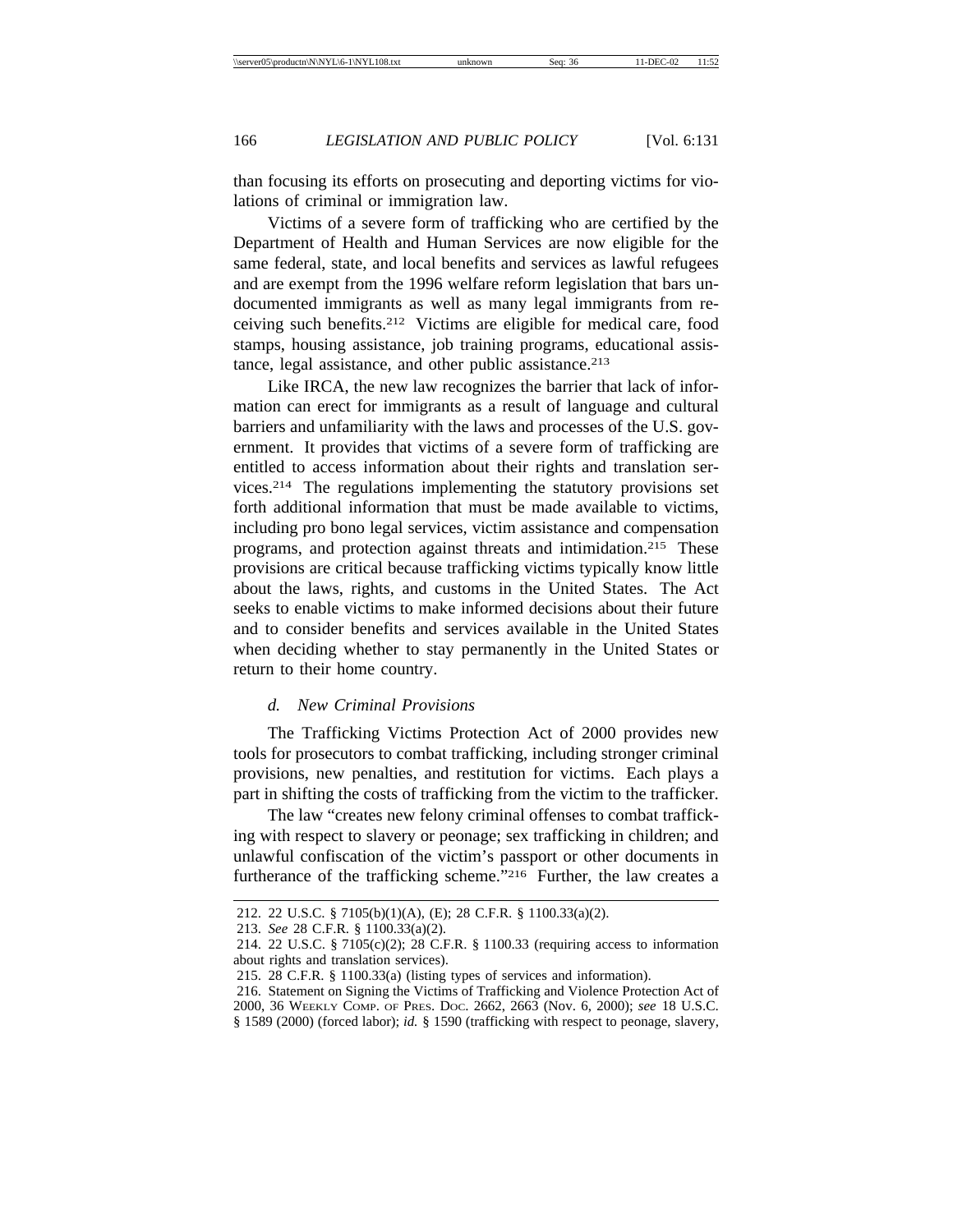new "forced labor" felony criminal offense that allows for prosecution when sophisticated forms of nonphysical coercion, including psychological coercion, trickery, and the seizure of documents, are used to exploit victims.217 In this, the statute effectively supercedes the Supreme Court's decision in *United States v. Kozminski*. 218

The new criminal penalties increase to twenty years the maximum sentence for involuntary servitude, forced labor, peonage, and slavery.219 Traffickers may be sentenced to life in prison if death results from a violation, or if the violation includes kidnapping, aggravated sexual abuse, an attempt to kidnap, an attempt to commit aggravated sexual abuse, or an attempt to kill.220 Upon conviction, traffickers are required to pay restitution to the victim for the "full amount of the victim's losses,"221 and they are subject to mandatory forfeiture of any assets used in or gained from trafficking activities.<sup>222</sup>

# *3. The Effect of the Victims of Trafficking and Violence Protection Act of 2000*

Victims of traffickers have gained the potential for lawful citizenship status that is effectively an entry into membership in the State. With this, they have obtained the civil rights protections that correspond to such recognition. Previously, victims were frequently prosecuted for criminal law violations, including prostitution, and then deported. Now, victims have a viable future in the United States. They are entitled to legal immigration status and the right to work, with the potential for lawful permanent resident status. Victims are also entitled to benefits and services covering the complete spectrum of needs, including medical care, job training, and food, housing and legal assistance.

- 219. 18 U.S.C. § 1590.
- 220. *Id.*
- 221. *Id*. § 1593.
- 222. *Id.* § 1594(b)(1).

involuntary servitude, or forced labor); *id.* § 1591 (sex trafficking of children or by force, fraud or coercion); *id.* § 1592 (unlawful conduct regarding documents).

<sup>217.</sup> Fact Sheet, Department of Justice, Worker Exploitation (March 27, 2001), *at*  http://www.usdoj.gov/opa/pr/2001/March/126cr.htm (on file with the *New York University Journal of Legislation and Public Policy*). The law provides that individuals may not provide or obtain the labor or services of a person "by means of any scheme, plan, or pattern intended to cause the person to believe that, if the person did not perform such labor or services, that person or another person would suffer harm or physical restraint." 18 U.S.C. § 1589(2).

<sup>218.</sup> *See* 22 U.S.C. § 7101(b)(13) (2000); *see also* United States v. Kozminski, 487 U.S. 931 (1988).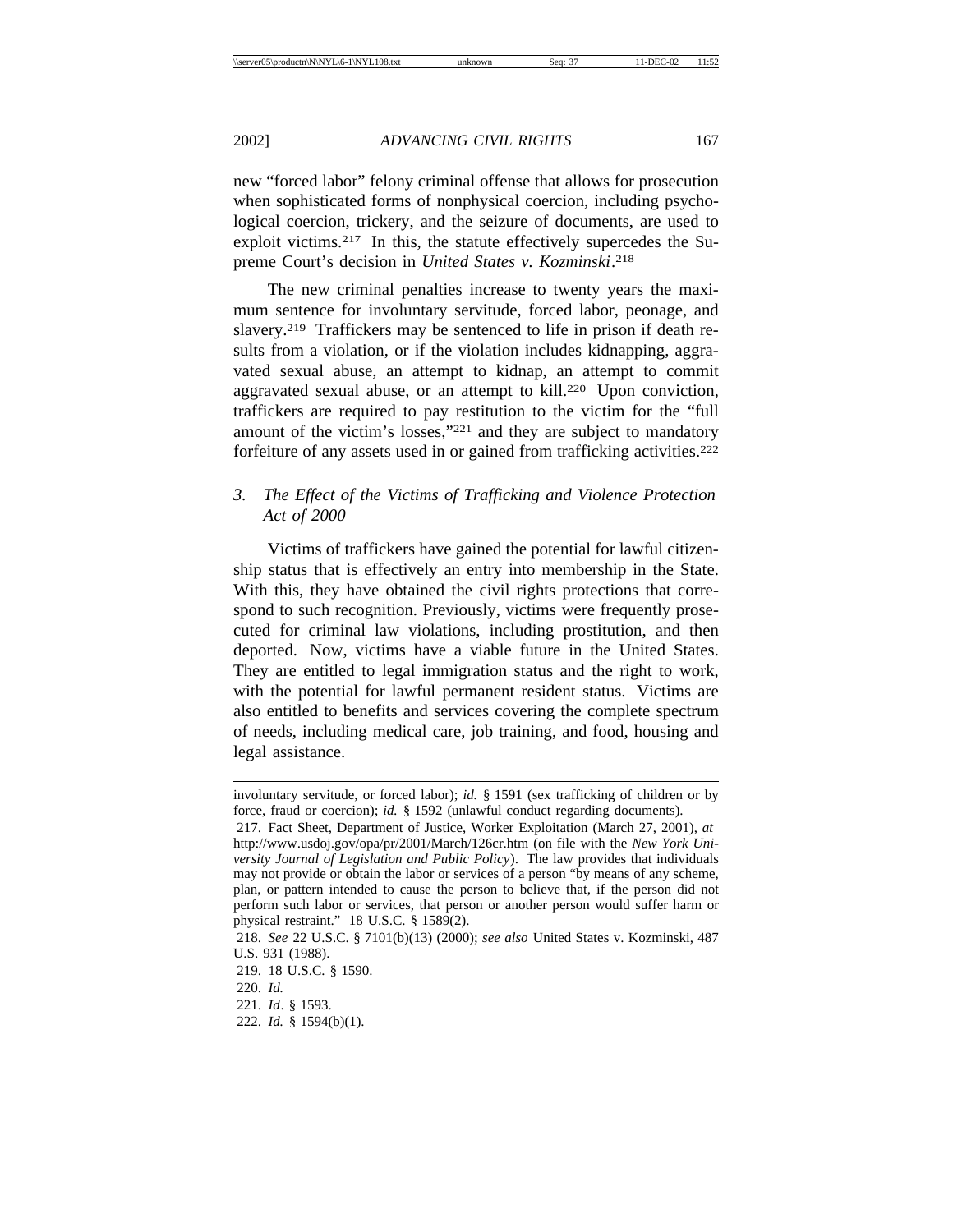The law achieves this, first, by invoking its power to draw lines based on citizenship status in a way that includes victims within its protection. Second, it enhances those protections by conferring additional civil rights on victims and simultaneously lowering barriers to access to those rights. The intersection of immigration and civil rights policy in this new law is the vehicle by which the State restricts the illegal market in trafficking by providing its victims with viable economic alternatives. Victims who obtain legal status and work authorization through the T or U Visa, or who are otherwise entitled to temporary status within the United States to assist with the prosecution of traffickers, will receive the full protection of the laws governing employment and labor rights, as well as the protection of civil rights statutes governing non-discrimination in housing and government services. These individuals will be entitled to work for full wages under lawful working conditions and to enjoy the benefits of legal immigrants without suffering unlawful discrimination. They will have legal standing to sue to protect their rights and to obtain remedies for violations.

Victims now also have access to an alternative labor market—the legal workplace. With the legal right to determine who they will work for, their options for legal employment far outweigh the limited choices of undocumented workers.

At the same time, traffickers have less power. Trafficking conduct is now more completely covered by criminal law, prison sentences are longer, and trafficking-related profits and property may be forfeited. Perhaps most important, traffickers' threats to victims that escape will bring punishment from the INS and local police may become less effective in controlling victims.

However, in spite of these apparent benefits, the VTVPA, by employing the same sort of interaction between immigration law and civil rights law that IRCA does, will pose the same challenges. Its success is dependent upon victims having knowledge of their new rights and being confident that law enforcement agencies will protect these rights. Enforcement of the immigration laws restricting undocumented and trafficked labor must be counter-balanced with use of the elements of the VTVPA that permit the State to allow victims to assume lawful status. If those elements are underutilized or too narrowly interpreted, the carefully structured incentives for victims to exit the trafficking market will fail. As with IRCA, such failure could defeat both aims of stronger civil rights protections and increased enforcement of the immigration and criminal prohibitions against human trafficking.